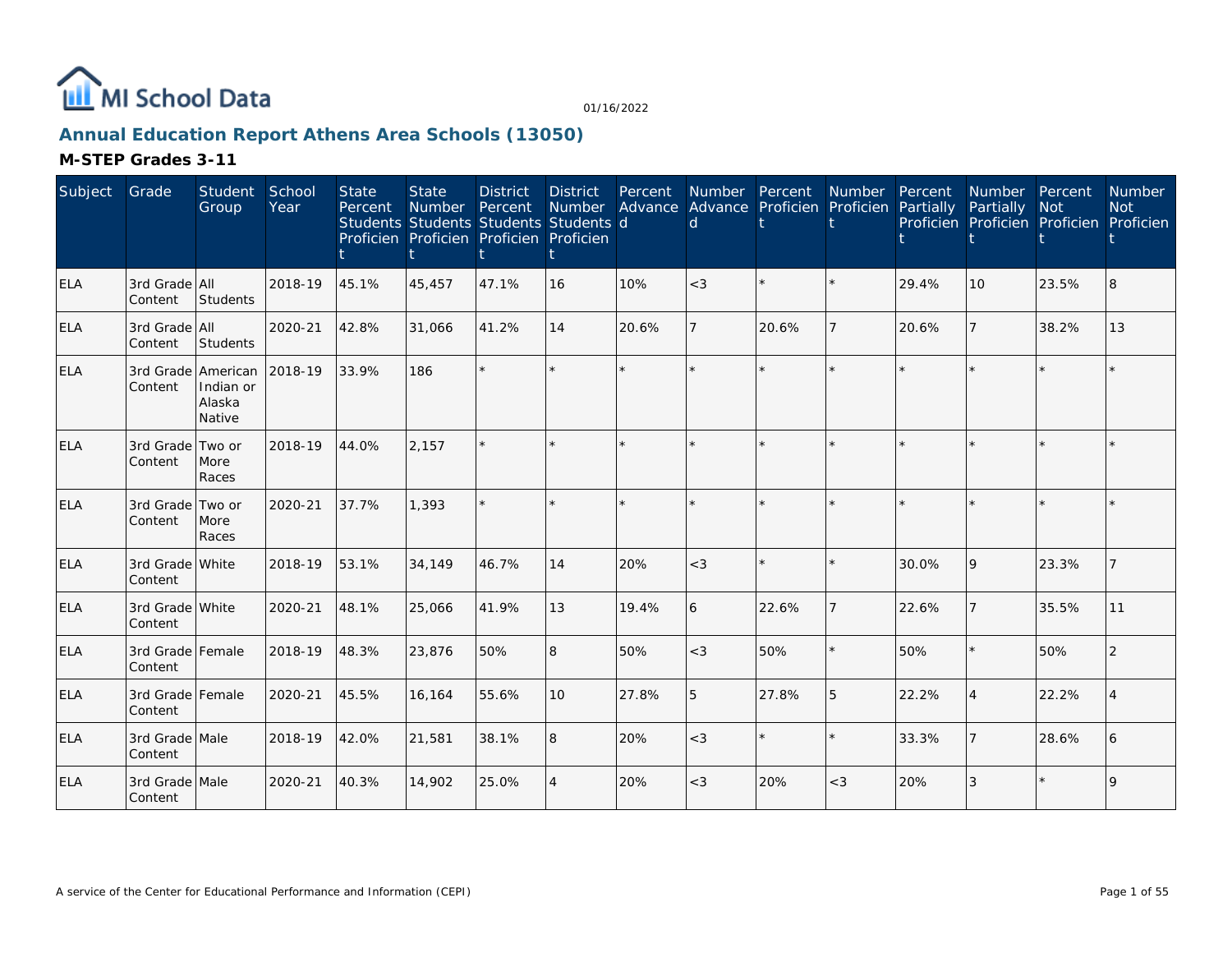

# **Annual Education Report Athens Area Schools (13050)**

| Subject    | Grade                    | Student<br>Group                                          | School<br>Year | <b>State</b><br>Percent | <b>State</b><br>Number Percent<br>Students Students Students Students d<br>Proficien Proficien Proficien Proficien | <b>District</b> | <b>District</b><br>Number | Percent | Number Percent<br>d. | Advance Advance Proficien Proficien Partially Partially | Number Percent |       | Number Percent<br>Proficien Proficien Proficien Proficien | <b>Not</b> | Number<br><b>Not</b> |
|------------|--------------------------|-----------------------------------------------------------|----------------|-------------------------|--------------------------------------------------------------------------------------------------------------------|-----------------|---------------------------|---------|----------------------|---------------------------------------------------------|----------------|-------|-----------------------------------------------------------|------------|----------------------|
| <b>ELA</b> | Content                  | 3rd Grade Economic 2018-19<br>ally<br>Disadvant<br>aged   |                | 31.3%                   | 17,711                                                                                                             | 31.6%           | 6                         | 20%     | $<$ 3                |                                                         | $\star$        | 31.6% | 6                                                         | 36.8%      |                      |
| <b>ELA</b> | Content                  | 3rd Grade Economic 2020-21<br>ally<br>Disadvant<br>aged   |                | 27.6%                   | 10,241                                                                                                             | 31.6%           | 6                         | 20%     | $<$ 3                |                                                         | $\star$        | 21.1% | $\overline{4}$                                            | 47.4%      |                      |
| <b>ELA</b> | Content                  | 3rd Grade Students<br>With<br>Disabilitie<br>S.           | 2018-19        | 19.5%                   | 2.328                                                                                                              |                 |                           |         |                      |                                                         |                |       |                                                           |            |                      |
| <b>ELA</b> | Content                  | 3rd Grade Students<br>With<br>Disabilitie<br>$\mathbf{S}$ | 2020-21        | 17.5%                   | 1,578                                                                                                              |                 | ×.                        |         |                      |                                                         |                |       |                                                           |            |                      |
| ELA        | Content                  | 3rd Grade Homeless 2018-19                                |                | 23.4%                   | 489                                                                                                                |                 | ×.                        | $\star$ |                      |                                                         | $\star$        |       |                                                           |            |                      |
| <b>ELA</b> | Content                  | 3rd Grade Homeless 2020-21                                |                | 19.3%                   | 205                                                                                                                |                 |                           | $\star$ |                      |                                                         | $\star$        |       |                                                           | $\star$    |                      |
| <b>ELA</b> | 4th Grade All<br>Content | Students                                                  | 2018-19        | 45.8%                   | 46,892                                                                                                             | 41.0%           | 16                        | 20.5%   | 8                    | 20.5%                                                   | 8              | 28.2% | 11                                                        | 30.8%      | 12                   |
| <b>ELA</b> | 4th Grade All<br>Content | Students                                                  | 2020-21        | 44.2%                   | 32,274                                                                                                             | 41.9%           | 13                        | 16.1%   | 5                    | 25.8%                                                   | 8              | 22.6% |                                                           | 35.5%      | 11                   |
| <b>ELA</b> | Content                  | 4th Grade American<br>Indian or<br>Alaska<br>Native       | 2018-19        | 35.4%                   | 210                                                                                                                |                 | $\star$                   |         |                      | ÷.                                                      |                |       |                                                           |            |                      |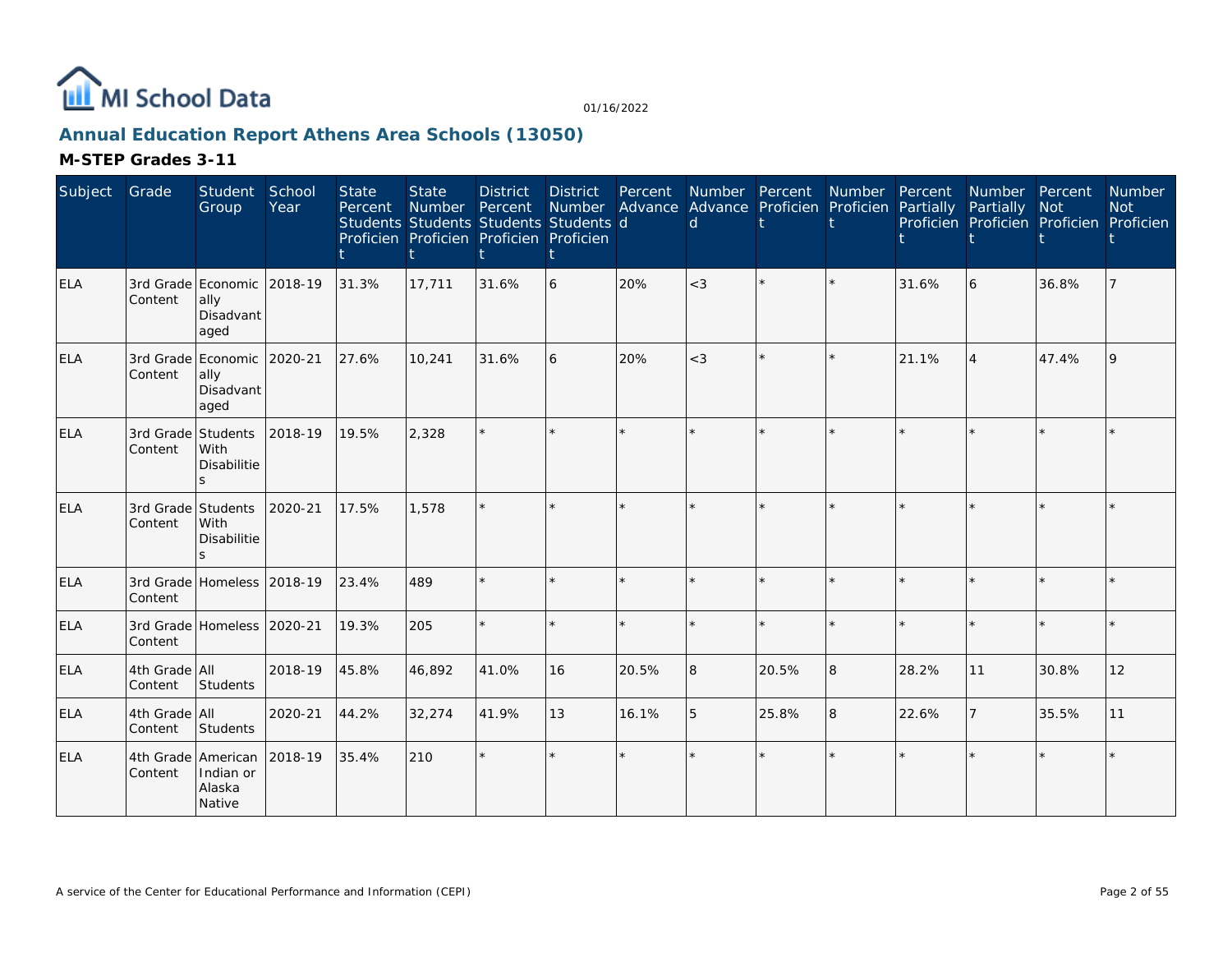

# **Annual Education Report Athens Area Schools (13050)**

| Subject    | Grade                         | Student<br>Group                      | School<br>Year | <b>State</b><br>Percent | <b>State</b><br>Number | <b>District</b><br>Percent<br>Students Students Students Students d<br>Proficien Proficien Proficien Proficien | <b>District</b><br><b>Number</b> | Percent | d     | Number Percent<br>Advance Advance Proficien Proficien | Number         | Percent<br>Partially | Number Percent<br>Partially<br>Proficien Proficien Proficien Proficien | <b>Not</b> | <b>Number</b><br><b>Not</b> |
|------------|-------------------------------|---------------------------------------|----------------|-------------------------|------------------------|----------------------------------------------------------------------------------------------------------------|----------------------------------|---------|-------|-------------------------------------------------------|----------------|----------------------|------------------------------------------------------------------------|------------|-----------------------------|
| <b>ELA</b> | 4th Grade American<br>Content | Indian or<br>Alaska<br>Native         | 2020-21        | 30.8%                   | 140                    |                                                                                                                | $\star$                          |         |       |                                                       |                |                      |                                                                        |            |                             |
| <b>ELA</b> | 4th Grade Hispanic<br>Content | of Any<br>Race                        | 2020-21        | 32.9%                   | 1,848                  |                                                                                                                | ÷.                               |         |       |                                                       |                |                      |                                                                        |            |                             |
| <b>ELA</b> | 4th Grade<br>Content          | Two or<br>More<br>Races               | 2018-19        | 43.4%                   | 2,046                  |                                                                                                                | $\star$                          | $\star$ |       | $\star$                                               |                |                      |                                                                        | $\star$    |                             |
| <b>ELA</b> | 4th Grade Two or<br>Content   | More<br>Races                         | 2020-21        | 39.0%                   | 1,373                  |                                                                                                                | $\star$                          | ÷.      |       | $\star$                                               | ÷.             |                      |                                                                        | $\star$    |                             |
| ELA        | 4th Grade White<br>Content    |                                       | 2018-19        | 53.4%                   | 35,331                 | 44.4%                                                                                                          | 16                               | 22.2%   | 8     | 22.2%                                                 | 8              | 30.6%                | 11                                                                     | 25.0%      | 9                           |
| <b>ELA</b> | 4th Grade White<br>Content    |                                       | 2020-21        | 49.4%                   | 25,863                 | 37.5%                                                                                                          | 9                                | 20%     | 3     | $\star$                                               | 6              | 20.8%                | 5                                                                      | 41.7%      | 10 <sup>1</sup>             |
| <b>ELA</b> | 4th Grade Female<br>Content   |                                       | 2018-19        | 48.8%                   | 24,513                 | 50.0%                                                                                                          | 11                               | 22.7%   | 5     | 27.3%                                                 | 6              | 27.3%                | 6                                                                      | 22.7%      |                             |
| ELA        | 4th Grade Female<br>Content   |                                       | 2020-21        | 46.0%                   | 16,315                 | 50%                                                                                                            | 3                                | 50%     | $<$ 3 | 50%                                                   | $<$ 3          | 50%                  | 5                                                                      | 50%        | 6                           |
| <b>ELA</b> | 4th Grade Male<br>Content     |                                       | 2018-19        | 42.9%                   | 22,379                 | 29.4%                                                                                                          | 5                                | 20%     |       | 20%                                                   | $<$ 3          | 29.4%                | 5                                                                      | 41.2%      |                             |
| <b>ELA</b> | 4th Grade Male<br>Content     |                                       | 2020-21        | 42.6%                   | 15,959                 | 58.8%                                                                                                          | 10                               | 20%     | 3     | $\star$                                               | $\overline{7}$ | 20%                  | $<$ 3                                                                  | $\star$    | 5                           |
| <b>ELA</b> | 4th Grade<br>Content          | Economic<br>ally<br>Disadvant<br>aged | 2018-19        | 31.6%                   | 17,865                 | 20%                                                                                                            | $\overline{4}$                   | 20%     | $<$ 3 | 20%                                                   | $\lt3$         |                      | $\mathsf Q$                                                            | $\star$    | 8                           |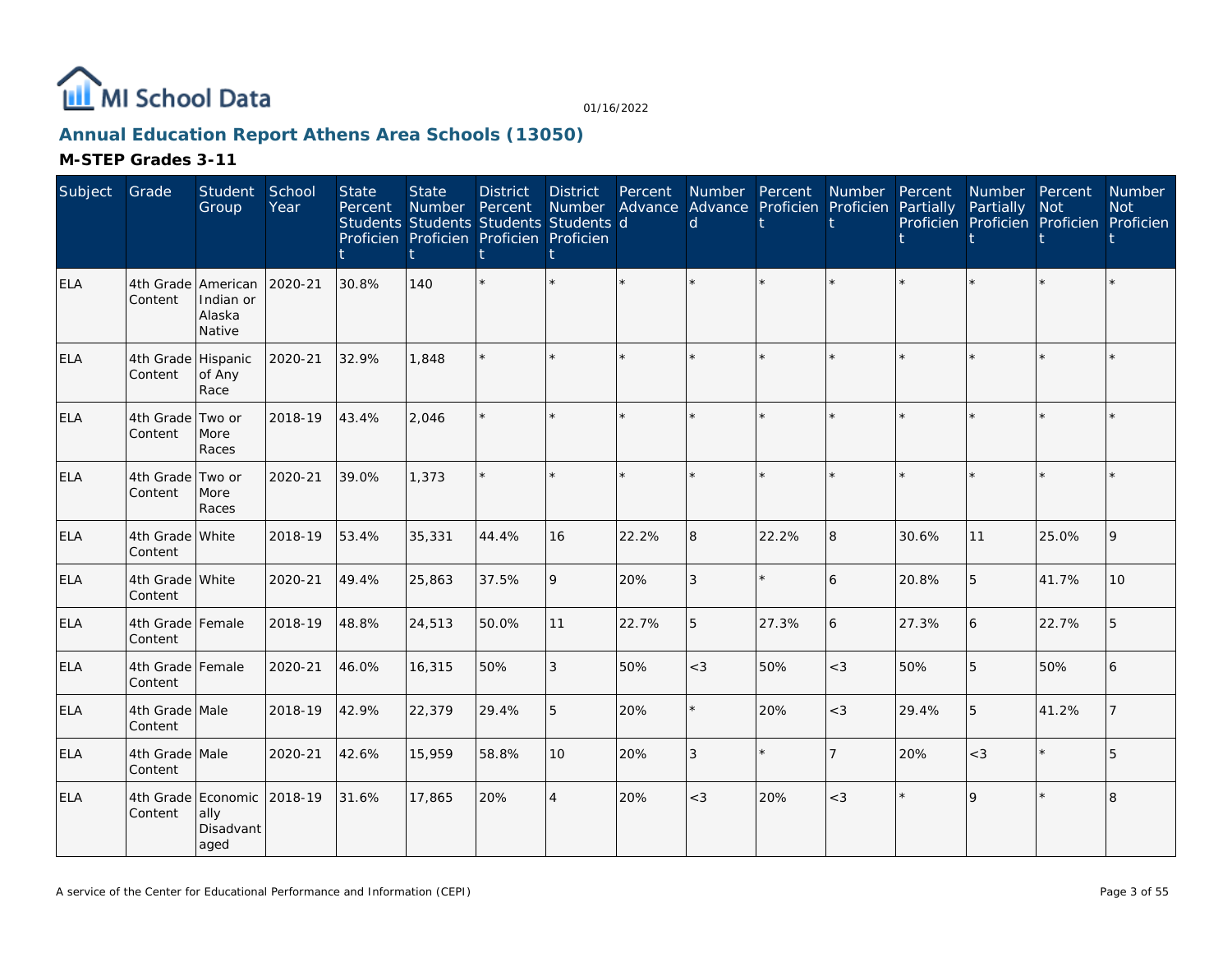

# **Annual Education Report Athens Area Schools (13050)**

| Subject    | Grade                                 | Student<br>Group                                        | School<br>Year | <b>State</b><br>Percent | <b>State</b><br>Number Percent<br>Students Students Students Students d<br>Proficien Proficien Proficien Proficien | <b>District</b> | District<br>Number | Percent | Number Percent<br>$\mathsf{d}$ | Advance Advance Proficien Proficien | Number  | Percent<br>Partially | Number Percent<br>Partially | <b>Not</b><br>Proficien Proficien Proficien Proficien | Number<br><b>Not</b> |
|------------|---------------------------------------|---------------------------------------------------------|----------------|-------------------------|--------------------------------------------------------------------------------------------------------------------|-----------------|--------------------|---------|--------------------------------|-------------------------------------|---------|----------------------|-----------------------------|-------------------------------------------------------|----------------------|
| <b>ELA</b> | Content                               | 4th Grade Economic 2020-21<br>ally<br>Disadvant<br>aged |                | 28.9%                   | 10,613                                                                                                             | 50%             | $<$ 3              | 50%     | $<$ 3                          | 50%                                 | $<$ 3   |                      | 5                           |                                                       | 8                    |
| <b>ELA</b> | 4th Grade English<br>Content          | Learners                                                | 2018-19        | 29.1%                   | 2,630                                                                                                              |                 | $\star$            |         |                                | $\star$                             | $\star$ |                      |                             | $\star$                                               |                      |
| <b>ELA</b> | 4th Grade Students<br>Content         | With<br>Disabilitie<br>$\mathcal{L}$                    | 2018-19        | 17.5%                   | 2,130                                                                                                              |                 | ×.                 |         |                                | $\star$                             | $\Phi$  |                      |                             | $\star$                                               |                      |
| <b>ELA</b> | 4th Grade Students<br>Content         | With<br>Disabilitie<br>$\leq$                           | 2020-21        | 15.7%                   | 1,431                                                                                                              |                 | ×.                 |         |                                | ÷.                                  |         |                      |                             |                                                       |                      |
| <b>ELA</b> | 4th Grade Homeless 2018-19<br>Content |                                                         |                | 21.8%                   | 436                                                                                                                |                 | $\star$            |         |                                | $\star$                             | $\star$ |                      |                             | $\star$                                               |                      |
| <b>ELA</b> | Content                               | 4th Grade Homeless 2020-21                              |                | 18.9%                   | 197                                                                                                                |                 | $\star$            |         |                                | $\star$                             | $\star$ |                      |                             | $\ddot{\psi}$                                         |                      |
| <b>ELA</b> | 5th Grade All<br>Content              | Students                                                | 2018-19        | 46.2%                   | 48,528                                                                                                             | 44.4%           | 20                 | 17.8%   | $\overline{8}$                 | 26.7%                               | 12      | 28.9%                | 13                          | 26.7%                                                 | 12                   |
| <b>ELA</b> | 5th Grade All<br>Content              | Students                                                | 2020-21        | 43.7%                   | 31,669                                                                                                             | 55.6%           | 20                 | 10%     | 3                              | $\star$                             | 17      | 22.2%                | 8                           | 22.2%                                                 | 8                    |
| <b>ELA</b> | 5th Grade American<br>Content         | Indian or<br>Alaska<br>Native                           | 2020-21        | 26.9%                   | 125                                                                                                                |                 | ÷.                 |         |                                | ÷.                                  | $\star$ |                      |                             | $\star$                                               |                      |
| <b>ELA</b> | 5th Grade Hispanic<br>Content         | of Any<br>Race                                          | 2018-19        | 35.7%                   | 3,119                                                                                                              |                 | $\star$            |         |                                | $\star$                             |         |                      |                             |                                                       |                      |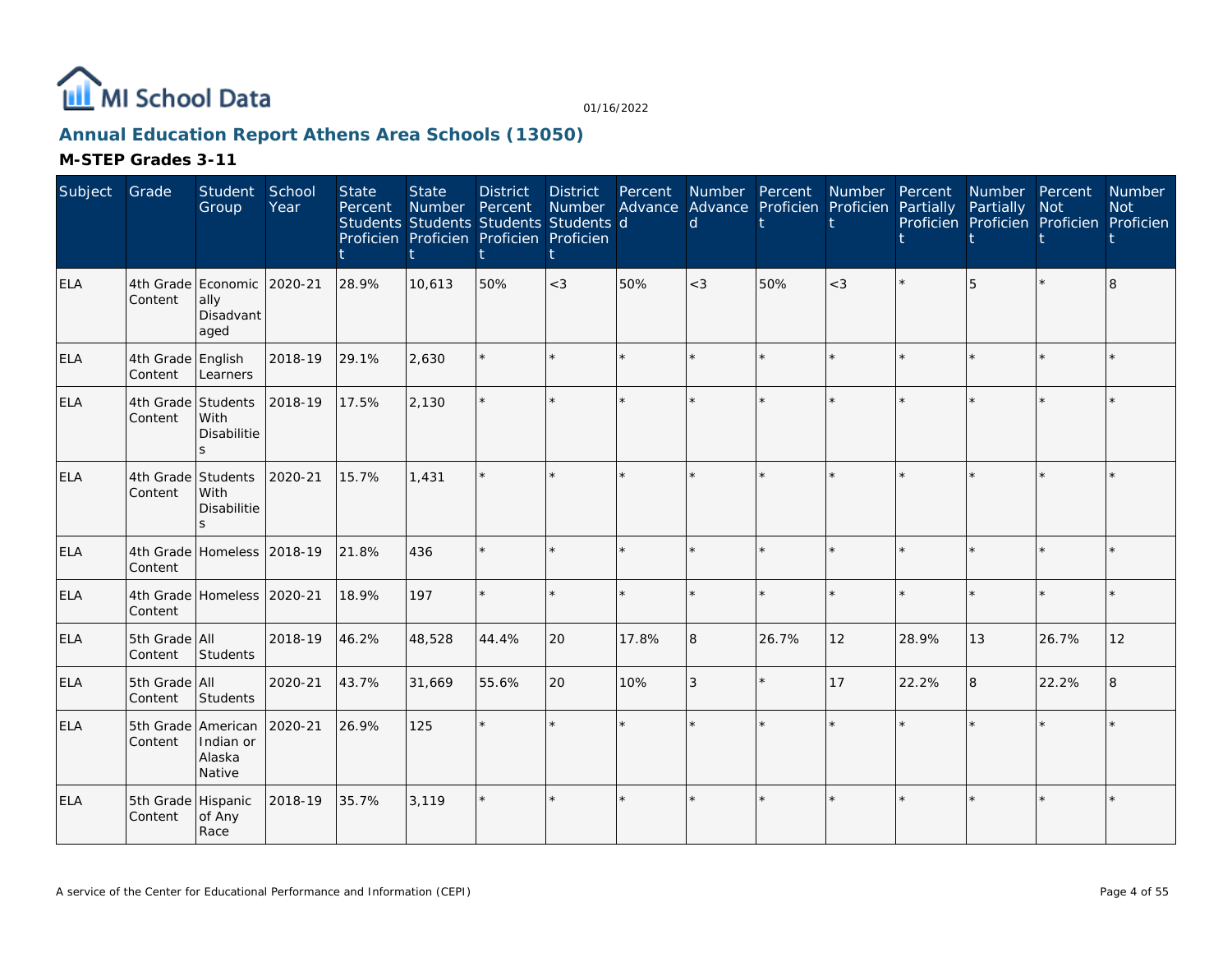

# **Annual Education Report Athens Area Schools (13050)**

| Subject    | Grade                       | Student<br>Group                                        | School<br>Year | <b>State</b><br>Percent | <b>State</b><br>Number<br>Students Students Students Students d<br>Proficien Proficien Proficien Proficien | <b>District</b><br>Percent | <b>District</b><br>Number | Percent | Number Percent<br>Advance Advance Proficien Proficien<br>d |         | Number  | Percent<br>Partially | Number Percent<br>Partially<br>Proficien Proficien Proficien Proficien | Not     | Number<br><b>Not</b> |
|------------|-----------------------------|---------------------------------------------------------|----------------|-------------------------|------------------------------------------------------------------------------------------------------------|----------------------------|---------------------------|---------|------------------------------------------------------------|---------|---------|----------------------|------------------------------------------------------------------------|---------|----------------------|
| <b>ELA</b> | 5th Grade Native<br>Content | Hawaiian<br>or Other<br>Pacific<br>Islander             | 2018-19        | 47.4%                   | 37                                                                                                         |                            | $\star$                   | $\star$ |                                                            | $\star$ | $\star$ |                      | $\star$                                                                | $\star$ |                      |
| <b>ELA</b> | 5th Grade Two or<br>Content | More<br>Races                                           | 2018-19        | 43.5%                   | 2,088                                                                                                      |                            | $\star$                   | $\star$ |                                                            | $\star$ | ÷.      |                      | $\star$                                                                | ÷.      |                      |
| <b>ELA</b> | 5th Grade Two or<br>Content | More<br>Races                                           | 2020-21        | 40.7%                   | 1,412                                                                                                      |                            | $\star$                   | ÷.      |                                                            | $\star$ | $\star$ |                      | $\star$                                                                | $\star$ |                      |
| <b>ELA</b> | 5th Grade White<br>Content  |                                                         | 2018-19        | 53.3%                   | 36,534                                                                                                     | 43.6%                      | 17                        | 15.4%   | 6                                                          | 28.2%   | 11      | 30.8%                | 12                                                                     | 25.6%   | 10                   |
| <b>ELA</b> | 5th Grade White<br>Content  |                                                         | 2020-21        | 48.4%                   | 25,033                                                                                                     | 53.1%                      | 17                        | 10%     | $<$ 3                                                      | $\star$ | $\star$ | 25.0%                | 8                                                                      | 21.9%   |                      |
| <b>ELA</b> | 5th Grade Female<br>Content |                                                         | 2018-19        | 50.2%                   | 25,866                                                                                                     | 46.2%                      | 12                        | 20%     | 3                                                          | $\star$ | 9       |                      | 9                                                                      | 20%     | 5                    |
| <b>ELA</b> | 5th Grade Female<br>Content |                                                         | 2020-21        | 47.0%                   | 16,718                                                                                                     | 50%                        | 8                         | 50%     | $<$ 3                                                      | 50%     | $\star$ | 50%                  | $\star$                                                                | 50%     |                      |
| <b>ELA</b> | 5th Grade Male<br>Content   |                                                         | 2018-19        | 42.3%                   | 22,662                                                                                                     | 42.1%                      | 8                         | $\star$ | 5                                                          | 20%     | 3       | 21.1%                | $\overline{4}$                                                         | 36.8%   |                      |
| <b>ELA</b> | 5th Grade Male<br>Content   |                                                         | 2020-21        | 40.6%                   | 14,951                                                                                                     | 52.2%                      | 12                        | 20%     | $<$ 3                                                      | $\star$ | $\star$ | 20%                  | $\overline{4}$                                                         | $\star$ |                      |
| <b>ELA</b> | Content                     | 5th Grade Economic 2018-19<br>ally<br>Disadvant<br>aged |                | 31.6%                   | 17,978                                                                                                     | 42.9%                      | 12                        | 20%     | $\overline{4}$                                             | $\star$ | 8       | 25.0%                | $\overline{7}$                                                         | 32.1%   | $\overline{Q}$       |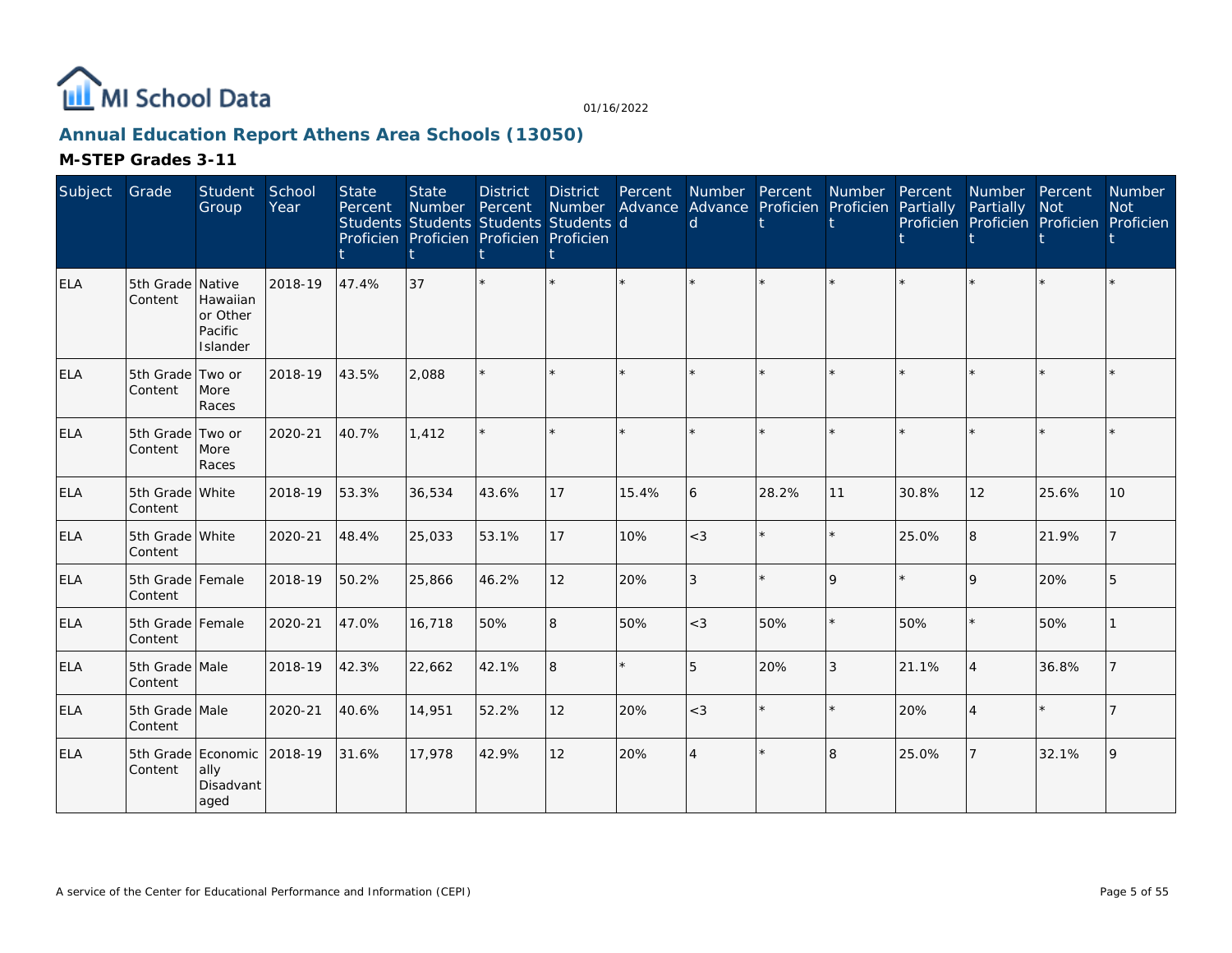

# **Annual Education Report Athens Area Schools (13050)**

| Subject    | Grade                       | Student<br>Group                                          | School<br>Year | <b>State</b><br>Percent | <b>State</b><br>Number | <b>District</b><br>Percent<br>Students Students Students Students d<br>Proficien Proficien Proficien Proficien | <b>District</b><br>Number<br>t | Percent | $\mathsf{d}$ | Number Percent Number<br>Advance Advance Proficien Proficien |         | Percent<br>Partially | Number Percent<br>Partially | Not<br>Proficien Proficien Proficien Proficien | <b>Number</b><br><b>Not</b> |
|------------|-----------------------------|-----------------------------------------------------------|----------------|-------------------------|------------------------|----------------------------------------------------------------------------------------------------------------|--------------------------------|---------|--------------|--------------------------------------------------------------|---------|----------------------|-----------------------------|------------------------------------------------|-----------------------------|
| <b>ELA</b> | Content                     | 5th Grade Economic 2020-21<br>ally<br>Disadvant<br>aged   |                | 28.5%                   | 10,326                 | 50.0%                                                                                                          | 9                              | 20%     | $<$ 3        |                                                              |         | 27.8%                | 5                           | 22.2%                                          |                             |
| ELA        | Content                     | 5th Grade Students<br>With<br>Disabilitie<br>S.           | 2018-19        | 15.0%                   | 1,885                  |                                                                                                                | $\star$                        |         |              |                                                              |         |                      |                             | $\star$                                        |                             |
| ELA        | Content                     | 5th Grade Students<br>With<br>Disabilitie<br>$\mathsf{S}$ | 2020-21        | 13.0%                   | 1.138                  |                                                                                                                | $\star$                        |         |              |                                                              |         |                      |                             |                                                |                             |
| <b>ELA</b> | Content                     | 5th Grade Homeless                                        | 2018-19        | 24.1%                   | 480                    |                                                                                                                | $\star$                        |         |              |                                                              | $\star$ |                      |                             | $\star$                                        |                             |
| <b>ELA</b> | 5th Grade Foster<br>Content | Care                                                      | 2020-21        | 22.2%                   | 72                     |                                                                                                                | $\star$                        |         |              |                                                              |         |                      |                             | $\star$                                        |                             |
| <b>ELA</b> | 6th Grade All<br>Content    | Students                                                  | 2018-19        | 41.7%                   | 45,474                 | 30.6%                                                                                                          | 15                             | 10%     | $<$ 3        |                                                              |         | 46.9%                | 23                          | 22.4%                                          | 11                          |
| <b>ELA</b> | 6th Grade All<br>Content    | Students                                                  | 2020-21        | 38.6%                   | 27,217                 | 24.2%                                                                                                          | 8                              | 10%     | $<$ 3        |                                                              |         | 36.4%                | 12                          | 39.4%                                          | 13                          |
| <b>ELA</b> | Content                     | 6th Grade American<br>Indian or<br>Alaska<br>Native       | 2020-21        | 29.7%                   | 134                    |                                                                                                                |                                |         |              |                                                              |         |                      |                             | $\star$                                        |                             |
| ELA        | 6th Grade Two or<br>Content | More<br>Races                                             | 2018-19        | 38.5%                   | 1,776                  |                                                                                                                | $\star$                        |         |              |                                                              |         |                      |                             | $\star$                                        |                             |
| <b>ELA</b> | 6th Grade Two or<br>Content | More<br>Races                                             | 2020-21        | 34.0%                   | 1.080                  |                                                                                                                | $\star$                        |         |              |                                                              |         |                      |                             |                                                |                             |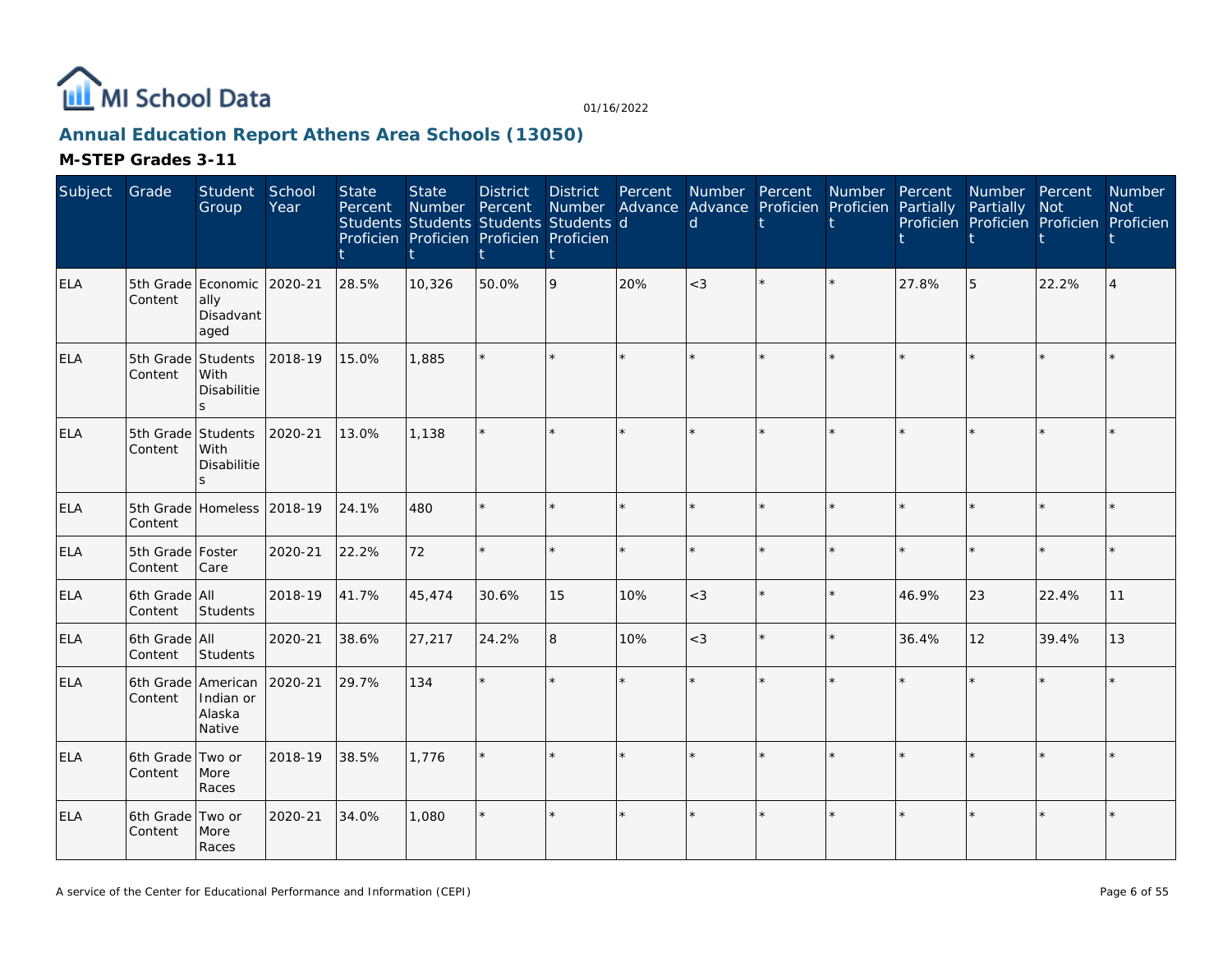

# **Annual Education Report Athens Area Schools (13050)**

| Subject    | Grade                         | Student<br>Group                                        | School<br>Year | <b>State</b><br>Percent | <b>State</b><br><b>Number</b> | <b>District</b><br>Percent<br>Students Students Students Students d<br>Proficien Proficien Proficien Proficien | <b>District</b><br>Number | Percent<br>Advance | Number Percent<br>$\mathsf{d}$ |         | Number Percent<br>Advance Proficien Proficien Partially |       | Number Percent<br>Partially | <b>Not</b><br>Proficien Proficien Proficien Proficien | Number<br><b>Not</b>        |
|------------|-------------------------------|---------------------------------------------------------|----------------|-------------------------|-------------------------------|----------------------------------------------------------------------------------------------------------------|---------------------------|--------------------|--------------------------------|---------|---------------------------------------------------------|-------|-----------------------------|-------------------------------------------------------|-----------------------------|
| <b>ELA</b> | 6th Grade White<br>Content    |                                                         | 2018-19        | 48.3%                   | 34,676                        | 31.3%                                                                                                          | 15                        | 10%                | $<$ 3                          | $\star$ |                                                         | 47.9% | 23                          | 20.8%                                                 | 10                          |
| <b>ELA</b> | 6th Grade White<br>Content    |                                                         | 2020-21        | 42.6%                   | 21,749                        | 25.8%                                                                                                          | 8                         | 10%                | $<$ 3                          | $\star$ |                                                         | 35.5% | 11                          | 38.7%                                                 | 12                          |
| <b>ELA</b> | 6th Grade Female<br>Content   |                                                         | 2018-19        | 45.8%                   | 24,449                        | 26.9%                                                                                                          |                           | 20%                | $<$ 3                          | 20%     | $\star$                                                 | 46.2% | 12                          | 26.9%                                                 |                             |
| <b>ELA</b> | 6th Grade Female<br>Content   |                                                         | 2020-21        | 41.6%                   | 14,398                        | 35.3%                                                                                                          | 6                         | 20%                | $<$ 3                          | $\star$ | $\star$                                                 | 41.2% | 7                           | 23.5%                                                 |                             |
| <b>ELA</b> | 6th Grade Male<br>Content     |                                                         | 2018-19        | 37.8%                   | 21,025                        | 34.8%                                                                                                          | 8                         | 20%                | $<$ 3                          | $\star$ | $\star$                                                 |       | 11                          | 20%                                                   | $\boldsymbol{\vartriangle}$ |
| <b>ELA</b> | 6th Grade Male<br>Content     |                                                         | 2020-21        | 35.6%                   | 12,819                        | 20%                                                                                                            | $<$ 3                     | 20%                | $<$ 3                          | 20%     | $<$ 3                                                   |       | 5                           | $\star$                                               |                             |
| <b>ELA</b> | Content                       | 6th Grade Economic<br>ally<br>Disadvant<br>aged         | 2018-19        | 27.6%                   | 15,959                        | 26.9%                                                                                                          |                           | 20%                | $<$ 3                          | $\star$ | $\star$                                                 | 46.2% | 12                          | 26.9%                                                 |                             |
| <b>ELA</b> | Content                       | 6th Grade Economic 2020-21<br>ally<br>Disadvant<br>aged |                | 24.0%                   | 8,196                         | 50%                                                                                                            | $<$ 3                     | 50%                | $<$ 3                          | 50%     | $<$ 3                                                   |       | 5                           |                                                       |                             |
| <b>ELA</b> | Content                       | 6th Grade Students<br>With<br>Disabilitie<br>S.         | 2018-19        | 11.2%                   | 1,386                         | 50%                                                                                                            | $<$ 3                     | 50%                | $<$ 3                          | 50%     | $<$ 3                                                   |       | $\Delta$                    |                                                       | 5                           |
| <b>ELA</b> | 6th Grade Students<br>Content | With<br><b>Disabilitie</b><br>S.                        | 2020-21        | 9.7%                    | 779                           |                                                                                                                |                           |                    |                                | $\star$ |                                                         |       |                             |                                                       |                             |
| <b>ELA</b> | 6th Grade<br>Content          | Homeless                                                | 2018-19        | 20.8%                   | 415                           |                                                                                                                |                           |                    |                                | $\star$ |                                                         |       | $\star$                     |                                                       |                             |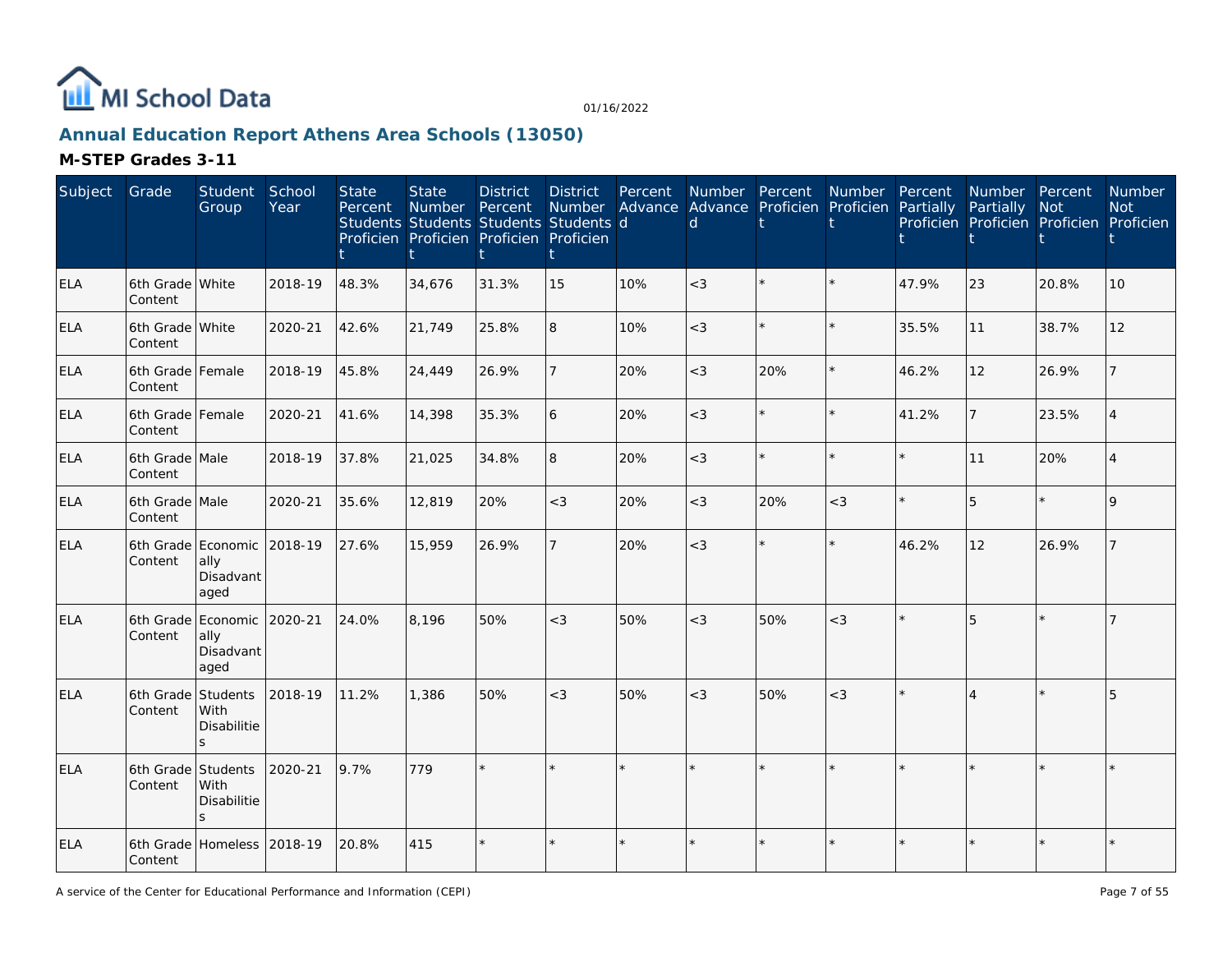

# **Annual Education Report Athens Area Schools (13050)**

| Subject    | Grade                         | Student<br>Group              | School<br>Year | <b>State</b><br>Percent | <b>State</b><br><b>Number</b><br>Students Students Students Students d<br>Proficien Proficien Proficien Proficien | <b>District</b><br>Percent | <b>District</b><br><b>Number</b> | Percent | Number Percent<br>Advance Advance Proficien Proficien<br>d |         | Number  | Percent<br>Partially | Number Percent<br>Partially<br>Proficien Proficien Proficien Proficien | <b>Not</b> | Number<br><b>Not</b> |
|------------|-------------------------------|-------------------------------|----------------|-------------------------|-------------------------------------------------------------------------------------------------------------------|----------------------------|----------------------------------|---------|------------------------------------------------------------|---------|---------|----------------------|------------------------------------------------------------------------|------------|----------------------|
| ELA        | Content                       | 6th Grade Homeless            | 2020-21        | 17.1%                   | 154                                                                                                               |                            |                                  |         |                                                            | ÷.      |         |                      | $\star$                                                                | $\star$    |                      |
| ELA        | 7th Grade All<br>Content      | Students                      | 2018-19        | 42.7%                   | 46,586                                                                                                            | 30.3%                      | 10                               | 10%     | $<$ 3                                                      | $\star$ | $\star$ | 27.3%                | 9                                                                      | 42.4%      | 14                   |
| <b>ELA</b> | 7th Grade All<br>Content      | Students                      | 2020-21        | 40.7%                   | 28,759                                                                                                            | 43.2%                      | 16                               | 10.8%   | $\overline{A}$                                             | 32.4%   | 12      | 29.7%                | 11                                                                     | 27.0%      | 10 <sup>°</sup>      |
| <b>ELA</b> | 7th Grade American<br>Content | Indian or<br>Alaska<br>Native | 2018-19        | 35.8%                   | 246                                                                                                               |                            |                                  |         |                                                            |         | $\star$ |                      | $\star$                                                                | $\star$    |                      |
| <b>ELA</b> | 7th Grade Black or<br>Content | African<br>American           | 2018-19        | 19.7%                   | 3.706                                                                                                             |                            |                                  |         |                                                            |         |         |                      | $\star$                                                                | $\star$    |                      |
| <b>ELA</b> | 7th Grade Hispanic<br>Content | of Any<br>Race                | 2020-21        | 28.8%                   | 1,560                                                                                                             |                            |                                  |         |                                                            |         |         |                      | ÷.                                                                     | $\star$    |                      |
| ELA        | 7th Grade Two or<br>Content   | More<br>Races                 | 2018-19        | 39.7%                   | 1,815                                                                                                             |                            |                                  |         | ÷,                                                         | ÷.      | $\star$ | $\star$              | $\star$                                                                | $\star$    |                      |
| ELA        | 7th Grade Two or<br>Content   | More<br>Races                 | 2020-21        | 36.2%                   | 1,100                                                                                                             |                            |                                  |         |                                                            |         |         |                      |                                                                        | $\star$    |                      |
| <b>ELA</b> | 7th Grade White<br>Content    |                               | 2018-19        | 49.0%                   | 35,426                                                                                                            | 29.6%                      | 8                                | 20%     | $<$ 3                                                      | $\star$ | $\star$ | 25.9%                | $\overline{7}$                                                         | 44.4%      | 12                   |
| ELA        | 7th Grade White<br>Content    |                               | 2020-21        | 44.5%                   | 22,979                                                                                                            | 43.3%                      | 13                               | 20%     | 3                                                          | $\star$ | 10      | 26.7%                | 8                                                                      | 30.0%      |                      |
| <b>ELA</b> | 7th Grade Female<br>Content   |                               | 2018-19        | 47.9%                   | 25,754                                                                                                            | 50%                        | $\overline{4}$                   | 50%     | $<$ 3                                                      | 50%     |         | 50%                  | $\overline{4}$                                                         | 50%        |                      |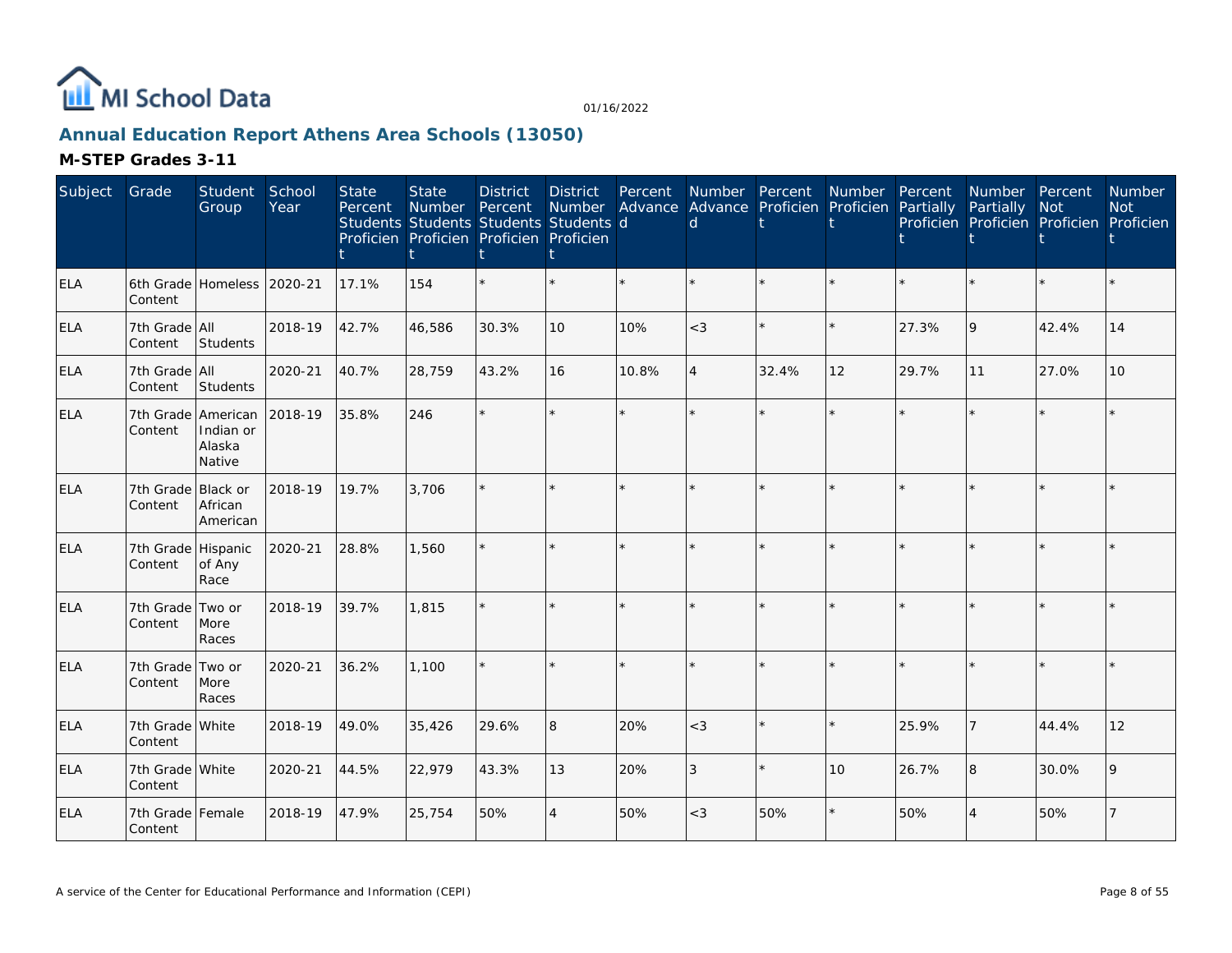

# **Annual Education Report Athens Area Schools (13050)**

| Subject         | Grade                             | Student<br>Group                                        | School<br>Year | <b>State</b><br>Percent | <b>State</b><br>Number<br>Students Students Students Students d<br>Proficien Proficien Proficien Proficien | <b>District</b><br>Percent | <b>District</b><br>Number<br>t | Percent | Number Percent<br>$\mathsf{d}$ | Advance Advance Proficien Proficien | Number Percent | Partially | Number Percent<br>Partially | <b>Not</b><br>Proficien Proficien Proficien Proficien | Number<br><b>Not</b> |
|-----------------|-----------------------------------|---------------------------------------------------------|----------------|-------------------------|------------------------------------------------------------------------------------------------------------|----------------------------|--------------------------------|---------|--------------------------------|-------------------------------------|----------------|-----------|-----------------------------|-------------------------------------------------------|----------------------|
| <b>ELA</b>      | 7th Grade Female<br>Content       |                                                         | 2020-21        | 44.6%                   | 15,364                                                                                                     | 47.4%                      | 9                              | 20%     | 3                              |                                     | 6              |           |                             | 20%                                                   |                      |
| <b>ELA</b>      | 7th Grade Male<br>Content         |                                                         | 2018-19        | 37.7%                   | 20,832                                                                                                     | 33.3%                      | 6                              | 20%     | $<$ 3                          | $\star$                             |                | 27.8%     | 5                           | 38.9%                                                 |                      |
| ELA             | 7th Grade Male<br>Content         |                                                         | 2020-21        | 36.9%                   | 13,395                                                                                                     | 38.9%                      | $\overline{7}$                 | 20%     | $<$ 3                          | $\star$                             | $\star$        | 22.2%     | $\overline{4}$              | 38.9%                                                 |                      |
| <b>ELA</b>      | Content                           | 7th Grade Economic 2018-19<br>ally<br>Disadvant<br>aged |                | 28.1%                   | 15,728                                                                                                     | 23.5%                      | $\overline{4}$                 | 20%     | $<$ 3                          | 20%                                 | $\star$        | 20%       | 3                           | $\star$                                               | 10                   |
| <b>ELA</b>      | 7th Grade<br>Content              | Economic 2020-21<br>ally<br>Disadvant<br>aged           |                | 25.8%                   | 8,513                                                                                                      | 36.8%                      | $\overline{7}$                 | 20%     | $<$ 3                          | $\star$                             |                | 26.3%     | 5                           | 36.8%                                                 |                      |
| ELA             | 7th Grade<br>Content              | Students<br>With<br>Disabilitie                         | 2018-19        | 10.9%                   | 1,304                                                                                                      |                            | $\star$                        |         |                                |                                     |                |           |                             |                                                       |                      |
| <b>ELA</b>      | 7th Grade Students<br>Content     | With<br>Disabilitie                                     | 2020-21        | 9.3%                    | 729                                                                                                        |                            | $\star$                        |         |                                | $\star$                             |                |           |                             |                                                       |                      |
| <b>ELA</b>      | Content                           | 7th Grade Homeless 2018-19                              |                | 20.3%                   | 368                                                                                                        |                            | $\star$                        |         |                                | $\star$                             |                |           |                             |                                                       |                      |
| <b>ELA</b>      | Content                           | 7th Grade Homeless 2020-21                              |                | 18.7%                   | 161                                                                                                        |                            | $\star$                        | ÷.      |                                | $\star$                             | ÷              |           |                             | $\star$                                               |                      |
| Mathemat<br>ics | 3rd Grade All<br>Content          | Students                                                | 2018-19        | 46.7%                   | 47,210                                                                                                     | 41.2%                      | 14                             | 14.7%   | 5                              | 26.5%                               | 9              | 44.1%     | 15                          | 14.7%                                                 | 5                    |
| lics            | Mathemat 3rd Grade All<br>Content | Students                                                | 2020-21        | 42.3%                   | 30,590                                                                                                     | 23.5%                      | 8                              | 10%     | $<$ 3                          | $\star$                             |                | 35.3%     | 12                          | 41.2%                                                 | 14                   |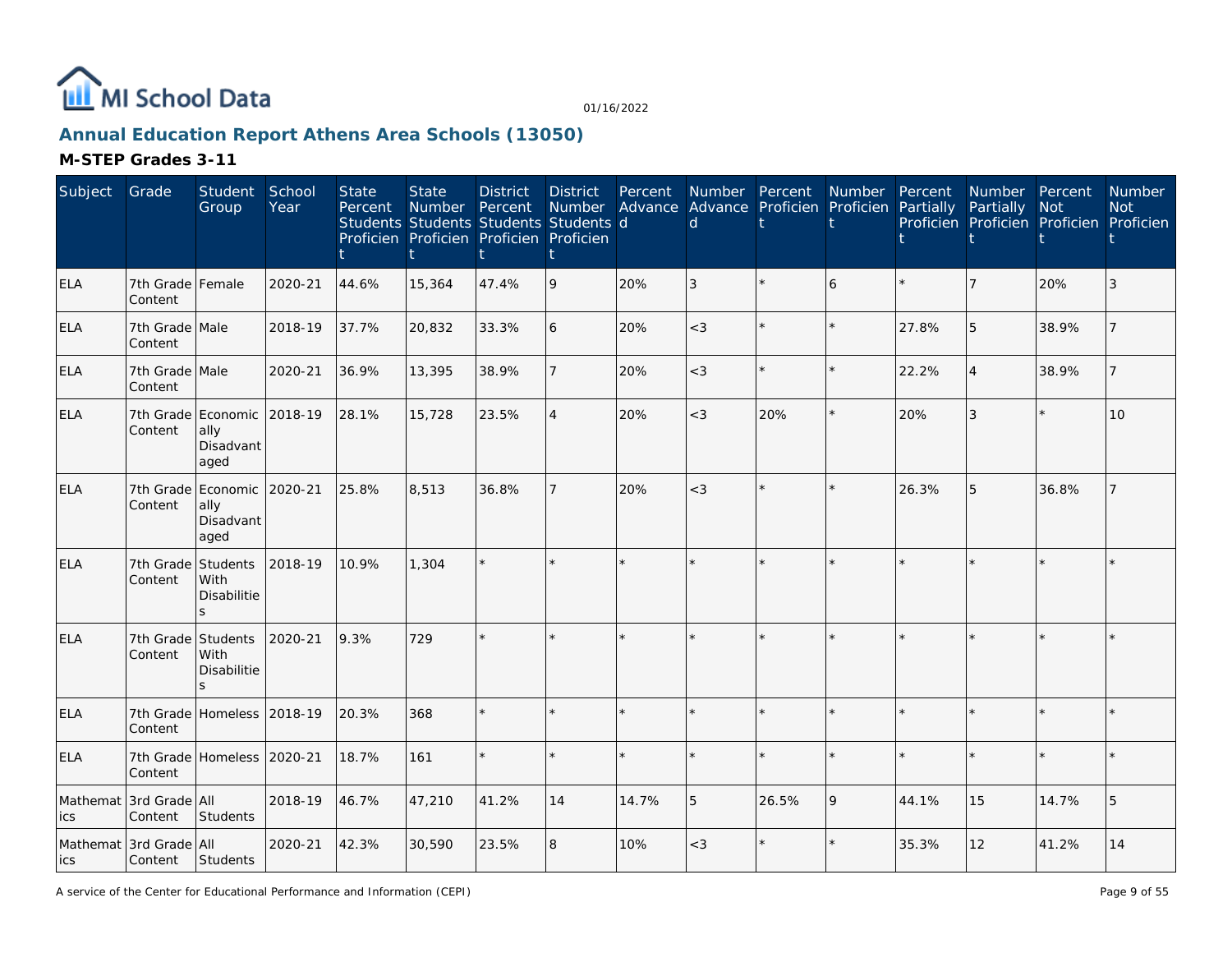

# **Annual Education Report Athens Area Schools (13050)**

| Subject         | Grade                                  | Student<br>Group                      | School<br>Year | <b>State</b><br>Percent | <b>State</b><br>Number<br>Students Students Students Students d<br>Proficien Proficien Proficien Proficien | <b>District</b><br>Percent | <b>District</b><br>Number | Percent | Advance Advance Proficien Proficien Partially<br>d | Number Percent Number Percent |                |       | Number Percent<br>Partially<br>Proficien Proficien Proficien Proficien | <b>Not</b> | Number<br><b>Not</b> |
|-----------------|----------------------------------------|---------------------------------------|----------------|-------------------------|------------------------------------------------------------------------------------------------------------|----------------------------|---------------------------|---------|----------------------------------------------------|-------------------------------|----------------|-------|------------------------------------------------------------------------|------------|----------------------|
| Mathemat<br>ics | 3rd Grade American<br>Content          | Indian or<br>Alaska<br>Native         | 2018-19        | 34.9%                   | 192                                                                                                        |                            |                           |         |                                                    |                               |                |       |                                                                        |            |                      |
| ics             | Mathemat 3rd Grade<br>Content          | Two or<br>More<br>Races               | 2018-19        | 43.7%                   | 2,140                                                                                                      |                            |                           | $\star$ |                                                    |                               |                |       |                                                                        | ÷.         |                      |
| ics             | Mathemat 3rd Grade<br>Content          | Two or<br>More<br>Races               | 2020-21        | 36.1%                   | 1,320                                                                                                      |                            | $\star$                   | $\star$ |                                                    |                               | $\star$        |       |                                                                        | $\star$    |                      |
| ics             | Mathemat 13rd Grade   White<br>Content |                                       | 2018-19        | 54.8%                   | 35,297                                                                                                     | 43.3%                      | 13                        | 20%     | $\overline{\mathcal{A}}$                           |                               | 9              |       | 13                                                                     | 20%        | Δ                    |
| ics             | Mathemat 3rd Grade White<br>Content    |                                       | 2020-21        | 47.9%                   | 24,910                                                                                                     | 25.8%                      | 8                         | 10%     | $<$ 3                                              |                               | $\star$        | 35.5% | 11                                                                     | 38.7%      | 12                   |
| ics             | Mathemat 3rd Grade Female<br>Content   |                                       | 2018-19        | 44.3%                   | 21,930                                                                                                     | 50%                        | 6                         | 50%     | $<$ 3                                              | 50%                           | $\star$        | 50%   |                                                                        | 50%        |                      |
| ics             | Mathemat 3rd Grade Female<br>Content   |                                       | 2020-21        | 38.9%                   | 13,785                                                                                                     | 22.2%                      | $\overline{4}$            | 20%     | $<$ 3                                              |                               | ×.             | 44.4% | 8                                                                      | 33.3%      | 6                    |
| ics             | Mathemat 3rd Grade Male<br>Content     |                                       | 2018-19        | 49.1%                   | 25,280                                                                                                     | 38.1%                      | 8                         | 20%     | $\overline{\mathcal{A}}$                           | 20%                           | $\overline{4}$ |       | 10                                                                     | 20%        | 3                    |
| ics             | Mathemat 3rd Grade Male<br>Content     |                                       | 2020-21        | 45.6%                   | 16,805                                                                                                     | 25.0%                      | $\overline{4}$            | 20%     | $<$ 3                                              | 20%                           | $\star$        | 25.0% | $\overline{4}$                                                         | 50.0%      | 8                    |
| ics             | Mathemat 3rd Grade Economic<br>Content | ally<br>Disadvant<br>aged             | 2018-19        | 32.6%                   | 18,495                                                                                                     | 26.3%                      | 5                         | 20%     | $<$ 3                                              | 20%                           | $\star$        | 47.4% | 9                                                                      | 26.3%      |                      |
| Mathemat<br>ics | 3rd Grade<br>Content                   | Economic<br>ally<br>Disadvant<br>aged | 2020-21        | 25.8%                   | 9,511                                                                                                      | 20%                        | 3                         | 20%     | $<$ 3                                              | 20%                           | $<$ 3          |       | 5                                                                      | $\star$    | 11                   |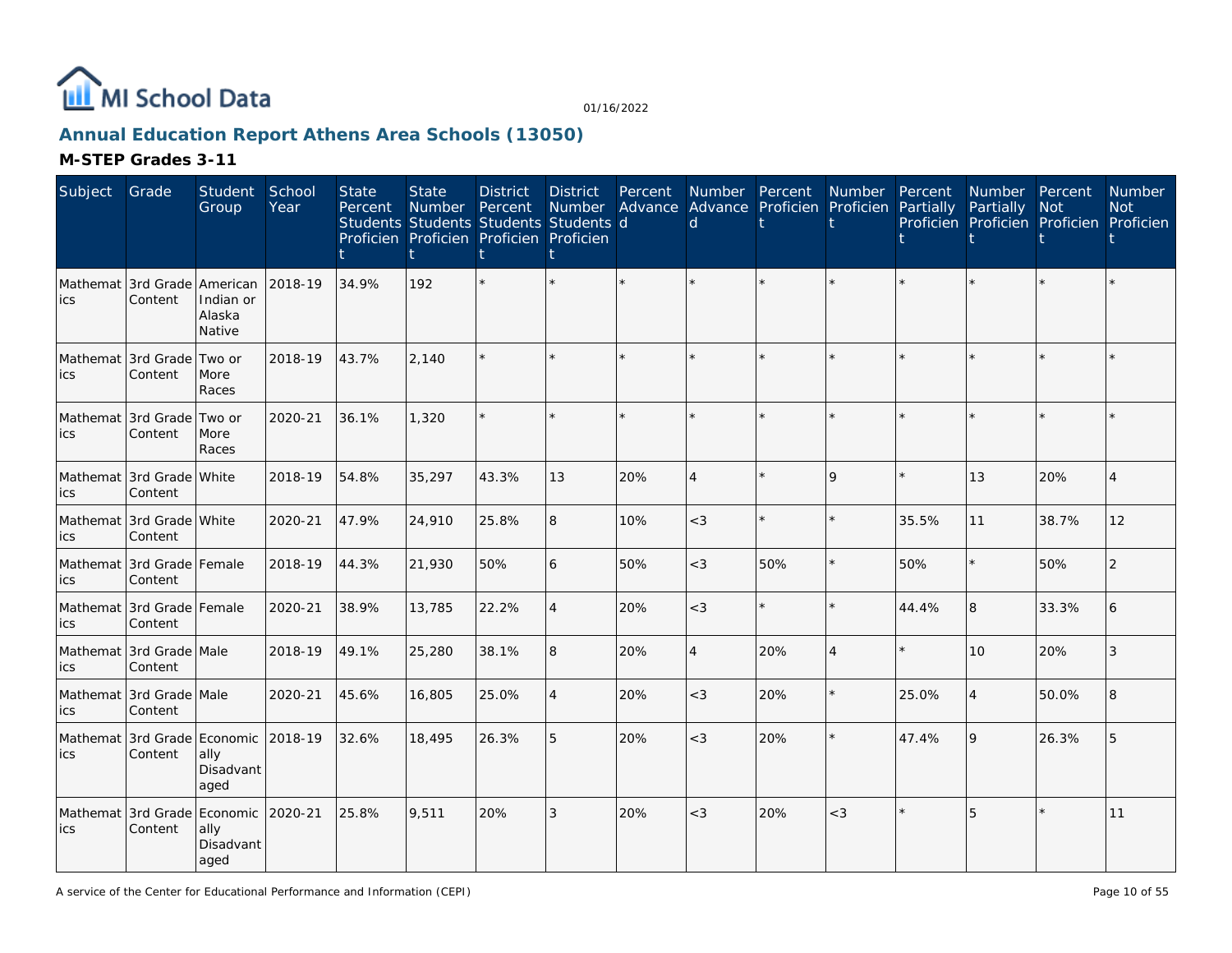

# **Annual Education Report Athens Area Schools (13050)**

| Subject         | Grade                                          | Student<br>Group              | School<br>Year | <b>State</b><br>Percent | <b>State</b><br>Number | <b>District</b><br>Percent<br>Students Students Students Students d<br>Proficien Proficien Proficien Proficien | <b>District</b><br>Number | Percent | $\mathsf{d}$ | Number Percent<br>Advance Advance Proficien Proficien Partially | Number  | Percent | Number Percent<br>Partially<br>Proficien Proficien Proficien Proficien | Not     | <b>Number</b><br><b>Not</b> |
|-----------------|------------------------------------------------|-------------------------------|----------------|-------------------------|------------------------|----------------------------------------------------------------------------------------------------------------|---------------------------|---------|--------------|-----------------------------------------------------------------|---------|---------|------------------------------------------------------------------------|---------|-----------------------------|
| ics             | Mathemat 3rd Grade Students<br>Content         | With<br>Disabilitie           | 2018-19        | 20.9%                   | 2,504                  |                                                                                                                |                           |         |              |                                                                 |         |         |                                                                        |         |                             |
| ics             | Mathemat 3rd Grade Students<br>Content         | With<br>Disabilitie<br>ς      | 2020-21        | 19.1%                   | 1.711                  |                                                                                                                |                           |         |              | $\star$                                                         |         |         | $\star$                                                                |         |                             |
| ics             | Mathemat 3rd Grade Homeless 2018-19<br>Content |                               |                | 22.4%                   | 469                    |                                                                                                                |                           |         |              | $\star$                                                         |         |         | $\star$                                                                |         |                             |
| ics             | Mathemat 3rd Grade Homeless 2020-21<br>Content |                               |                | 15.4%                   | 163                    |                                                                                                                |                           |         |              | $\star$                                                         | $\star$ |         | $\star$                                                                | $\star$ |                             |
| ics             | Mathemat 4th Grade All<br>Content              | Students                      | 2018-19        | 41.8%                   | 42,898                 | 43.6%                                                                                                          | 17                        | 10%     | 3            | $\star$                                                         | 14      | 30.8%   | 12                                                                     | 25.6%   | 10                          |
| ics             | Mathemat 4th Grade All<br>Content              | Students                      | 2020-21        | 36.5%                   | 26,524                 | 19.4%                                                                                                          | 6                         | 10%     | $<$ 3        | ÷.                                                              | $\star$ | 32.3%   | 10                                                                     | 48.4%   | 15                          |
| ics             | Mathemat 4th Grade American<br>Content         | Indian or<br>Alaska<br>Native | 2018-19        | 32.5%                   | 193                    |                                                                                                                |                           |         |              |                                                                 |         |         | ×.                                                                     |         |                             |
| ics             | Mathemat 4th Grade American<br>Content         | Indian or<br>Alaska<br>Native | 2020-21        | 22.7%                   | 102                    |                                                                                                                |                           |         |              |                                                                 |         |         |                                                                        |         |                             |
| ics             | Mathemat 4th Grade Hispanic<br>Content         | of Any<br>Race                | 2020-21        | 23.9%                   | 1,340                  |                                                                                                                |                           |         |              | $\star$                                                         |         |         | $\star$                                                                |         |                             |
| Mathemat<br>ics | 4th Grade<br>Content                           | Two or<br>More<br>Races       | 2018-19        | 38.1%                   | 1.795                  |                                                                                                                |                           |         |              | $\star$                                                         |         |         | $\star$                                                                |         |                             |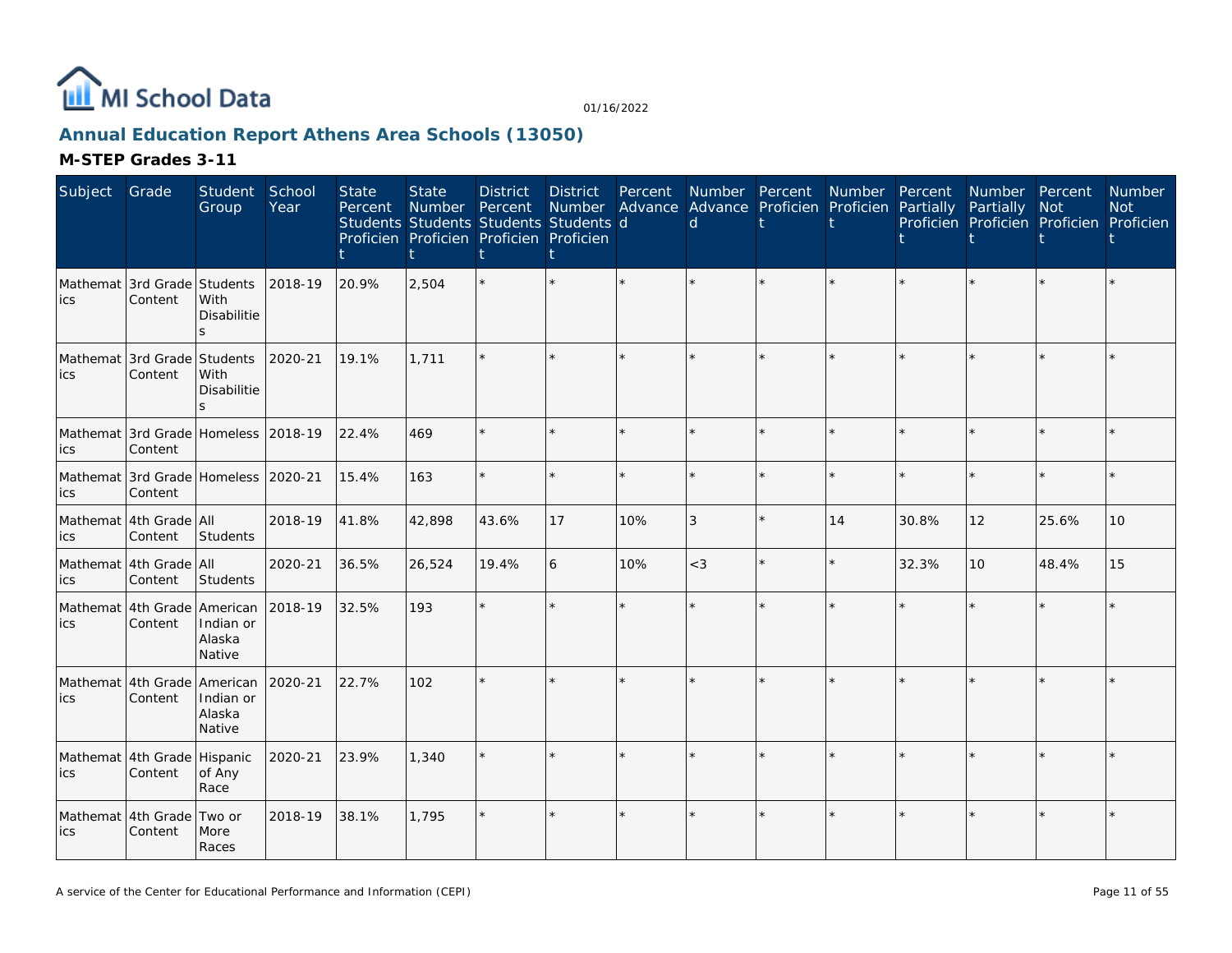

# **Annual Education Report Athens Area Schools (13050)**

| Subject                           | Grade                                  | Student<br>Group                              | School<br>Year | <b>State</b><br>Percent | <b>State</b><br>Number<br>Students Students Students Students d<br>Proficien Proficien Proficien Proficien | <b>District</b><br>Percent | <b>District</b><br>Number<br>ŧ | Percent | d       | Number Percent<br>Advance Advance Proficien Proficien | Number  | Percent<br>Partially | Number Percent<br>Partially<br>Proficien Proficien Proficien Proficien | <b>Not</b> | <b>Number</b><br><b>Not</b> |
|-----------------------------------|----------------------------------------|-----------------------------------------------|----------------|-------------------------|------------------------------------------------------------------------------------------------------------|----------------------------|--------------------------------|---------|---------|-------------------------------------------------------|---------|----------------------|------------------------------------------------------------------------|------------|-----------------------------|
| ics                               | Mathemat 4th Grade Two or<br>Content   | More<br>Races                                 | 2020-21        | 29.4%                   | 1,027                                                                                                      |                            |                                |         |         |                                                       |         |                      |                                                                        |            |                             |
| lics                              | Mathemat 4th Grade White<br>Content    |                                               | 2018-19        | 49.6%                   | 32,851                                                                                                     | 44.4%                      | 16                             | 10%     | 3       |                                                       | 13      | 33.3%                | 12                                                                     | 22.2%      | 8                           |
| ics                               | Mathemat 4th Grade White<br>Content    |                                               | 2020-21        | 41.5%                   | 21,680                                                                                                     | 20%                        | 3                              | 20%     | $<$ 3   | 20%                                                   | $\star$ | à.                   | $\mathsf{Q}$                                                           | $\star$    | 12                          |
| lics                              | Mathemat 4th Grade Female<br>Content   |                                               | 2018-19        | 39.0%                   | 19,618                                                                                                     | 45.5%                      | 10                             | 20%     | $<$ 3   | ÷.                                                    | $\star$ | 31.8%                | $\overline{7}$                                                         | 22.7%      | 5                           |
| lics                              | Mathemat 4th Grade Female<br>Content   |                                               | 2020-21        | 32.4%                   | 11,434                                                                                                     | 50%                        | $<$ 3                          | 50%     | $\lt$ 3 | 50%                                                   | $<$ 3   | $<$ 3                | $<$ 3                                                                  | $\star$    | 11                          |
| ics                               | Mathemat 4th Grade Male<br>Content     |                                               | 2018-19        | 44.5%                   | 23,280                                                                                                     | 41.2%                      | $\overline{7}$                 | 20%     | $\lt$ 3 |                                                       | $\star$ | 29.4%                | 5                                                                      | 29.4%      | 5                           |
| ics                               | Mathemat 4th Grade Male<br>Content     |                                               | 2020-21        | 40.4%                   | 15,090                                                                                                     | 29.4%                      | 5                              | 20%     | $<$ 3   |                                                       | $\star$ | 47.1%                | 8                                                                      | 23.5%      |                             |
| lics                              | Mathemat 4th Grade Economic<br>Content | ally<br>Disadvant<br>aged                     | 2018-19        | 27.0%                   | 15,316                                                                                                     | 28.6%                      | 6                              | 20%     | $<$ 3   |                                                       | $\star$ | 42.9%                | 9                                                                      | 28.6%      |                             |
| ics                               | Mathemat 4th Grade<br>Content          | Economic 2020-21<br>ally<br>Disadvant<br>aged |                | 20.7%                   | 7,547                                                                                                      | 50%                        | $<$ 3                          | 50%     | $<$ 3   | 50%                                                   | $<$ 3   |                      |                                                                        | $\star$    | 10                          |
| Mathemat 4th Grade English<br>ics | Content                                | Learners                                      | 2018-19        | 29.9%                   | 2,776                                                                                                      |                            |                                |         |         |                                                       |         |                      |                                                                        | $\star$    |                             |
| ics                               | Mathemat 4th Grade Students<br>Content | With<br>Disabilitie<br>$\mathsf{s}$           | 2018-19        | 16.0%                   | 1,955                                                                                                      |                            |                                |         |         |                                                       |         |                      |                                                                        |            |                             |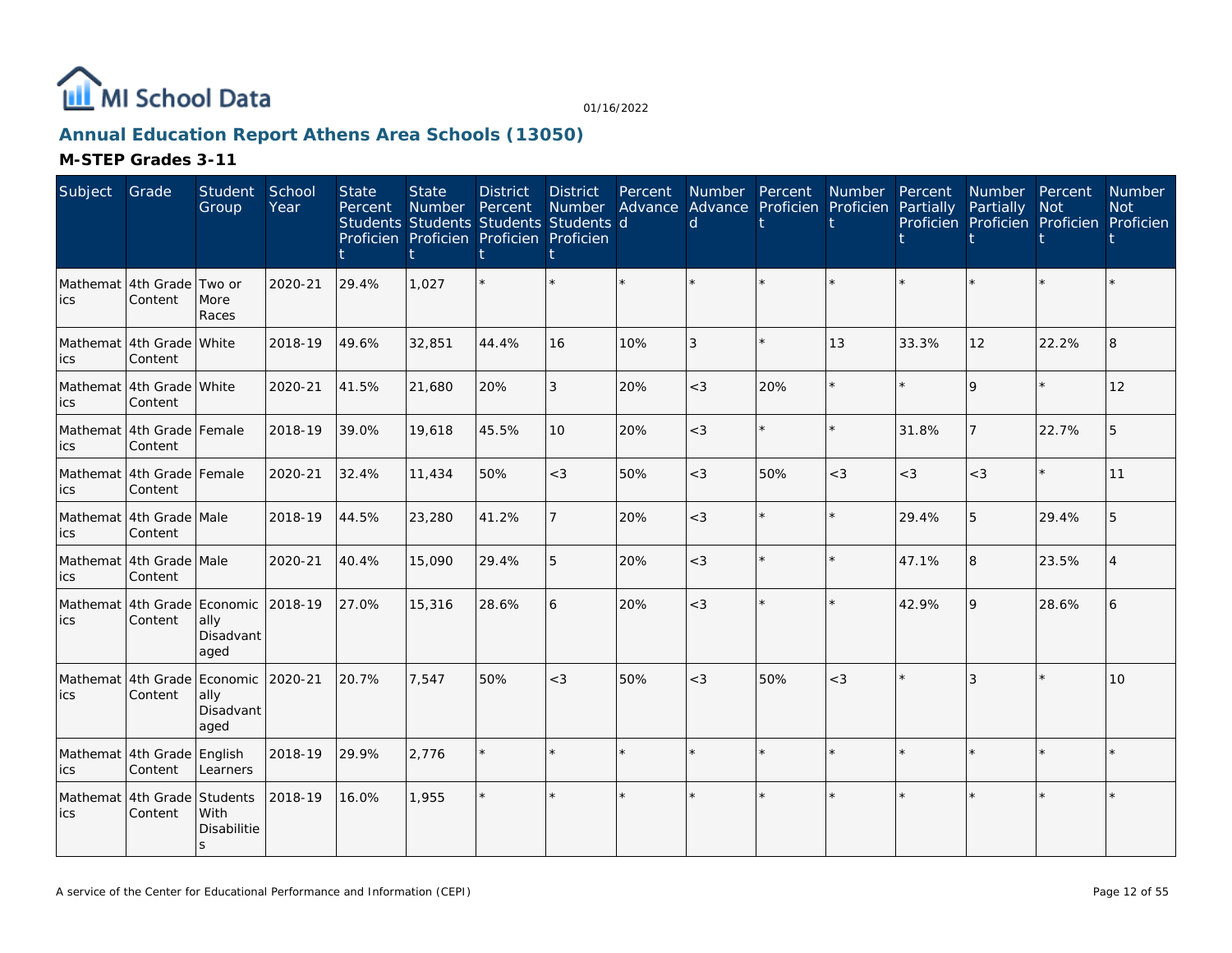

# **Annual Education Report Athens Area Schools (13050)**

| Subject | Grade                                          | Student<br>Group                                      | School<br>Year | <b>State</b><br>Percent | <b>State</b><br>Number | <b>District</b><br>Percent<br>Students Students Students Students d<br>Proficien Proficien Proficien Proficien | <b>District</b><br>Number | Percent | <sub>d</sub> | Number Percent Number<br>Advance Advance Proficien Proficien |                | Percent<br>Partially | Number Percent<br>Partially | Not<br>Proficien Proficien Proficien Proficien | Number<br><b>Not</b> |
|---------|------------------------------------------------|-------------------------------------------------------|----------------|-------------------------|------------------------|----------------------------------------------------------------------------------------------------------------|---------------------------|---------|--------------|--------------------------------------------------------------|----------------|----------------------|-----------------------------|------------------------------------------------|----------------------|
| ics     | Mathemat 4th Grade Students<br>Content         | With<br>Disabilitie                                   | 2020-21        | 13.5%                   | 1,222                  |                                                                                                                |                           |         |              |                                                              |                |                      |                             |                                                |                      |
| ics     | Mathemat 4th Grade Homeless 2018-19<br>Content |                                                       |                | 17.5%                   | 352                    |                                                                                                                |                           |         |              |                                                              |                |                      |                             | $\star$                                        |                      |
| ics     | Mathemat 4th Grade Homeless 2020-21<br>Content |                                                       |                | 13.2%                   | 138                    |                                                                                                                |                           | $\star$ |              |                                                              | $\star$        |                      | $\star$                     | $\star$                                        |                      |
| ics     | Mathemat 5th Grade All<br>Content              | Students                                              | 2018-19        | 34.8%                   | 36,649                 | 28.9%                                                                                                          | 13                        | 11.1%   | 5            | 17.8%                                                        | 8              | 40.0%                | 18                          | 31.1%                                          | 14                   |
| ics     | Mathemat 5th Grade All<br>Content              | Students                                              | 2020-21        | 29.6%                   | 21,274                 | 25.0%                                                                                                          | 9                         | 13.9%   | 5            | 11.1%                                                        | $\overline{4}$ | 36.1%                | 13                          | 38.9%                                          | 14                   |
| ics     | Mathemat 5th Grade American<br>Content         | Indian or<br>Alaska<br>Native                         | 2020-21        | 15.3%                   | 70                     |                                                                                                                |                           |         |              |                                                              | $\star$        |                      | ÷.                          | $\star$                                        |                      |
| lics    | Mathemat 5th Grade<br>Content                  | Hispanic<br>of Any<br>Race                            | 2018-19        | 22.6%                   | 1,992                  |                                                                                                                |                           |         |              |                                                              |                |                      |                             | $\star$                                        |                      |
| lics    | Mathemat 5th Grade<br>Content                  | Native<br>Hawaiian<br>or Other<br>Pacific<br>Islander | 2018-19        | 33.3%                   | 26                     |                                                                                                                |                           |         |              |                                                              | $\star$        |                      |                             | $\star$                                        |                      |
| ics     | Mathemat 5th Grade<br>Content                  | Two or<br>More<br>Races                               | 2018-19        | 30.7%                   | 1.473                  |                                                                                                                |                           |         |              |                                                              | $\star$        |                      |                             | $\star$                                        |                      |
| ics     | Mathemat 5th Grade<br>Content                  | Two or<br>More<br>Races                               | 2020-21        | 24.7%                   | 846                    |                                                                                                                |                           |         |              | $\star$                                                      | $\star$        |                      | $\star$                     | $\star$                                        |                      |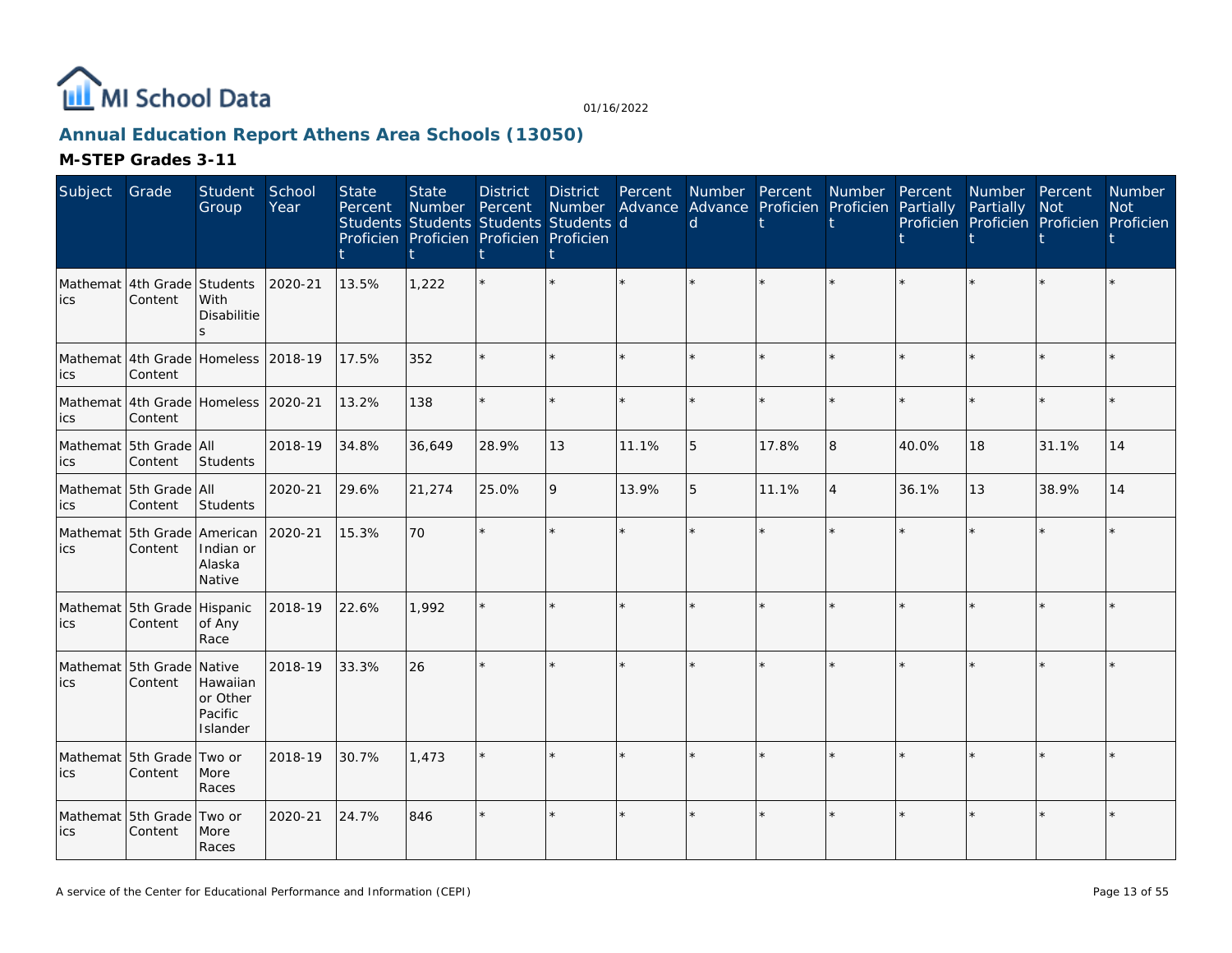

# **Annual Education Report Athens Area Schools (13050)**

| Subject | Grade                                          | Student<br>Group                                       | School<br>Year | <b>State</b><br>Percent | <b>State</b><br>Number | <b>District</b><br>Percent<br>Students Students Students Students d<br>Proficien Proficien Proficien Proficien | <b>District</b><br><b>Number</b> | Percent<br>Advance | Number Percent<br>d. |         | Number Percent<br>Advance Proficien Proficien | Partially | Number Percent<br>Partially<br>Proficien Proficien Proficien Proficien | <b>Not</b> | Number<br><b>Not</b> |
|---------|------------------------------------------------|--------------------------------------------------------|----------------|-------------------------|------------------------|----------------------------------------------------------------------------------------------------------------|----------------------------------|--------------------|----------------------|---------|-----------------------------------------------|-----------|------------------------------------------------------------------------|------------|----------------------|
| ics     | Mathemat 5th Grade White<br>Content            |                                                        | 2018-19        | 41.6%                   | 28,567                 | 28.2%                                                                                                          | 11                               | 10.3%              | $\overline{4}$       | 17.9%   | 7                                             | 38.5%     | 15                                                                     | 33.3%      | 13                   |
| ics     | Mathemat 5th Grade White<br>Content            |                                                        | 2020-21        | 33.8%                   | 17,393                 | 21.9%                                                                                                          |                                  |                    |                      | 10%     | 3                                             | 37.5%     | 12                                                                     | 40.6%      | 13                   |
| lics    | Mathemat 5th Grade Female<br>Content           |                                                        | 2018-19        | 31.7%                   | 16,346                 | 26.9%                                                                                                          |                                  | 20%                | $<$ 3                | 20%     | $\star$                                       | 46.2%     | 12                                                                     | 26.9%      |                      |
| ics     | Mathemat 5th Grade Female<br>Content           |                                                        | 2020-21        | 25.2%                   | 8,880                  | 50%                                                                                                            | 3                                | 50%                | $<$ 3                | 50%     | $\star$                                       | 50%       | 7                                                                      | 50%        | 3                    |
| lics    | Mathemat 5th Grade Male<br>Content             |                                                        | 2018-19        | 37.8%                   | 20,303                 | 31.6%                                                                                                          | 6                                | 20%                | 3                    | 20%     | 3                                             | 31.6%     | 6                                                                      | 36.8%      |                      |
| lics    | Mathemat 5th Grade Male<br>Content             |                                                        | 2020-21        | 33.8%                   | 12,394                 | 26.1%                                                                                                          | 6                                |                    |                      | 20%     | $<$ 3                                         | 26.1%     | 6                                                                      | 47.8%      | 11                   |
| ics     | Mathemat 5th Grade Economic<br>Content         | ally<br>Disadvant<br>aged                              | 2018-19        | 20.2%                   | 11,502                 | 21.4%                                                                                                          | 6                                | 20%                | $<$ 3                | 20%     | $\star$                                       | 46.4%     | 13                                                                     | 32.1%      |                      |
| ics     | Mathemat 5th Grade Economic 2020-21<br>Content | ally<br>Disadvant<br>aged                              |                | 15.5%                   | 5,557                  | 20%                                                                                                            | 3                                | 20%                | $<$ 3                | 20%     | $<$ 3                                         |           |                                                                        |            | 8                    |
| ics     | Mathemat 5th Grade<br>Content                  | Students<br>With<br><b>Disabilitie</b><br>$\mathbf{S}$ | 2018-19        | 10.3%                   | 1,300                  |                                                                                                                |                                  |                    |                      | k.      |                                               |           |                                                                        |            |                      |
| lics    | Mathemat 5th Grade<br>Content                  | Students<br><b>With</b><br><b>Disabilitie</b><br>S.    | 2020-21        | 8.4%                    | 728                    |                                                                                                                |                                  |                    |                      | $\star$ |                                               |           | $\star$                                                                |            |                      |
| lics    | Mathemat 5th Grade Homeless 2018-19<br>Content |                                                        |                | 12.4%                   | 248                    |                                                                                                                |                                  |                    |                      | $\star$ |                                               |           | $\star$                                                                |            |                      |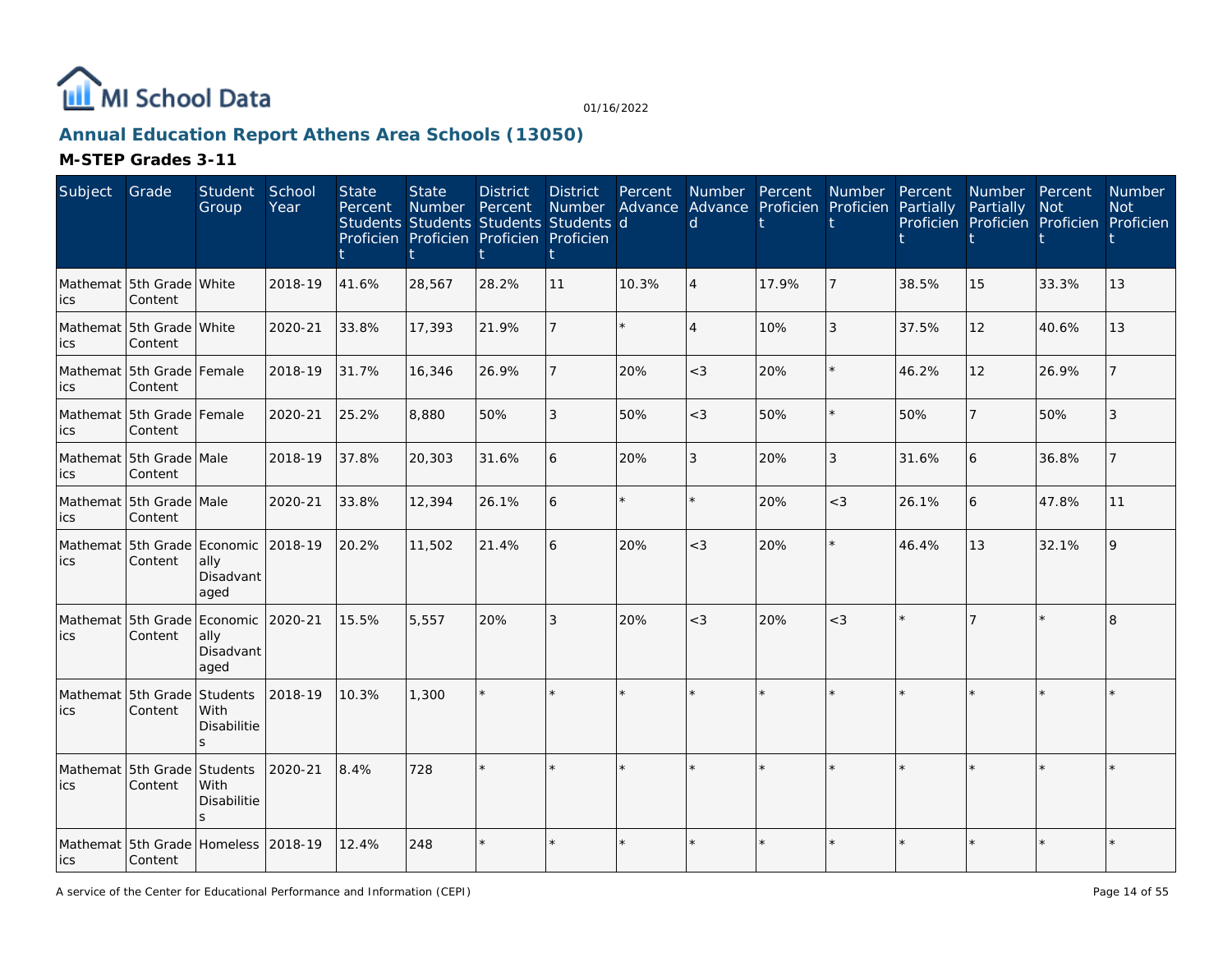

# **Annual Education Report Athens Area Schools (13050)**

| Subject | Grade                                | Student<br>Group                          | School<br>Year | <b>State</b><br>Percent | <b>State</b><br><b>Number</b><br>Students Students Students Students d<br>Proficien Proficien Proficien Proficien | <b>District</b><br>Percent | <b>District</b><br><b>Number</b> | Percent<br>Advance | <b>Number</b><br>Advance Proficien<br><sub>d</sub> | Percent | Number<br>Proficien | Percent<br>Partially | Number Percent<br>Partially | <b>Not</b><br>Proficien Proficien Proficien Proficien | Number<br><b>Not</b> |
|---------|--------------------------------------|-------------------------------------------|----------------|-------------------------|-------------------------------------------------------------------------------------------------------------------|----------------------------|----------------------------------|--------------------|----------------------------------------------------|---------|---------------------|----------------------|-----------------------------|-------------------------------------------------------|----------------------|
| ics     | Mathemat 5th Grade Foster<br>Content | Care                                      | 2020-21        | 11.2%                   | 35                                                                                                                |                            | $\star$                          | $\star$            |                                                    | $\star$ | $\star$             |                      | $\star$                     | $\star$                                               |                      |
| ics     | Mathemat 6th Grade All<br>Content    | <b>Students</b>                           | 2018-19        | 35.1%                   | 38,321                                                                                                            | 18.4%                      | 9                                | 10%                | $<$ 3                                              | $\star$ | $\star$             | 32.7%                | 16                          | 49.0%                                                 | 24                   |
| ics     | Mathemat 6th Grade All<br>Content    | Students                                  | 2020-21        | 28.6%                   | 20,103                                                                                                            | 18.2%                      | 6                                | 10%                | $<$ 3                                              | $\star$ | $\star$             | 51.5%                | 17                          | 30.3%                                                 | 10                   |
| lics    | Mathemat 6th Grade<br>Content        | American<br>Indian or<br>Alaska<br>Native | 2020-21        | 19.0%                   | 86                                                                                                                |                            | $\star$                          |                    |                                                    | $\star$ | ÷.                  |                      | $\star$                     |                                                       |                      |
| ics     | Mathemat 6th Grade<br>Content        | Two or<br>More<br>Races                   | 2018-19        | 30.2%                   | 1,392                                                                                                             |                            | $\star$                          | $\star$            | $\star$                                            | $\star$ | $\star$             | $\star$              | $\star$                     | $\star$                                               |                      |
| ics     | Mathemat 6th Grade Two or<br>Content | More<br>Races                             | 2020-21        | 23.1%                   | 727                                                                                                               |                            | $\star$                          | ÷.                 |                                                    | $\star$ | ÷.                  |                      | $\star$                     | ÷.                                                    |                      |
| ics     | Mathemat 6th Grade White<br>Content  |                                           | 2018-19        | 42.1%                   | 30,300                                                                                                            | 18.8%                      | 9                                | 10%                | $<$ 3                                              | $\star$ | $\star$             | 33.3%                | 16                          | 47.9%                                                 | 23                   |
| ics     | Mathemat 6th Grade White<br>Content  |                                           | 2020-21        | 32.4%                   | 16,474                                                                                                            | 19.4%                      | 6                                | 10%                | $<$ 3                                              | $\star$ | $\star$             | 51.6%                | 16                          | 29.0%                                                 | 9                    |
| ics     | Mathemat 6th Grade Female<br>Content |                                           | 2018-19        | 33.4%                   | 17,856                                                                                                            | 20%                        | 4                                | 20%                | $<$ 3                                              | 20%     | $\star$             |                      | 9                           | $\star$                                               | 13                   |
| lics    | Mathemat 6th Grade Female<br>Content |                                           | 2020-21        | 26.0%                   | 8,929                                                                                                             | 20%                        | 3                                | 20%                | $<$ 3                                              | 20%     | $<$ 3               |                      | 10                          | $\star$                                               | $\overline{4}$       |
| lics    | Mathemat 6th Grade Male<br>Content   |                                           | 2018-19        | 36.7%                   | 20,465                                                                                                            | 21.7%                      | 5                                | 20%                | $<$ 3                                              | $\star$ | $\star$             | 30.4%                | $\overline{7}$              | 47.8%                                                 | 11                   |
| lics    | Mathemat 6th Grade Male<br>Content   |                                           | 2020-21        | 31.2%                   | 11,174                                                                                                            | 20%                        | 3                                | 20%                | $<$ 3                                              | 20%     | $<$ 3               |                      | 7                           | $\star$                                               | 6                    |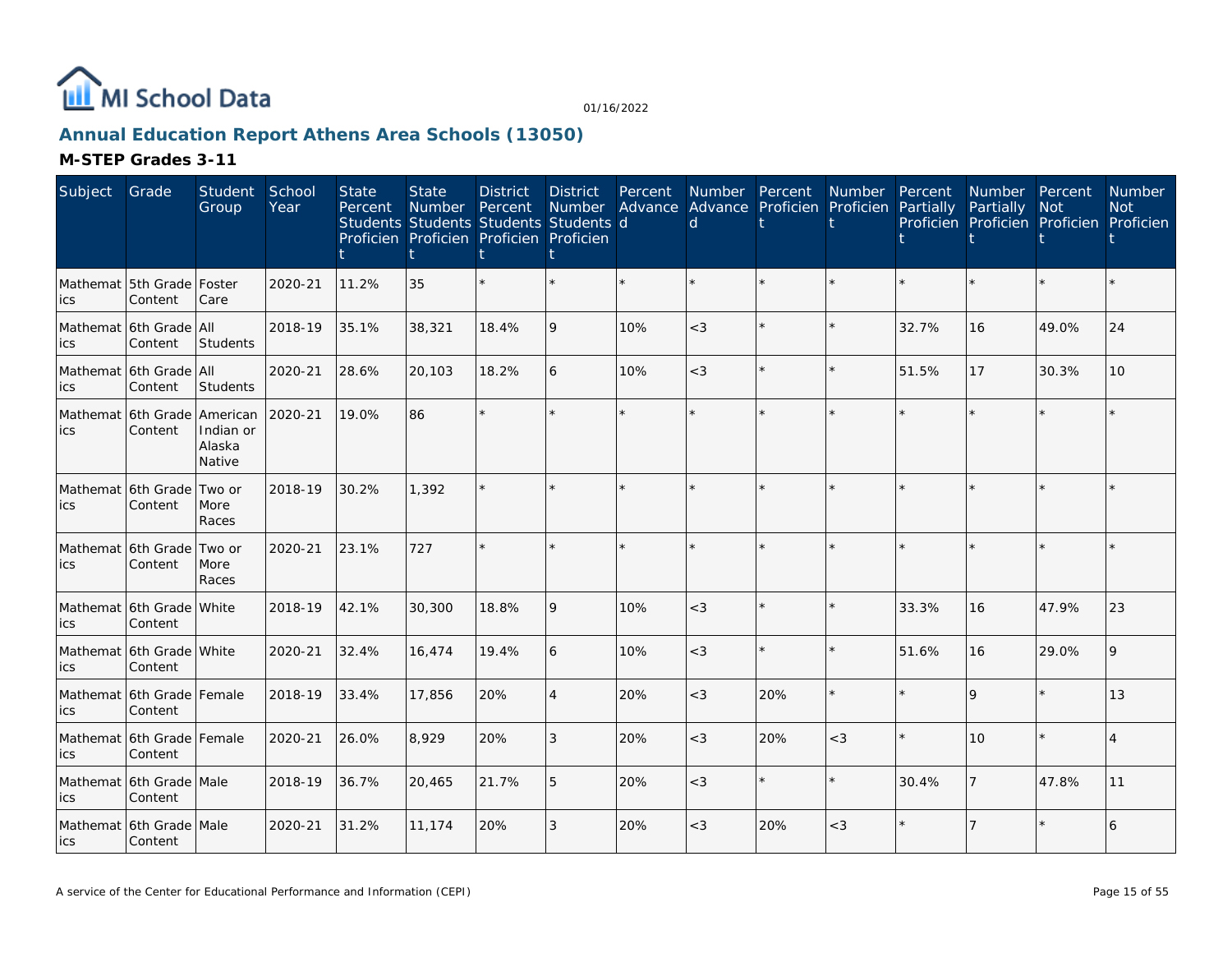

# **Annual Education Report Athens Area Schools (13050)**

| Subject                                     | Grade                                          | Student<br>Group              | School<br>Year | <b>State</b><br>Percent | <b>State</b><br>Number<br>Students Students Students Students d<br>Proficien Proficien Proficien Proficien | <b>District</b><br>Percent | <b>District</b><br>Number | Percent | Number Percent<br>d | Advance Advance Proficien Proficien | Number  | Percent<br>Partially | Number Percent<br>Partially<br>Proficien Proficien Proficien Proficien | <b>Not</b> | Number<br><b>Not</b> |
|---------------------------------------------|------------------------------------------------|-------------------------------|----------------|-------------------------|------------------------------------------------------------------------------------------------------------|----------------------------|---------------------------|---------|---------------------|-------------------------------------|---------|----------------------|------------------------------------------------------------------------|------------|----------------------|
| lics                                        | Mathemat 6th Grade Economic<br>Content         | ally<br>Disadvant<br>aged     | 2018-19        | 20.1%                   | 11,622                                                                                                     | 20%                        | 5                         | 20%     | $<$ 3               | 20%                                 | $\star$ |                      | 6                                                                      |            | 15                   |
| lics                                        | Mathemat 6th Grade Economic<br>Content         | ally<br>Disadvant<br>aged     | 2020-21        | 14.3%                   | 4.846                                                                                                      | 50%                        | $<$ 3                     | 50%     | $<$ 3               | 50%                                 | $<$ 3   |                      | 6                                                                      | $\star$    | 5                    |
| Mathemat 6th Grade Students<br>lics         | Content                                        | With<br>Disabilitie<br>S.     | 2018-19        | 8.3%                    | 1.028                                                                                                      | 50%                        | $<$ 3                     | 50%     | $<$ 3               | 50%                                 | $<$ 3   | $<$ 3                | $<$ 3                                                                  | $\star$    | $\mathsf{Q}$         |
| Mathemat 6th Grade Students<br>lics         | Content                                        | With<br>Disabilitie           | 2020-21        | 6.0%                    | 481                                                                                                        |                            | $\star$                   |         |                     | $\star$                             |         |                      | ÷.                                                                     | ÷.         |                      |
| lics                                        | Mathemat 6th Grade Homeless 2018-19<br>Content |                               |                | 13.1%                   | 262                                                                                                        |                            | ÷.                        | $\star$ |                     | $\star$                             | $\star$ |                      | ÷.                                                                     | $\star$    |                      |
| Mathemat 6th Grade Homeless 2020-21<br>lics | Content                                        |                               |                | 10.2%                   | 91                                                                                                         |                            | $\star$                   | $\star$ |                     | $\star$                             | $\star$ |                      | $\star$                                                                | ÷.         |                      |
| lics                                        | Mathemat 7th Grade All<br>Content              | Students                      | 2018-19        | 35.7%                   | 38,988                                                                                                     | 33.3%                      | 11                        | 10%     | $<$ 3               | $\star$                             | $\star$ | 15.2%                | 5                                                                      | 51.5%      | 17                   |
| lics                                        | Mathemat   7th Grade   All<br>Content          | Students                      | 2020-21        | 32.3%                   | 22,803                                                                                                     | 27.0%                      | 10                        | 10%     | 3                   | $\star$                             | 7       | 32.4%                | 12                                                                     | 40.5%      | 15                   |
| lics                                        | Mathemat 7th Grade American<br>Content         | Indian or<br>Alaska<br>Native | 2018-19        | 27.6%                   | 190                                                                                                        |                            | $\star$                   | $\star$ |                     | $\star$                             | ÷.      |                      | $\star$                                                                | ÷.         |                      |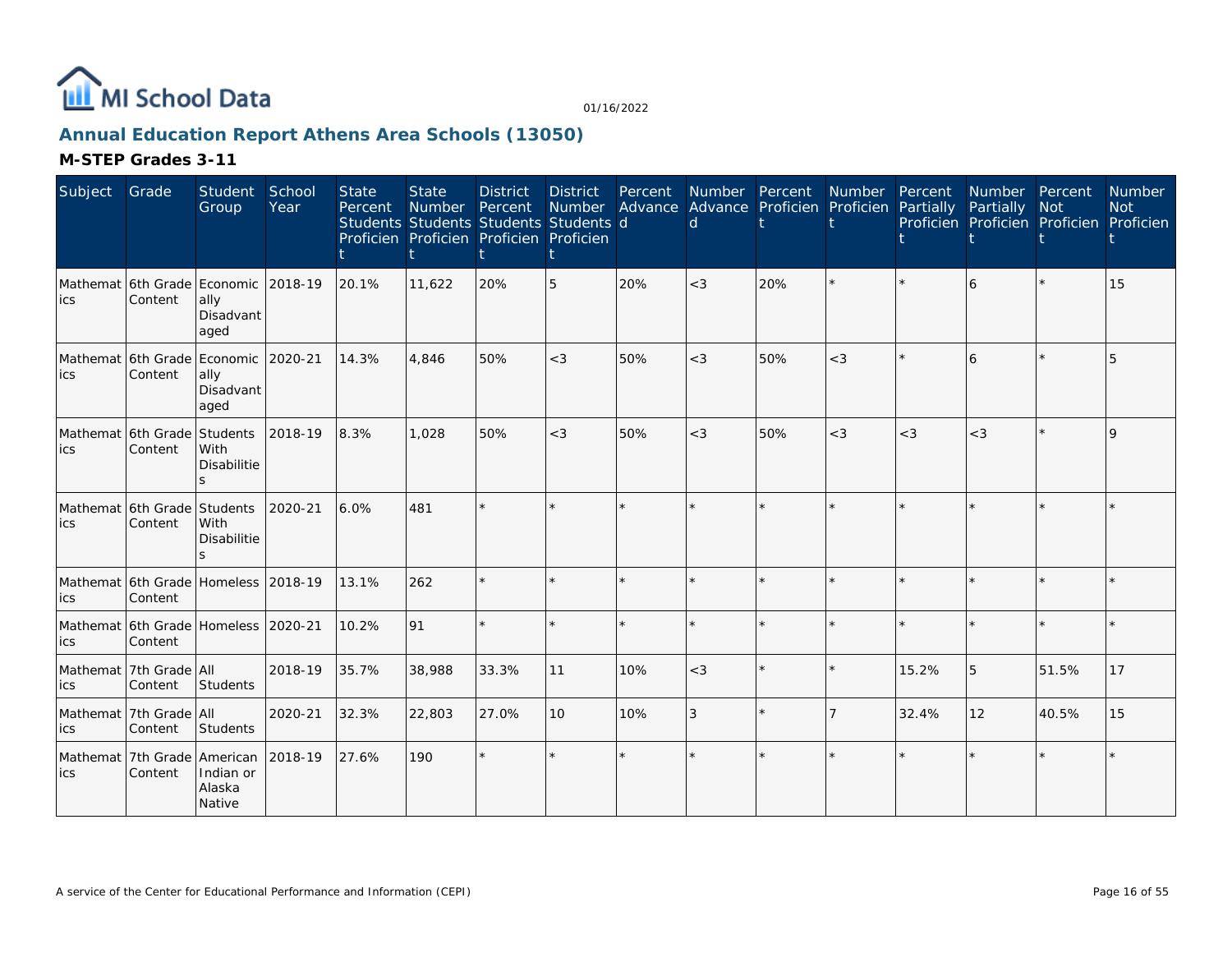

# **Annual Education Report Athens Area Schools (13050)**

| Subject | Grade                                   | Student<br>Group                | School<br>Year | <b>State</b><br>Percent | <b>State</b><br>Number<br>Students Students Students Students d<br>Proficien Proficien Proficien Proficien | <b>District</b><br>Percent | <b>District</b><br>Number | Percent<br>Advance | Number Percent<br><sub>d</sub> | Advance Proficien | Number<br>Proficien | Percent<br>Partially | Number Percent<br>Partially | <b>Not</b><br>Proficien Proficien Proficien Proficien | <b>Number</b><br><b>Not</b> |
|---------|-----------------------------------------|---------------------------------|----------------|-------------------------|------------------------------------------------------------------------------------------------------------|----------------------------|---------------------------|--------------------|--------------------------------|-------------------|---------------------|----------------------|-----------------------------|-------------------------------------------------------|-----------------------------|
| ics     | Mathemat 7th Grade<br>Content           | Black or<br>African<br>American | 2018-19        | 10.8%                   | 2,044                                                                                                      |                            |                           |                    |                                |                   |                     |                      |                             |                                                       |                             |
| ics     | Mathemat 7th Grade Hispanic<br>Content  | of Any<br>Race                  | 2020-21        | 20.5%                   | 1.104                                                                                                      |                            |                           |                    |                                |                   | $\star$             |                      |                             | $\star$                                               |                             |
| lics    | Mathemat 7th Grade<br>Content           | Two or<br>More<br>Races         | 2018-19        | 30.0%                   | 1,373                                                                                                      |                            |                           | $\star$            |                                | ÷.                | $\star$             |                      | $\star$                     | $\star$                                               |                             |
| ics     | Mathemat 7th Grade<br>Content           | Two or<br>More<br>Races         | 2020-21        | 25.7%                   | 777                                                                                                        |                            |                           |                    |                                |                   | $\star$             |                      | $\star$                     | $\star$                                               |                             |
| ics     | Mathemat 7th Grade White<br>Content     |                                 | 2018-19        | 42.5%                   | 30.741                                                                                                     | 37.0%                      | 10                        | 20%                | $<$ 3                          |                   |                     | 20%                  | 5                           | $\star$                                               | 12                          |
| ics     | Mathemat   7th Grade   White<br>Content |                                 | 2020-21        | 36.2%                   | 18,627                                                                                                     | 26.7%                      | 8                         | 20%                | $<$ 3                          | 20%               | $\star$             | 26.7%                | 8                           | 46.7%                                                 | 14                          |
| ics     | Mathemat 7th Grade Female<br>Content    |                                 | 2018-19        | 34.2%                   | 18,415                                                                                                     | 50%                        | 6                         | 50%                | $<$ 3                          | 50%               | $\star$             | 50%                  | $<$ 3                       | 50%                                                   | 8                           |
| ics     | Mathemat 7th Grade Female<br>Content    |                                 | 2020-21        | 29.1%                   | 10,012                                                                                                     | 26.3%                      | 5                         | 20%                | $<$ 3                          | $\star$           | $\star$             | 36.8%                | 7                           | 36.8%                                                 |                             |
| ics     | Mathemat 7th Grade Male<br>Content      |                                 | 2018-19        | 37.2%                   | 20,573                                                                                                     | 27.8%                      | 5                         | 20%                | $<$ 3                          |                   | $\star$             | 22.2%                | $\overline{4}$              | 50.0%                                                 | 9                           |
| ics     | Mathemat   7th Grade   Male<br>Content  |                                 | 2020-21        | 35.4%                   | 12,791                                                                                                     | 27.8%                      | 5                         | 20%                | $<$ 3                          | 20%               | $\star$             | 27.8%                | 5                           | 44.4%                                                 | 8                           |
| ics     | Mathemat 7th Grade Economic<br>Content  | ally<br>Disadvant<br>aged       | 2018-19        | 20.3%                   | 11,374                                                                                                     | 23.5%                      | $\overline{4}$            | 20%                | $<$ 3                          | 20%               | $\star$             | 20%                  | $<\!3$                      | $\star$                                               | 12                          |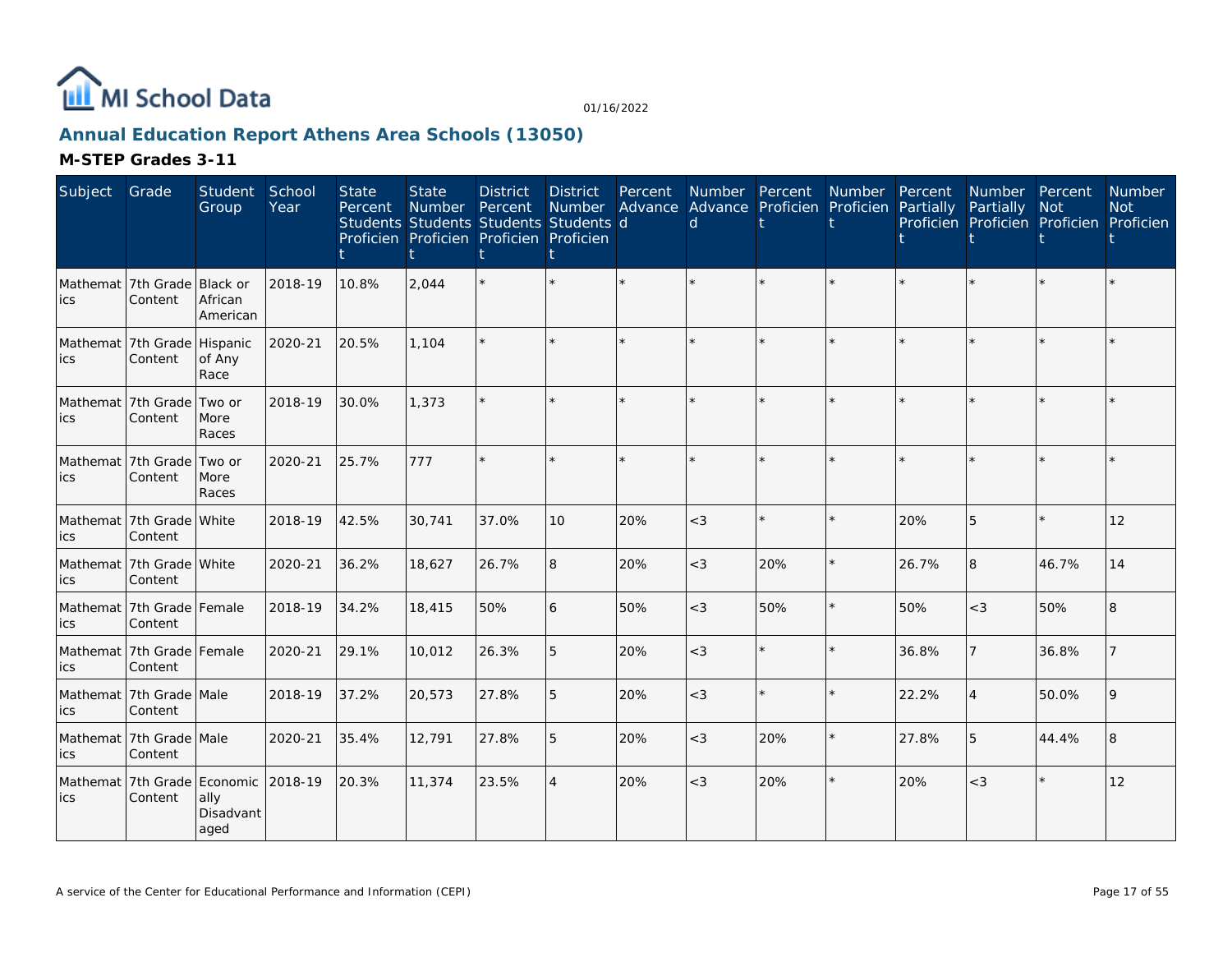

# **Annual Education Report Athens Area Schools (13050)**

| Subject | Grade                                          | Student<br>Group                            | School<br>Year | <b>State</b><br>Percent | <b>State</b><br>Number<br>Students Students Students Students d<br>Proficien Proficien Proficien Proficien | <b>District</b><br>Percent | <b>District</b><br>Number | Percent<br>Advance | Number Percent<br><sub>d</sub> | Advance Proficien | Number<br>Proficien | Percent<br>Partially | Number Percent<br>Partially | <b>Not</b><br>Proficien Proficien Proficien Proficien | Number<br><b>Not</b> |
|---------|------------------------------------------------|---------------------------------------------|----------------|-------------------------|------------------------------------------------------------------------------------------------------------|----------------------------|---------------------------|--------------------|--------------------------------|-------------------|---------------------|----------------------|-----------------------------|-------------------------------------------------------|----------------------|
| lics    | Mathemat 7th Grade Economic<br>Content         | ally<br>Disadvant<br>aged                   | 2020-21        | 17.1%                   | 5,603                                                                                                      | 20%                        | 3                         | 20%                | $<$ 3                          | 20%               |                     |                      |                             |                                                       | q                    |
| lics    | Mathemat 7th Grade<br>Content                  | Students<br>With<br><b>Disabilitie</b>      | 2018-19        | 7.9%                    | 938                                                                                                        |                            |                           |                    |                                |                   |                     |                      |                             |                                                       |                      |
| lics    | Mathemat 7th Grade<br>Content                  | Students<br>With<br><b>Disabilitie</b><br>S | 2020-21        | 6.2%                    | 487                                                                                                        |                            |                           |                    |                                |                   |                     |                      | ×.                          |                                                       |                      |
| ics     | Mathemat 7th Grade Homeless 2018-19<br>Content |                                             |                | 12.9%                   | 235                                                                                                        |                            |                           |                    |                                |                   |                     |                      | $\star$                     | $\star$                                               |                      |
| ics     | Mathemat 7th Grade Homeless 2020-21<br>Content |                                             |                | 12.5%                   | 108                                                                                                        |                            |                           |                    |                                |                   |                     |                      | $\star$                     | $\star$                                               |                      |
| Science | 5th Grade All<br>Content                       | Students                                    | 2020-21        | 28.5%                   | 20,119                                                                                                     | 36.1%                      | 13                        | 10%                | $<$ 3                          |                   | $\Phi$              | 44.4%                | 16                          | 19.4%                                                 |                      |
| Science | 5th Grade American<br>Content                  | Indian or<br>Alaska<br>Native               | 2020-21        | 18.7%                   | 83                                                                                                         |                            |                           |                    |                                |                   |                     |                      |                             |                                                       |                      |
| Science | 5th Grade<br>Content                           | Two or<br>More<br>Races                     | 2020-21        | 25.5%                   | 858                                                                                                        |                            |                           |                    |                                |                   |                     |                      | ÷.                          | $\star$                                               |                      |
| Science | 5th Grade White<br>Content                     |                                             | 2020-21        | 32.5%                   | 16,483                                                                                                     | 34.4%                      | 11                        | 10%                | $<$ 3                          |                   |                     | 43.8%                | 14                          | 21.9%                                                 |                      |
| Science | 5th Grade Female<br>Content                    |                                             | 2020-21        | 27.5%                   | 9,500                                                                                                      | 50%                        | 6                         | 50%                | $<$ 3                          | 50%               |                     | 50%                  | $\star$                     | 50%                                                   |                      |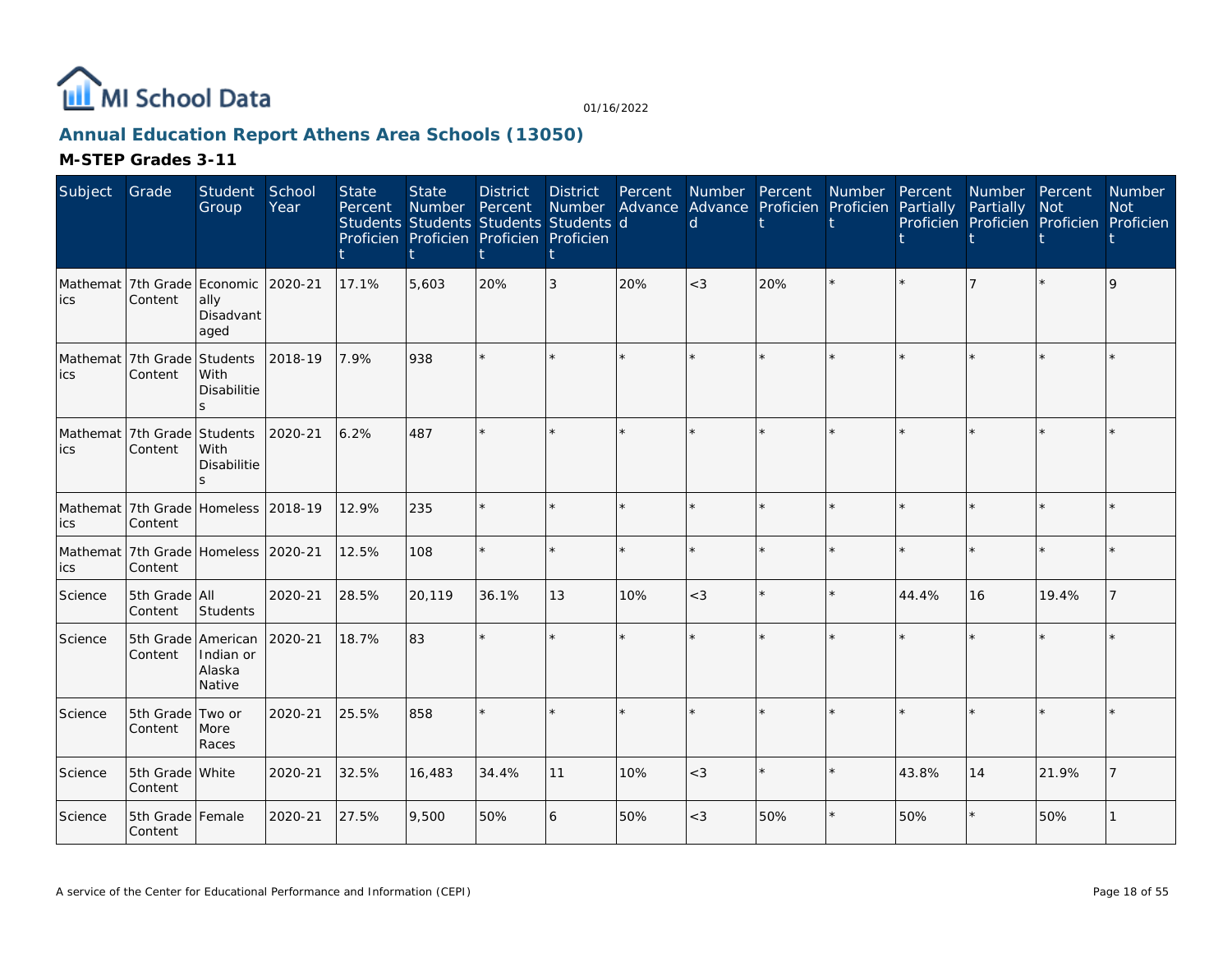

# **Annual Education Report Athens Area Schools (13050)**

| Subject | Grade                         | Student<br>Group                                        | School<br>Year | <b>State</b><br>Percent | <b>State</b><br><b>Number</b><br>Students Students Students Students d<br>Proficien Proficien Proficien Proficien | <b>District</b><br>Percent | <b>District</b><br>Number | Percent | $\mathsf{d}$ | Number Percent<br>Advance Advance Proficien Proficien Partially | Number  | Percent | Number Percent<br>Partially | <b>Not</b><br>Proficien Proficien Proficien Proficien | <b>Number</b><br><b>Not</b> |
|---------|-------------------------------|---------------------------------------------------------|----------------|-------------------------|-------------------------------------------------------------------------------------------------------------------|----------------------------|---------------------------|---------|--------------|-----------------------------------------------------------------|---------|---------|-----------------------------|-------------------------------------------------------|-----------------------------|
| Science | 5th Grade Male<br>Content     |                                                         | 2020-21        | 29.6%                   | 10,619                                                                                                            | 30.4%                      | 7                         | 20%     | $<$ 3        | $\star$                                                         | $\star$ | 43.5%   | 10                          | 26.1%                                                 | 6                           |
| Science | Content                       | 5th Grade Economic 2020-21<br>ally<br>Disadvant<br>aged |                | 16.5%                   | 5,761                                                                                                             | 33.3%                      | 6                         | 20%     | $<$ 3        | $\star$                                                         | $\star$ | 44.4%   | 8                           | 22.2%                                                 |                             |
| Science | 5th Grade<br>Content          | Students<br>With<br>Disabilitie<br>$\mathcal{S}$        | 2020-21        | 8.8%                    | 748                                                                                                               |                            | $\star$                   |         |              | $\star$                                                         |         |         |                             | $\star$                                               |                             |
| Science | 5th Grade<br>Content          | Foster<br>Care                                          | 2020-21        | 10.6%                   | 32                                                                                                                |                            | $\star$                   |         |              | $\star$                                                         | $\star$ |         |                             | $\star$                                               |                             |
| Science | 8th Grade All<br>Content      | Students                                                | 2020-21        | 22.6%                   | 16,269                                                                                                            | 10%                        | 3                         | 10%     | $<$ 3        | 10%                                                             | $\star$ |         | 19                          | $\star$                                               | 13                          |
| Science | 8th Grade Black or<br>Content | African<br>American                                     | 2020-21        | 5.5%                    | 439                                                                                                               |                            | $\star$                   |         |              | $\star$                                                         |         |         |                             |                                                       |                             |
| Science | 8th Grade<br>Content          | Two or<br>More<br>Races                                 | 2020-21        | 19.7%                   | 566                                                                                                               |                            | $\star$                   | $\star$ |              | $\star$                                                         | $\star$ |         |                             |                                                       |                             |
| Science | 8th Grade White<br>Content    |                                                         | 2020-21        | 25.3%                   | 13,357                                                                                                            | 10%                        | 3                         | 10%     | $<$ 3        | 10%                                                             | $\star$ |         | 18                          | $\star$                                               | 11                          |
| Science | 8th Grade Female<br>Content   |                                                         | 2020-21        | 21.4%                   | 7,489                                                                                                             | 20%                        | $<$ 3                     | 20%     | $<$ 3        | 20%                                                             | $<$ 3   |         | 11                          | $\star$                                               |                             |
| Science | 8th Grade Male<br>Content     |                                                         | 2020-21        | 23.7%                   | 8,780                                                                                                             | 20%                        | 3                         | 20%     | $<$ 3        | 20%                                                             | $\star$ |         | 8                           |                                                       | 6                           |
| Science | Content                       | 8th Grade Economic<br>ally<br>Disadvant<br>aged         | 2020-21        | 12.2%                   | 3.942                                                                                                             | 20%                        | $<$ 3                     | 20%     | $<$ 3        | 20%                                                             | $<$ 3   |         | 8                           |                                                       |                             |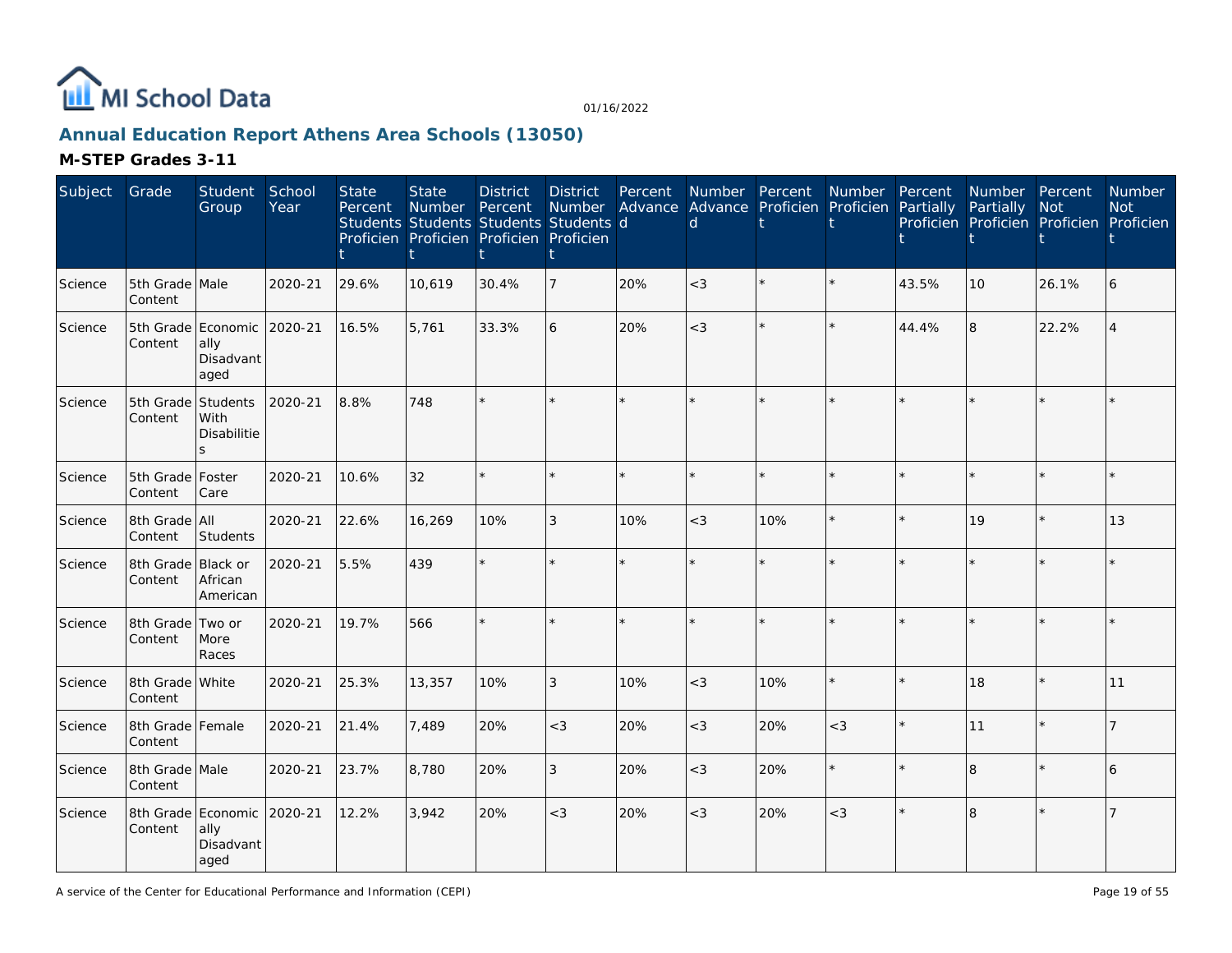

# **Annual Education Report Athens Area Schools (13050)**

| Subject | Grade                                 | Student<br>Group                          | School<br>Year | <b>State</b><br>Percent | <b>State</b><br>Number Percent | <b>District</b><br>Students Students Students Students d<br>Proficien Proficien Proficien Proficien | District | Percent | Number Advance Advance Proficien Proficien Partially<br>d | Number Percent | Number  | Percent | Number Percent<br>Partially<br>Proficien Proficien Proficien Proficien | <b>Not</b> | Number<br><b>Not</b> |
|---------|---------------------------------------|-------------------------------------------|----------------|-------------------------|--------------------------------|-----------------------------------------------------------------------------------------------------|----------|---------|-----------------------------------------------------------|----------------|---------|---------|------------------------------------------------------------------------|------------|----------------------|
| Science | 8th Grade Students<br>Content         | With<br>Disabilitie<br>S                  | 2020-21        | 4.7%                    | 351                            |                                                                                                     |          |         |                                                           | $\star$        |         |         |                                                                        | $\star$    |                      |
| Science | 8th Grade Homeless 2020-21<br>Content |                                           |                | 7.1%                    | 54                             |                                                                                                     |          |         |                                                           | $\star$        | $\star$ |         |                                                                        | $\star$    |                      |
| Science | 11th<br>Grade<br>Content              | All<br>Students                           | 2020-21        | 15.5%                   | 8.811                          | 20%                                                                                                 | 3        | 20%     | $<$ 3                                                     | 20%            | $\star$ |         |                                                                        | $\star$    | 15                   |
| Science | 11th<br>Grade<br>Content              | American<br>Indian or<br>Alaska<br>Native | 2020-21        | 8.6%                    | 36                             |                                                                                                     |          | $\star$ |                                                           | $\star$        |         |         |                                                                        | ÷          |                      |
| Science | 11th<br>Grade<br>Content              | Hispanic<br>of Any<br>Race                | 2020-21        | 8.2%                    | 313                            |                                                                                                     |          |         |                                                           | $\star$        | $\star$ |         |                                                                        | ÷.         |                      |
| Science | 11th<br>Grade<br>Content              | Two or<br>More<br>Races                   | 2020-21        | 13.9%                   | 250                            |                                                                                                     |          |         |                                                           | $\star$        | $\star$ |         |                                                                        | $\star$    |                      |
| Science | 11th<br>Grade<br>Content              | White                                     | 2020-21        | 16.9%                   | 7,499                          | 20%                                                                                                 | 3        | 20%     | $<$ 3                                                     | 20%            |         |         |                                                                        | $\star$    | 11                   |
| Science | 11th<br>Grade<br>Content              | Female                                    | 2020-21        | 12.9%                   | 3,611                          | 50%                                                                                                 | $<$ 3    | 50%     | $<$ 3                                                     | 50%            | $<$ 3   |         | $5\overline{5}$                                                        | $\star$    |                      |
| Science | 11th<br>Grade<br>Content              | Male                                      | 2020-21        | 18.0%                   | 5,200                          | 50%                                                                                                 | $<$ 3    | 50%     | $<$ 3                                                     | 50%            | $<$ 3   | $<$ 3   | $<\!3$                                                                 | ¥.         | 8                    |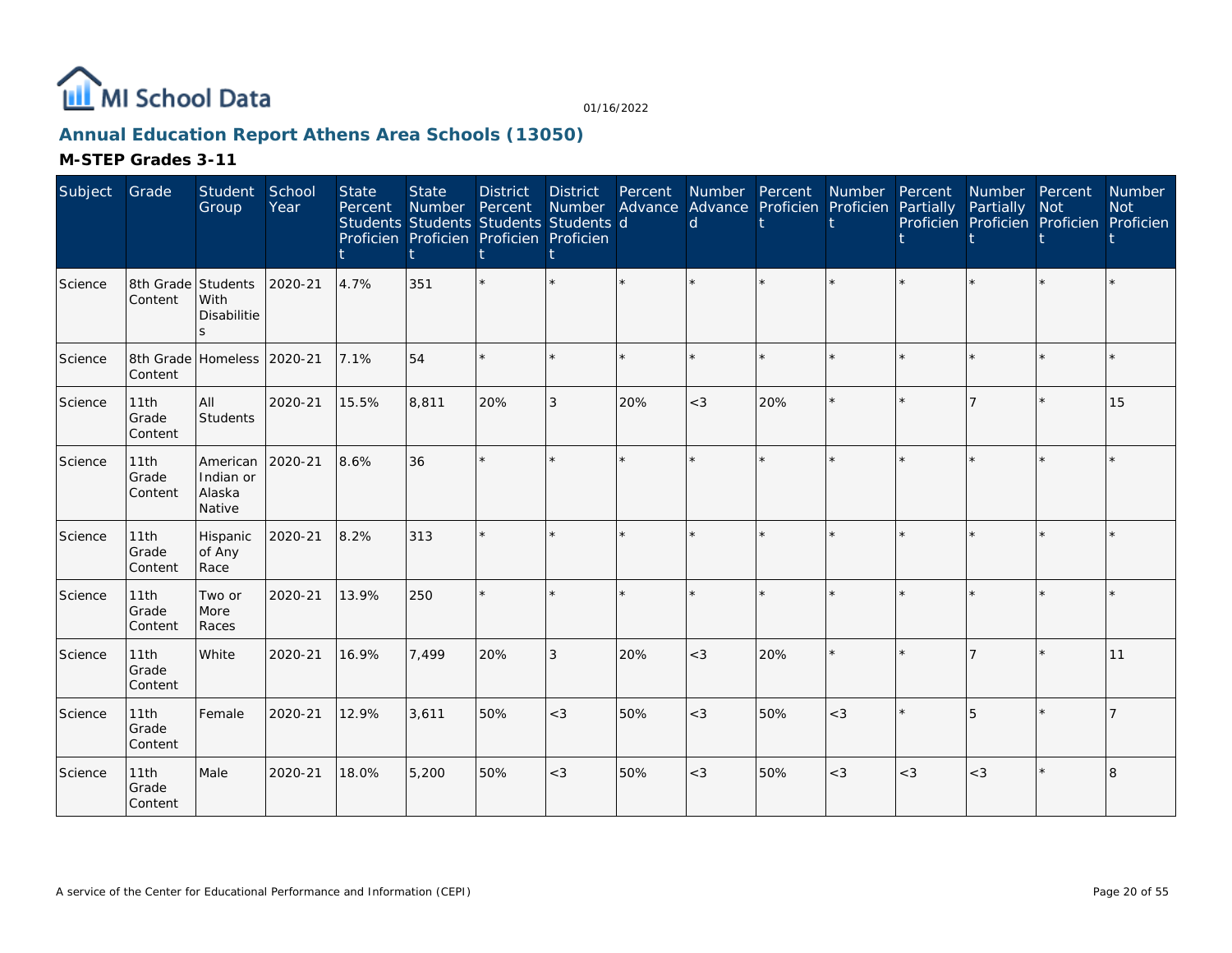

# **Annual Education Report Athens Area Schools (13050)**

| Subject                  | Grade                         | Student<br>Group                                    | School<br>Year | <b>State</b><br>Percent | <b>State</b><br>Number<br>Proficien Proficien Proficien Proficien | <b>District</b><br>Percent | <b>District</b><br>Number<br>Students Students Students Students d | Percent<br>Advance | Number Percent<br>$\mathsf{d}$ | Advance Proficien | Number<br>Proficien | Percent<br>Partially | Number Percent<br>Partially<br>Proficien Proficien Proficien Proficien | <b>Not</b> | Number<br><b>Not</b> |
|--------------------------|-------------------------------|-----------------------------------------------------|----------------|-------------------------|-------------------------------------------------------------------|----------------------------|--------------------------------------------------------------------|--------------------|--------------------------------|-------------------|---------------------|----------------------|------------------------------------------------------------------------|------------|----------------------|
| Science                  | 11th<br>Grade<br>Content      | Economic 2020-21<br>ally<br>Disadvant<br>aged       |                | 7.9%                    | 1,643                                                             |                            | $\star$                                                            |                    |                                | $\star$           |                     |                      | $\star$                                                                | $\star$    |                      |
| Social<br>Studies        | 5th Grade All<br>Content      | Students                                            | 2018-19        | 17.4%                   | 18,265                                                            | 20.0%                      | 9                                                                  | 10%                | $<$ 3                          | $\star$           | $\star$             | 66.7%                | 30                                                                     | 13.3%      | 6                    |
| Social<br><b>Studies</b> | 5th Grade All<br>Content      | Students                                            | 2020-21        | 15.6%                   | 11,119                                                            | 19.4%                      | 7                                                                  | 10%                | $<$ 3                          | $\star$           | $\star$             | 55.6%                | 20                                                                     | 25.0%      | $\overline{Q}$       |
| Social<br>Studies        | Content                       | 5th Grade American<br>Indian or<br>Alaska<br>Native | 2020-21        | 5.5%                    | 25                                                                |                            | $\star$                                                            | ÷.                 |                                | $\star$           | $\star$             |                      | $\star$                                                                | $\star$    |                      |
| Social<br>Studies        | 5th Grade Hispanic<br>Content | of Any<br>Race                                      | 2018-19        | 8.8%                    | 776                                                               |                            | $\star$                                                            |                    |                                | $\star$           |                     |                      | $\star$                                                                |            |                      |
| Social<br>Studies        | 5th Grade Native<br>Content   | Hawaiian<br>or Other<br>Pacific<br>Islander         | 2018-19        | 10.1%                   | < 10                                                              |                            | $\star$                                                            |                    |                                | $\star$           |                     |                      | $\star$                                                                | $\star$    |                      |
| Social<br>Studies        | 5th Grade Two or<br>Content   | More<br>Races                                       | 2018-19        | 14.6%                   | 698                                                               |                            | $\star$                                                            |                    |                                | $\star$           |                     |                      | $\star$                                                                | $\Phi$     |                      |
| Social<br>Studies        | 5th Grade Two or<br>Content   | More<br>Races                                       | 2020-21        | 13.6%                   | 462                                                               |                            | $\star$                                                            |                    |                                | $\star$           |                     |                      | $\star$                                                                | $\star$    |                      |
| Social<br>Studies        | 5th Grade White<br>Content    |                                                     | 2018-19        | 21.5%                   | 14,719                                                            | 17.9%                      | $\overline{7}$                                                     | 10%                | $<$ 3                          | $\star$           | $\star$             | 69.2%                | 27                                                                     | 12.8%      | 5                    |
| Social<br>Studies        | 5th Grade White<br>Content    |                                                     | 2020-21        | 18.0%                   | 9,158                                                             | 18.8%                      | 6                                                                  | 10%                | $<$ 3                          | $\star$           |                     | 59.4%                | 19                                                                     | 21.9%      |                      |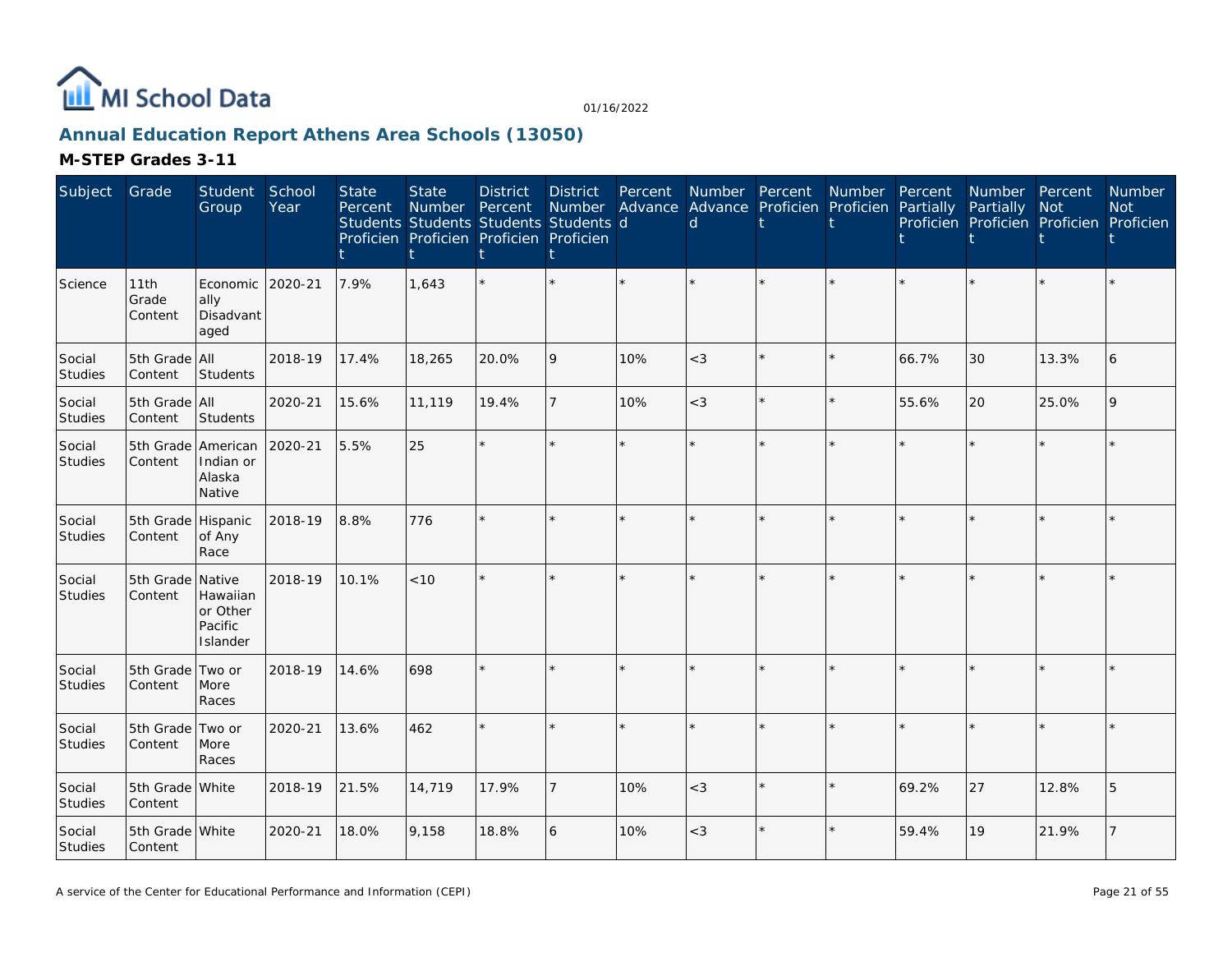

# **Annual Education Report Athens Area Schools (13050)**

| Subject                  | Grade                       | Student<br>Group                                       | School<br>Year | <b>State</b><br>Percent | <b>State</b><br>Number | <b>District</b><br>Percent<br>Students Students Students Students d<br>Proficien Proficien Proficien Proficien | <b>District</b><br>Number | Percent | Advance Advance Proficien<br>$\mathsf{d}$ | Number Percent | Number<br>Proficien | Percent<br>Partially | Number Percent<br>Partially<br>Proficien Proficien Proficien Proficien | Not     | <b>Number</b><br><b>Not</b> |
|--------------------------|-----------------------------|--------------------------------------------------------|----------------|-------------------------|------------------------|----------------------------------------------------------------------------------------------------------------|---------------------------|---------|-------------------------------------------|----------------|---------------------|----------------------|------------------------------------------------------------------------|---------|-----------------------------|
| Social<br><b>Studies</b> | 5th Grade Female<br>Content |                                                        | 2018-19        | 15.3%                   | 7,868                  | 20%                                                                                                            | 5                         | 20%     | $<$ 3                                     | 20%            | $\star$             |                      | 18                                                                     | 20%     | 3                           |
| Social<br><b>Studies</b> | 5th Grade Female<br>Content |                                                        | 2020-21        | 13.4%                   | 4,686                  | 50%                                                                                                            | $<\!3$                    | 50%     | $<$ 3                                     | 50%            | $<\!3$              |                      | $\star$                                                                | $\star$ |                             |
| Social<br>Studies        | 5th Grade Male<br>Content   |                                                        | 2018-19        | 19.4%                   | 10,397                 | 21.1%                                                                                                          | $\overline{4}$            | 20%     | $\lt$ 3                                   | $\star$        | $\star$             |                      | 12                                                                     | 20%     | 3                           |
| Social<br>Studies        | 5th Grade Male<br>Content   |                                                        | 2020-21        | 17.8%                   | 6,433                  | 21.7%                                                                                                          | 5                         | 20%     | $<$ 3                                     | 20%            | $\star$             | 43.5%                | 10                                                                     | 34.8%   | 8                           |
| Social<br><b>Studies</b> | 5th Grade<br>Content        | Economic<br>ally<br>Disadvant<br>aged                  | 2018-19        | 8.1%                    | 4,614                  | 20%                                                                                                            | $\overline{4}$            | 20%     | $<$ 3                                     | 20%            |                     |                      | 20                                                                     | 20%     |                             |
| Social<br>Studies        | 5th Grade<br>Content        | Economic<br>ally<br>Disadvant<br>aged                  | 2020-21        | 7.0%                    | 2,478                  | 20%                                                                                                            | $\lt3$                    | 20%     | $<$ 3                                     | 20%            | $<$ 3               |                      | 10                                                                     |         | 6                           |
| Social<br>Studies        | 5th Grade<br>Content        | Students<br>With<br><b>Disabilitie</b><br>$\mathbf{S}$ | 2018-19        | 5.0%                    | 632                    |                                                                                                                |                           |         |                                           | $\star$        |                     |                      | $\star$                                                                |         |                             |
| Social<br><b>Studies</b> | 5th Grade<br>Content        | Students<br>With<br>Disabilitie<br>$\leq$              | 2020-21        | 4.2%                    | 357                    |                                                                                                                |                           |         |                                           |                |                     |                      | ×.                                                                     |         |                             |
| Social<br><b>Studies</b> | Content                     | 5th Grade Homeless 2018-19                             |                | 4.5%                    | 89                     |                                                                                                                |                           |         |                                           | $\star$        | ÷                   |                      | $\star$                                                                | $\Phi$  |                             |
| Social<br>Studies        | 5th Grade Foster<br>Content | Care                                                   | 2020-21        | 2.8%                    | < 10                   |                                                                                                                |                           |         |                                           | $\star$        |                     |                      | $\star$                                                                |         |                             |
| Social<br>Studies        | 8th Grade All<br>Content    | Students                                               | 2018-19        | 28.0%                   | 30,225                 | 27.9%                                                                                                          | 12                        | 10%     | $<$ 3                                     | $\star$        |                     | 44.2%                | 19                                                                     | 27.9%   | 12                          |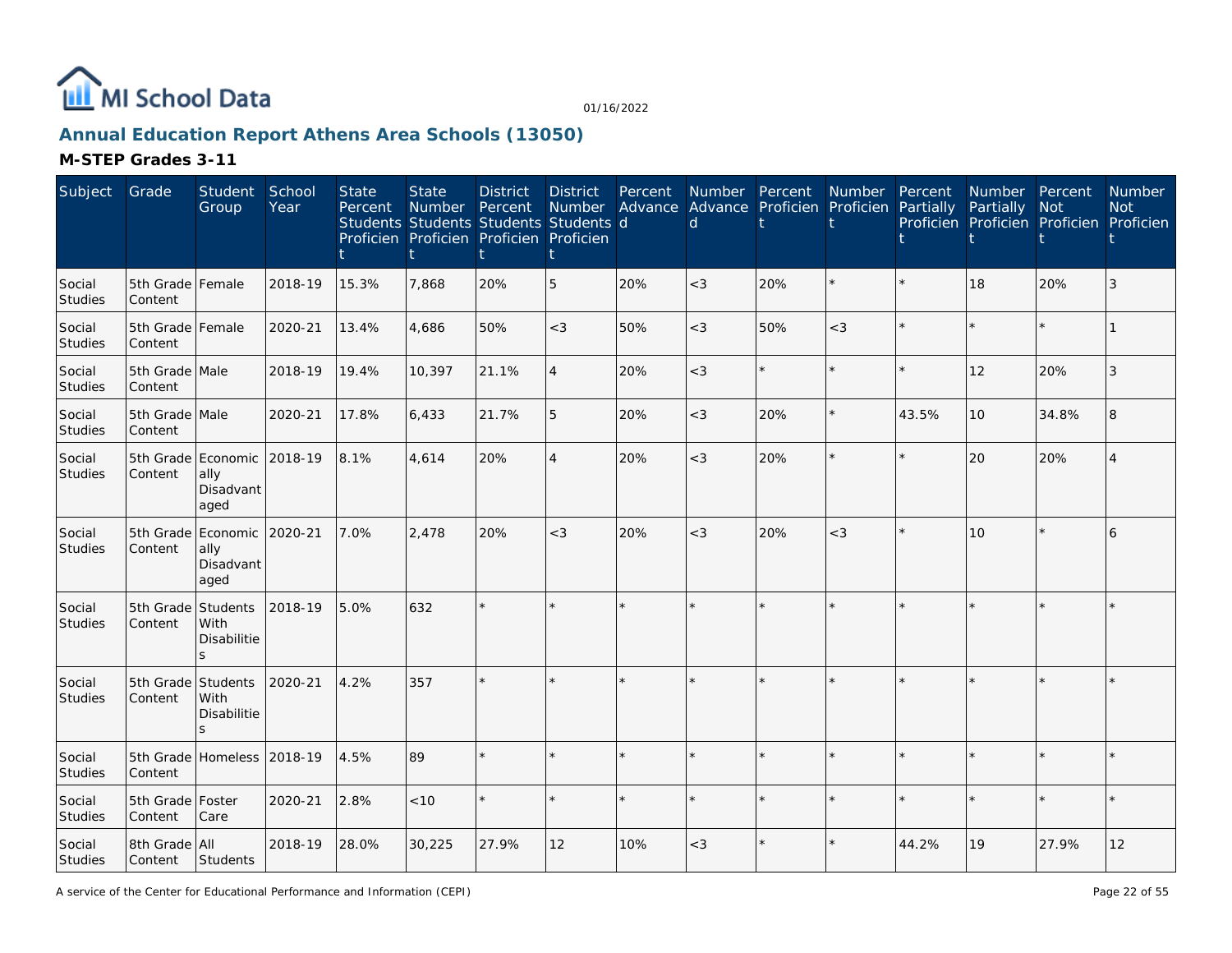

# **Annual Education Report Athens Area Schools (13050)**

| Subject                  | Grade                         | <b>Student</b><br>Group         | School<br>Year | <b>State</b><br>Percent | <b>State</b><br>Number | <b>District</b><br>Percent<br>Students Students Students Students d<br>Proficien Proficien Proficien Proficien | <b>District</b><br>Number | Percent | Number Percent<br>Advance Advance Proficien<br>$\mathsf{d}$ |         | Number<br>Proficien Partially | Percent | Number Percent<br>Partially<br>Proficien Proficien Proficien Proficien | Not     | <b>Number</b><br><b>Not</b> |
|--------------------------|-------------------------------|---------------------------------|----------------|-------------------------|------------------------|----------------------------------------------------------------------------------------------------------------|---------------------------|---------|-------------------------------------------------------------|---------|-------------------------------|---------|------------------------------------------------------------------------|---------|-----------------------------|
| Social<br><b>Studies</b> | 8th Grade All<br>Content      | Students                        | 2020-21        | 25.9%                   | 18,848                 | 20.0%                                                                                                          | $\overline{7}$            | 10%     | $<$ 3                                                       | $\star$ | $\star$                       | 60.0%   | 21                                                                     | 20.0%   |                             |
| Social<br><b>Studies</b> | 8th Grade American<br>Content | Indian or<br>Alaska<br>Native   | 2018-19        | 22.3%                   | 164                    |                                                                                                                |                           |         |                                                             | $\star$ |                               |         | $\star$                                                                |         |                             |
| Social<br><b>Studies</b> | 8th Grade<br>Content          | Black or<br>African<br>American | 2018-19        | 7.3%                    | 1,330                  |                                                                                                                |                           |         |                                                             | $\star$ |                               |         | $\star$                                                                |         |                             |
| Social<br><b>Studies</b> | 8th Grade Black or<br>Content | African<br>American             | 2020-21        | 6.7%                    | 538                    |                                                                                                                |                           |         |                                                             | $\star$ |                               |         | $\star$                                                                |         |                             |
| Social<br>Studies        | 8th Grade Hispanic<br>Content | of Any<br>Race                  | 2018-19        | 17.1%                   | 1,538                  |                                                                                                                |                           |         |                                                             | k.      |                               |         | ×.                                                                     |         |                             |
| Social<br><b>Studies</b> | 8th Grade<br>Content          | Two or<br>More<br>Races         | 2018-19        | 25.2%                   | 1,015                  |                                                                                                                |                           |         |                                                             | $\star$ |                               |         | $\star$                                                                |         |                             |
| Social<br>Studies        | 8th Grade Two or<br>Content   | More<br>Races                   | 2020-21        | 21.2%                   | 618                    |                                                                                                                |                           |         |                                                             | $\star$ |                               |         | $\star$                                                                | $\star$ |                             |
| Social<br><b>Studies</b> | 8th Grade White<br>Content    |                                 | 2018-19        | 33.6%                   | 24,258                 | 33.3%                                                                                                          | 12                        | 10%     | $<$ 3                                                       | $\star$ |                               | 44.4%   | 16                                                                     | 22.2%   |                             |
| Social<br>Studies        | 8th Grade White<br>Content    |                                 | 2020-21        | 29.1%                   | 15,531                 | 18.8%                                                                                                          | 6                         | 10%     | $<$ 3                                                       | $\star$ |                               | 62.5%   | 20                                                                     | 18.8%   | 6                           |
| Social<br>Studies        | 8th Grade Female<br>Content   |                                 | 2018-19        | 25.4%                   | 13,449                 | 30.8%                                                                                                          | 8                         | 20%     | $\lt$ 3                                                     | $\star$ |                               |         | 14                                                                     | 20%     |                             |
| Social<br>Studies        | 8th Grade<br>Content          | Female                          | 2020-21        | 22.5%                   | 7,965                  | 20%                                                                                                            | 3                         | 20%     | $<$ 3                                                       | 20%     |                               |         | 12                                                                     | 20%     | 3                           |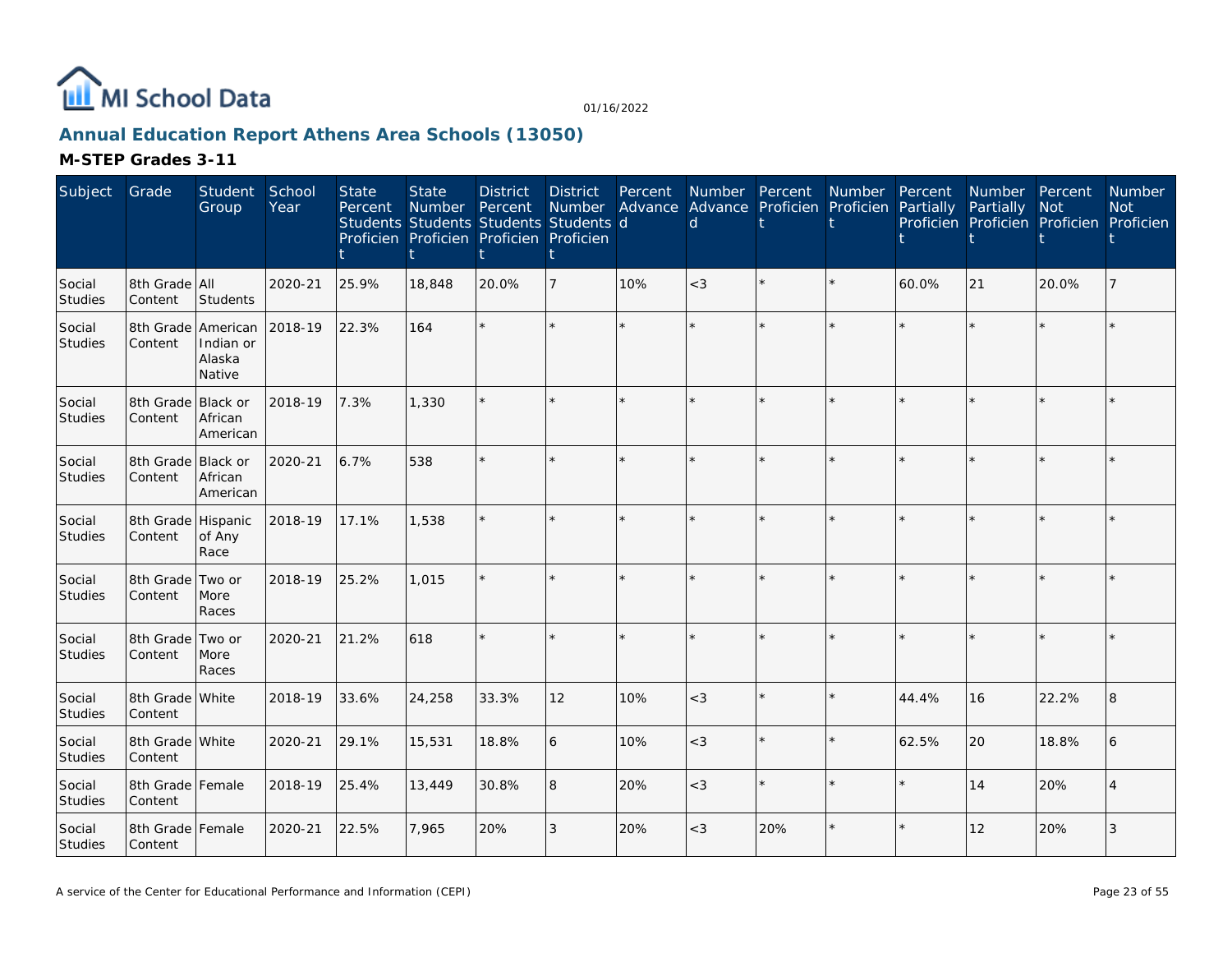

# **Annual Education Report Athens Area Schools (13050)**

| Subject                  | Grade                         | Student<br>Group                                | School<br>Year | <b>State</b><br>Percent | <b>State</b><br>Number Percent<br>Students Students Students Students d<br>Proficien Proficien Proficien Proficien | <b>District</b> | <b>District</b><br><b>Number</b><br>t |     | Percent Number Percent<br>d. | Advance Advance Proficien Proficien | Number Percent | Partially | Number Percent<br>Partially<br>Proficien Proficien Proficien Proficien | <b>Not</b> | Number<br><b>Not</b> |
|--------------------------|-------------------------------|-------------------------------------------------|----------------|-------------------------|--------------------------------------------------------------------------------------------------------------------|-----------------|---------------------------------------|-----|------------------------------|-------------------------------------|----------------|-----------|------------------------------------------------------------------------|------------|----------------------|
| Social<br><b>Studies</b> | 8th Grade Male<br>Content     |                                                 | 2018-19        | 30.6%                   | 16,776                                                                                                             | 23.5%           | $\overline{4}$                        | 20% | $<$ 3                        | 20%                                 | $\star$        | 29.4%     | 5                                                                      | 47.1%      | 8                    |
| Social<br>Studies        | 8th Grade Male<br>Content     |                                                 | 2020-21        | 29.1%                   | 10,883                                                                                                             | 23.5%           | $\overline{4}$                        | 20% | $<$ 3                        |                                     | $\star$        | 52.9%     | 9                                                                      | 23.5%      |                      |
| Social<br>Studies        | Content                       | 8th Grade Economic<br>ally<br>Disadvant<br>aged | 2018-19        | 14.7%                   | 7,829                                                                                                              | 22.7%           | 5                                     | 20% | $<$ 3                        |                                     | $\star$        | 36.4%     | 8                                                                      | 40.9%      |                      |
| Social<br>Studies        | Content                       | 8th Grade Economic<br>ally<br>Disadvant<br>aged | 2020-21        | 13.7%                   | 4.479                                                                                                              | 20%             | $<$ 3                                 | 20% | $<$ 3                        | 20%                                 | $<$ 3          |           | 10                                                                     |            |                      |
| Social<br>Studies        | 8th Grade Students<br>Content | With<br>Disabilitie<br>$\leq$                   | 2018-19        | 7.0%                    | 829                                                                                                                |                 |                                       |     |                              |                                     |                |           |                                                                        |            |                      |
| Social<br>Studies        | 8th Grade Students<br>Content | <b>With</b><br>Disabilitie                      | 2020-21        | 5.9%                    | 451                                                                                                                |                 |                                       |     |                              |                                     |                |           |                                                                        |            |                      |
| Social<br>Studies        | Content                       | 8th Grade Homeless 2018-19                      |                | 10.1%                   | 170                                                                                                                |                 |                                       |     |                              |                                     |                |           |                                                                        |            |                      |
| Social<br>Studies        | Content                       | 8th Grade Homeless 2020-21                      |                | 7.1%                    | 56                                                                                                                 |                 |                                       |     |                              |                                     |                |           |                                                                        |            |                      |
| Social<br>Studies        | 11th<br>Grade<br>Content      | All<br>Students                                 | 2018-19        | 46.6%                   | 47,628                                                                                                             | 35.4%           | 17                                    | 10% | $\overline{4}$               |                                     | 13             |           |                                                                        | 10%        | 2                    |
| Social<br>Studies        | 11th<br>Grade<br>Content      | All<br>Students                                 | 2020-21        | 43.7%                   | 24,724                                                                                                             | 24.0%           | 6                                     | 20% | $<$ 3                        | 20%                                 | $\star$        |           |                                                                        | 20%        |                      |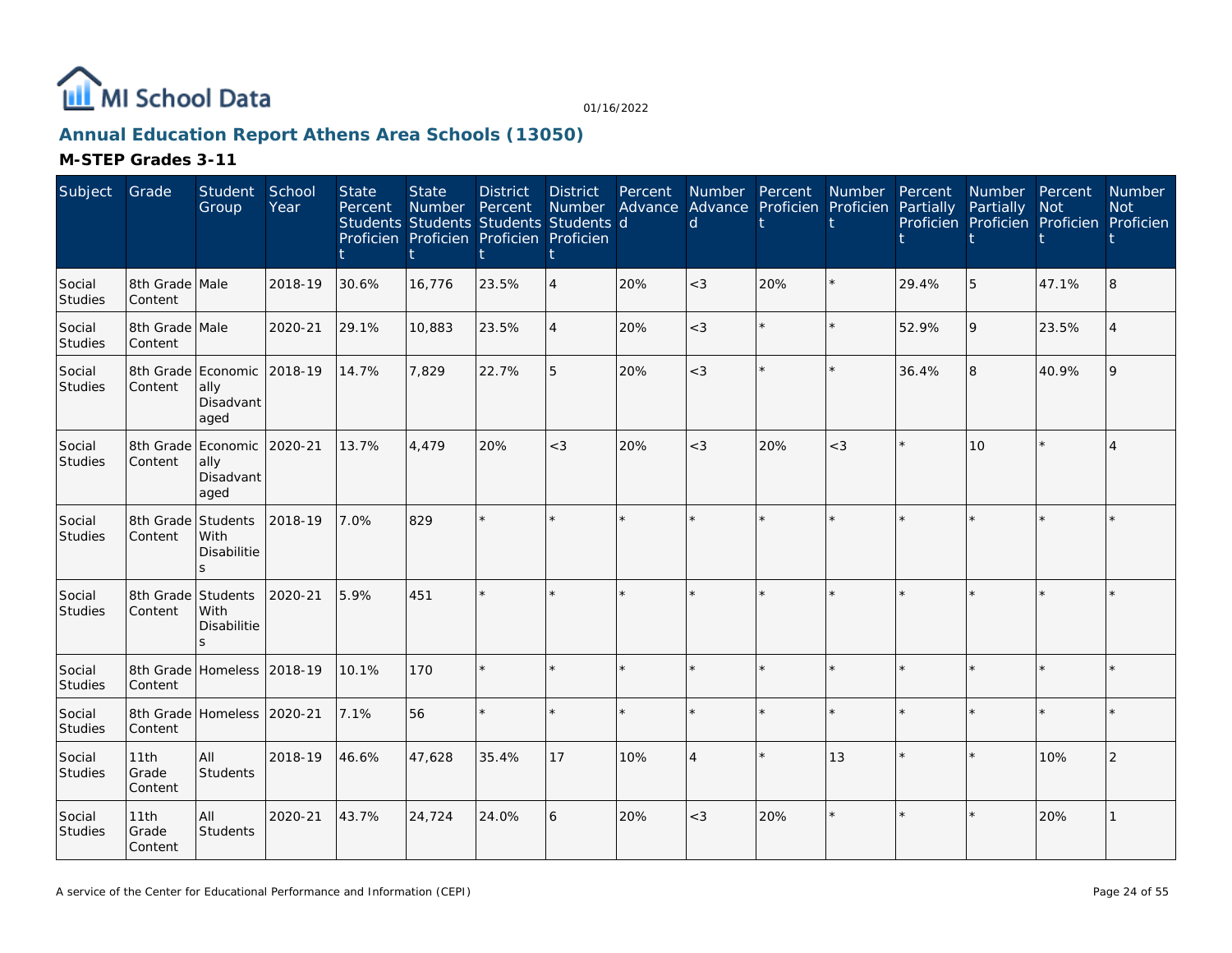

# **Annual Education Report Athens Area Schools (13050)**

| Subject           | Grade                    | Student<br>Group                          | School<br>Year | <b>State</b><br>Percent | <b>State</b><br><b>Number</b> | <b>District</b><br>Percent<br>Students Students Students Students d<br>Proficien Proficien Proficien Proficien | <b>District</b><br>Number | Percent<br>Advance | $\mathsf{d}$ | Number Percent<br>Advance Proficien Proficien | Number  | Percent<br>Partially | Number Percent<br>Partially | <b>Not</b><br>Proficien Proficien Proficien Proficien | <b>Number</b><br><b>Not</b> |
|-------------------|--------------------------|-------------------------------------------|----------------|-------------------------|-------------------------------|----------------------------------------------------------------------------------------------------------------|---------------------------|--------------------|--------------|-----------------------------------------------|---------|----------------------|-----------------------------|-------------------------------------------------------|-----------------------------|
| Social<br>Studies | 11th<br>Grade<br>Content | American<br>Indian or<br>Alaska<br>Native | 2018-19        | 38.5%                   | 258                           |                                                                                                                | $\star$                   |                    |              |                                               |         |                      |                             |                                                       |                             |
| Social<br>Studies | 11th<br>Grade<br>Content | American<br>Indian or<br>Alaska<br>Native | 2020-21        | 33.6%                   | 139                           |                                                                                                                | $\star$                   |                    |              |                                               |         |                      |                             |                                                       |                             |
| Social<br>Studies | 11th<br>Grade<br>Content | <b>Black or</b><br>African<br>American    | 2018-19        | 20.1%                   | 3,081                         |                                                                                                                | k.                        |                    |              |                                               | $\star$ |                      |                             | $\star$                                               |                             |
| Social<br>Studies | 11th<br>Grade<br>Content | Hispanic<br>of Any<br>Race                | 2018-19        | 32.8%                   | 2,336                         |                                                                                                                | $\star$                   |                    |              |                                               |         |                      |                             | $\star$                                               |                             |
| Social<br>Studies | 11th<br>Grade<br>Content | Hispanic<br>of Any<br>Race                | 2020-21        | 32.2%                   | 1,218                         |                                                                                                                | ÷.                        |                    |              |                                               |         |                      |                             | $\star$                                               |                             |
| Social<br>Studies | 11th<br>Grade<br>Content | Two or<br>More<br>Races                   | 2018-19        | 46.1%                   | 1,415                         |                                                                                                                | ÷.                        |                    |              |                                               |         |                      |                             | $\star$                                               |                             |
| Social<br>Studies | 11th<br>Grade<br>Content | Two or<br>More<br>Races                   | 2020-21        | 41.6%                   | 740                           |                                                                                                                | $\star$                   |                    |              |                                               |         |                      |                             | $\star$                                               |                             |
| Social<br>Studies | 11th<br>Grade<br>Content | White                                     | 2018-19        | 52.6%                   | 37,949                        | 34.1%                                                                                                          | 14                        | 10%                | $\Delta$     |                                               | 10      |                      |                             | 10%                                                   | $\overline{2}$              |
| Social<br>Studies | 11th<br>Grade<br>Content | White                                     | 2020-21        | 46.7%                   | 20,634                        | 23.8%                                                                                                          | 5                         | 20%                | $<$ 3        | 20%                                           | $\star$ |                      |                             | 20%                                                   | l0                          |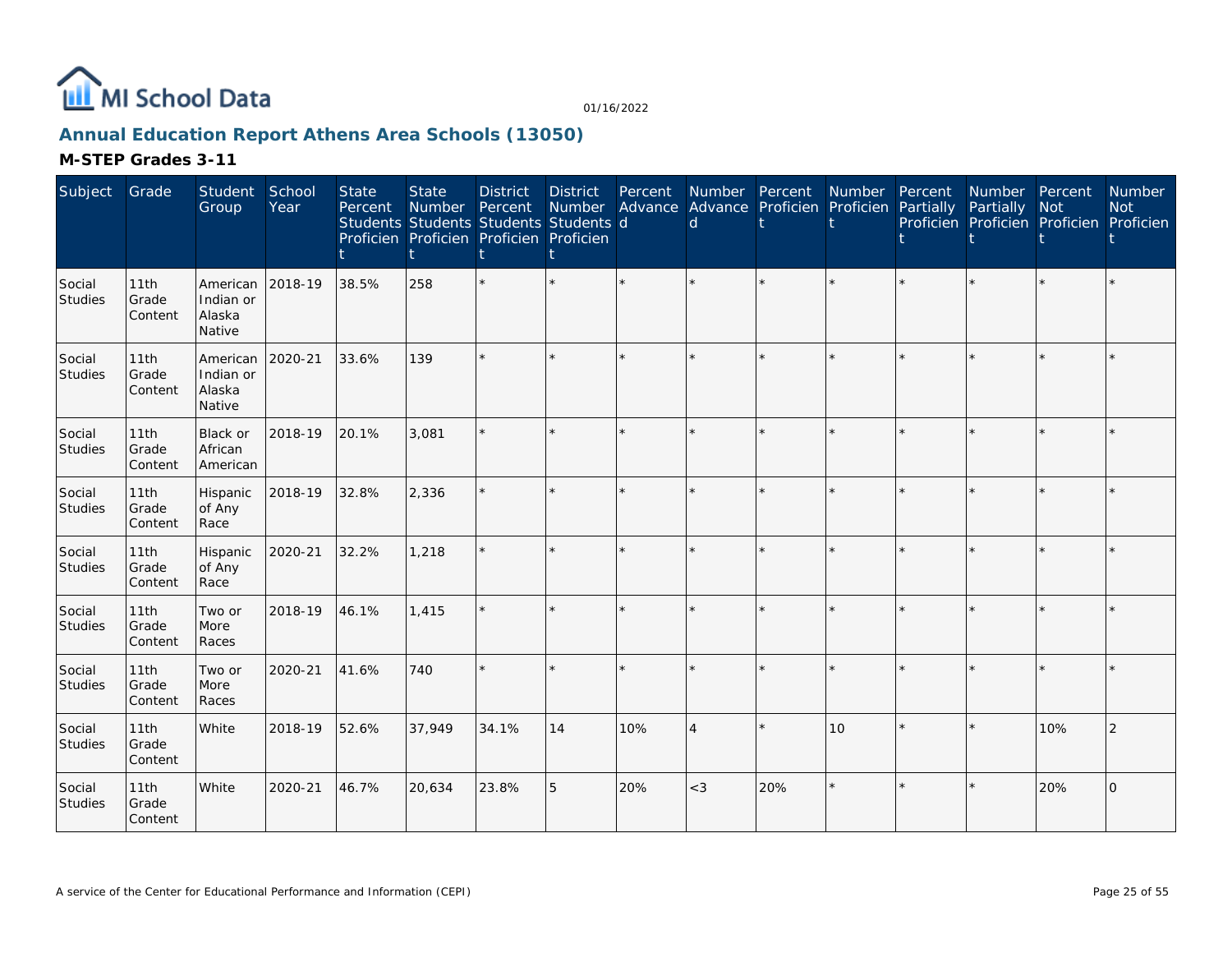

# **Annual Education Report Athens Area Schools (13050)**

| Subject                  | Grade                    | Student<br>Group                      | School<br>Year | <b>State</b><br>Percent | <b>State</b><br>Number Percent<br>Students Students Students Students d<br>Proficien Proficien Proficien Proficien | <b>District</b> | <b>District</b> | Percent | <b>Number</b><br>Number Advance Advance Proficien Proficien<br>d | Percent | Number         | Percent<br>Partially | Number Percent<br>Partially<br>Proficien Proficien Proficien Proficien | <b>Not</b> | Number<br><b>Not</b> |
|--------------------------|--------------------------|---------------------------------------|----------------|-------------------------|--------------------------------------------------------------------------------------------------------------------|-----------------|-----------------|---------|------------------------------------------------------------------|---------|----------------|----------------------|------------------------------------------------------------------------|------------|----------------------|
| Social<br><b>Studies</b> | 11th<br>Grade<br>Content | Female                                | 2018-19        | 44.1%                   | 22,547                                                                                                             | 41.7%           | 10              | 20%     | $<$ 3                                                            |         | ÷.             |                      |                                                                        | 20%        |                      |
| Social<br><b>Studies</b> | 11th<br>Grade<br>Content | Female                                | 2020-21        | 40.6%                   | 11,333                                                                                                             | 50%             | 5               | 50%     | $<$ 3                                                            | 50%     |                | 50%                  |                                                                        | 50%        | $\Omega$             |
| Social<br>Studies        | 11th<br>Grade<br>Content | Male                                  | 2018-19        | 49.1%                   | 25,081                                                                                                             | 29.2%           | $\overline{7}$  | 20%     | $\Delta$                                                         | 20%     | 3              |                      |                                                                        | 20%        |                      |
| Social<br>Studies        | 11th<br>Grade<br>Content | Male                                  | 2020-21        | 46.6%                   | 13,391                                                                                                             | 50%             | $<$ 3           | 50%     | $<$ 3                                                            | 50%     | $<$ 3          | $\star$              |                                                                        | $\star$    |                      |
| Social<br>Studies        | 11th<br>Grade<br>Content | Economic<br>ally<br>Disadvant<br>aged | 2018-19        | 30.6%                   | 13,131                                                                                                             | 28.6%           | 6               | 20%     | 3                                                                | 20%     | $\overline{3}$ |                      |                                                                        | 20%        |                      |
| Social<br>Studies        | 11th<br>Grade<br>Content | Economic<br>ally<br>Disadvant<br>aged | 2020-21        | 29.1%                   | 5,992                                                                                                              |                 |                 |         |                                                                  |         |                |                      |                                                                        | $\star$    |                      |
| Social<br>Studies        | 11th<br>Grade<br>Content | Students<br>With<br>Disabilitie<br>S. | 2018-19        | 16.1%                   | 1,512                                                                                                              |                 |                 |         | ÷                                                                |         |                | ų.                   |                                                                        | $\star$    |                      |
| Social<br>Studies        | 11th<br>Grade<br>Content | Homeless 2018-19                      |                | 24.5%                   | 332                                                                                                                |                 |                 |         |                                                                  |         |                |                      |                                                                        |            |                      |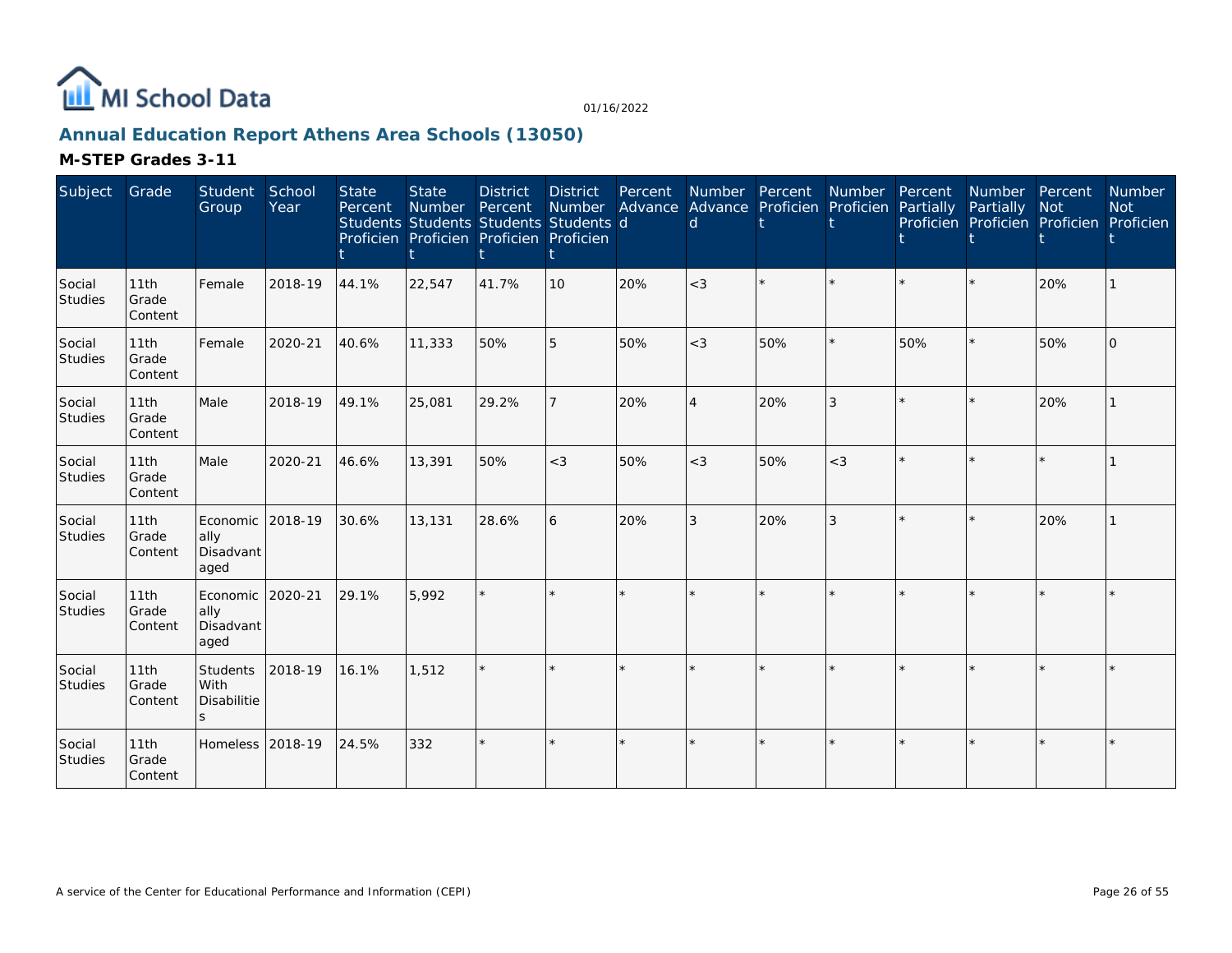

# **Annual Education Report Athens Area Schools (13050)**

| Subject           | Grade                         | <b>Student</b><br>Group         | School<br>Year | <b>State</b><br>Percent | <b>State</b><br><b>Number</b><br>Students Students Students Students d<br>Proficien Proficien Proficien Proficien | <b>District</b><br>Percent | <b>District</b><br><b>Number</b> | Percent | Number Percent<br><sub>d</sub> |         | <b>Number</b><br>Advance Advance Proficien Proficien | Percent<br>Partially | <b>Number</b><br>Partially<br>Proficien Proficien Proficien Proficien | Percent<br><b>Not</b> | <b>Number</b><br><b>Not</b> |
|-------------------|-------------------------------|---------------------------------|----------------|-------------------------|-------------------------------------------------------------------------------------------------------------------|----------------------------|----------------------------------|---------|--------------------------------|---------|------------------------------------------------------|----------------------|-----------------------------------------------------------------------|-----------------------|-----------------------------|
| English<br>(EBRW) | 8th Grade All<br>Content      | <b>Students</b>                 | 2018-19        | 61.9%                   | 66,575                                                                                                            | 65.1%                      | 28                               | 46.5%   | 20                             | 18.6%   | 8                                                    | 14.0%                | 6                                                                     | 20.9%                 | 9                           |
| English<br>(EBRW) | 8th Grade All<br>Content      | <b>Students</b>                 | 2020-21        | 63.6%                   | 49,572                                                                                                            | 67.6%                      | 23                               | 23.5%   | 8                              | 44.1%   | 15                                                   | 8.8%                 | 3                                                                     | 23.5%                 | $\overline{8}$              |
| English<br>(EBRW) | 8th Grade American<br>Content | Indian or<br>Alaska<br>Native   | 2018-19        | 56.8%                   | 416                                                                                                               |                            |                                  | $\star$ |                                |         |                                                      |                      | ÷                                                                     | $\star$               |                             |
| English<br>(EBRW) | 8th Grade Black or<br>Content | African<br>American             | 2018-19        | 34.5%                   | 6,226                                                                                                             |                            |                                  |         |                                | ×.      |                                                      |                      | ×.                                                                    |                       |                             |
| English<br>(EBRW) | 8th Grade<br>Content          | Black or<br>African<br>American | 2020-21        | 36.2%                   | 3,251                                                                                                             |                            |                                  |         |                                | $\star$ |                                                      |                      | $\star$                                                               |                       |                             |
| English<br>(EBRW) | 8th Grade Hispanic<br>Content | of Any<br>Race                  | 2018-19        | 51.1%                   | 4.559                                                                                                             |                            |                                  | $\star$ |                                | $\star$ |                                                      |                      | $\star$                                                               | $\star$               |                             |
| English<br>(EBRW) | 8th Grade<br>Content          | Two or<br>More<br>Races         | 2018-19        | 60.8%                   | 2.441                                                                                                             |                            |                                  |         |                                |         |                                                      |                      | ×.                                                                    |                       |                             |
| English<br>(EBRW) | 8th Grade<br>Content          | Two or<br>More<br>Races         | 2020-21        | 61.4%                   | 1.945                                                                                                             |                            |                                  | $\star$ |                                | $\star$ |                                                      |                      | $\star$                                                               | $\star$               |                             |
| English<br>(EBRW) | 8th Grade White<br>Content    |                                 | 2018-19        | 69.2%                   | 49,851                                                                                                            | 69.4%                      | 25                               | 50.0%   | 18                             | 19.4%   | $\overline{7}$                                       | 13.9%                | 5                                                                     | 16.7%                 | 6                           |
| English<br>(EBRW) | 8th Grade White<br>Content    |                                 | 2020-21        | 68.6%                   | 38,380                                                                                                            | 64.5%                      | 20                               | 25.8%   | 8                              | 38.7%   | 12                                                   | 9.7%                 | 3                                                                     | 25.8%                 | 8                           |
| English<br>(EBRW) | 8th Grade<br>Content          | Female                          | 2018-19        | 68.3%                   | 36,099                                                                                                            | 76.9%                      | 20                               | 53.8%   | 14                             | 23.1%   | 6                                                    | 11.5%                | 3                                                                     | 11.5%                 | 3                           |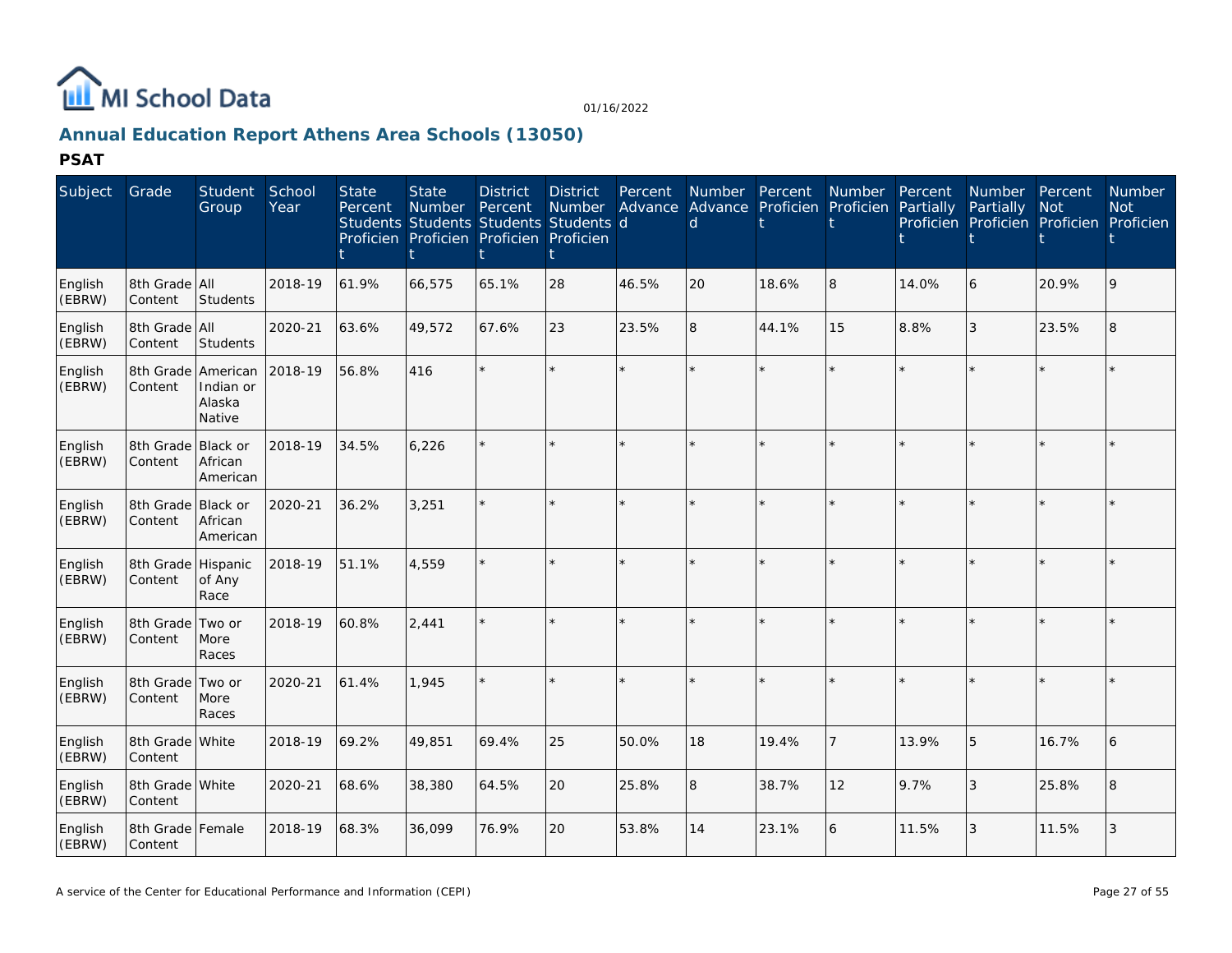

# **Annual Education Report Athens Area Schools (13050)**

| Subject           | Grade                             | <b>Student</b><br>Group                         | School<br>Year | <b>State</b><br>Percent | <b>State</b><br><b>Number</b><br>Students Students Students Students d<br>Proficien Proficien Proficien Proficien | <b>District</b><br>Percent | <b>District</b><br><b>Number</b> | Percent | Number Percent<br>d | Advance Advance Proficien Proficien | <b>Number</b> | Percent<br>Partially | <b>Number</b><br>Partially<br>Proficien Proficien Proficien Proficien | Percent<br><b>Not</b> | <b>Number</b><br><b>Not</b> |
|-------------------|-----------------------------------|-------------------------------------------------|----------------|-------------------------|-------------------------------------------------------------------------------------------------------------------|----------------------------|----------------------------------|---------|---------------------|-------------------------------------|---------------|----------------------|-----------------------------------------------------------------------|-----------------------|-----------------------------|
| English<br>(EBRW) | 8th Grade<br>Content              | Female                                          | 2020-21        | 68.5%                   | 26,232                                                                                                            | 66.7%                      | 12                               | 33.3%   | 6                   | 33.3%                               | 6             | 11.1%                | $\lt$ 3                                                               | 22.2%                 |                             |
| English<br>(EBRW) | 8th Grade Male<br>Content         |                                                 | 2018-19        | 55.8%                   | 30,476                                                                                                            | 47.1%                      | 8                                | 35.3%   |                     | 11.8%                               | $\lt$ 3       | 17.6%                | $\mathfrak{Z}$                                                        | 35.3%                 | 6                           |
| English<br>(EBRW) | 8th Grade Male<br>Content         |                                                 | 2020-21        | 58.9%                   | 23,340                                                                                                            | 68.8%                      | 11                               | 12.5%   | $<$ 3               | 56.3%                               | $\star$       | 6.3%                 | $<$ 3                                                                 | 25.0%                 |                             |
| English<br>(EBRW) | 8th Grade<br>Content              | Economic<br>ally<br>Disadvant<br>aged           | 2018-19        | 46.7%                   | 24,818                                                                                                            | 45.5%                      | 10                               | $\star$ |                     | $<5\%$                              | $<$ 3         | 22.7%                | 5                                                                     | 31.8%                 |                             |
| English<br>(EBRW) | 8th Grade<br>Content              | Economic 2020-21<br>ally<br>Disadvant<br>aged   |                | 48.7%                   | 17,095                                                                                                            | 68.8%                      | 11                               | 31.3%   | 5                   | 37.5%                               | 6             | 6.3%                 | $<$ 3                                                                 | 25.0%                 | $\Delta$                    |
| English<br>(EBRW) | 8th Grade<br>Content              | Students<br>With<br><b>Disabilitie</b><br>S     | 2018-19        | 14.1%                   | 1,652                                                                                                             |                            |                                  |         |                     |                                     |               |                      |                                                                       |                       |                             |
| English<br>(EBRW) | 8th Grade<br>Content              | Students<br>With<br>Disabilitie<br>$\mathbf{S}$ | 2020-21        | 13.8%                   | 1.071                                                                                                             |                            |                                  |         |                     |                                     |               |                      |                                                                       |                       |                             |
| English<br>(EBRW) | 8th Grade<br>Content              | Homeless                                        | 2018-19        | 39.0%                   | 646                                                                                                               |                            |                                  |         |                     |                                     |               |                      |                                                                       |                       |                             |
| English<br>(EBRW) | 8th Grade<br>Content              | Homeless 2020-21                                |                | 38.1%                   | 302                                                                                                               |                            |                                  | $\star$ |                     |                                     | $\star$       |                      |                                                                       | $\star$               |                             |
| ics               | Mathemat 8th Grade All<br>Content | <b>Students</b>                                 | 2018-19        | 41.4%                   | 44,565                                                                                                            | 39.5%                      | 17                               | 11.6%   | 5                   | 27.9%                               | 12            | 30.2%                | 13                                                                    | 30.2%                 | 13                          |
| lics              | Mathemat 8th Grade All<br>Content | Students                                        | 2020-21        | 36.0%                   | 28,035                                                                                                            | 26.5%                      | 9                                | &5%     | $<$ 3               |                                     |               | 26.5%                | 9                                                                     | 47.1%                 | 16                          |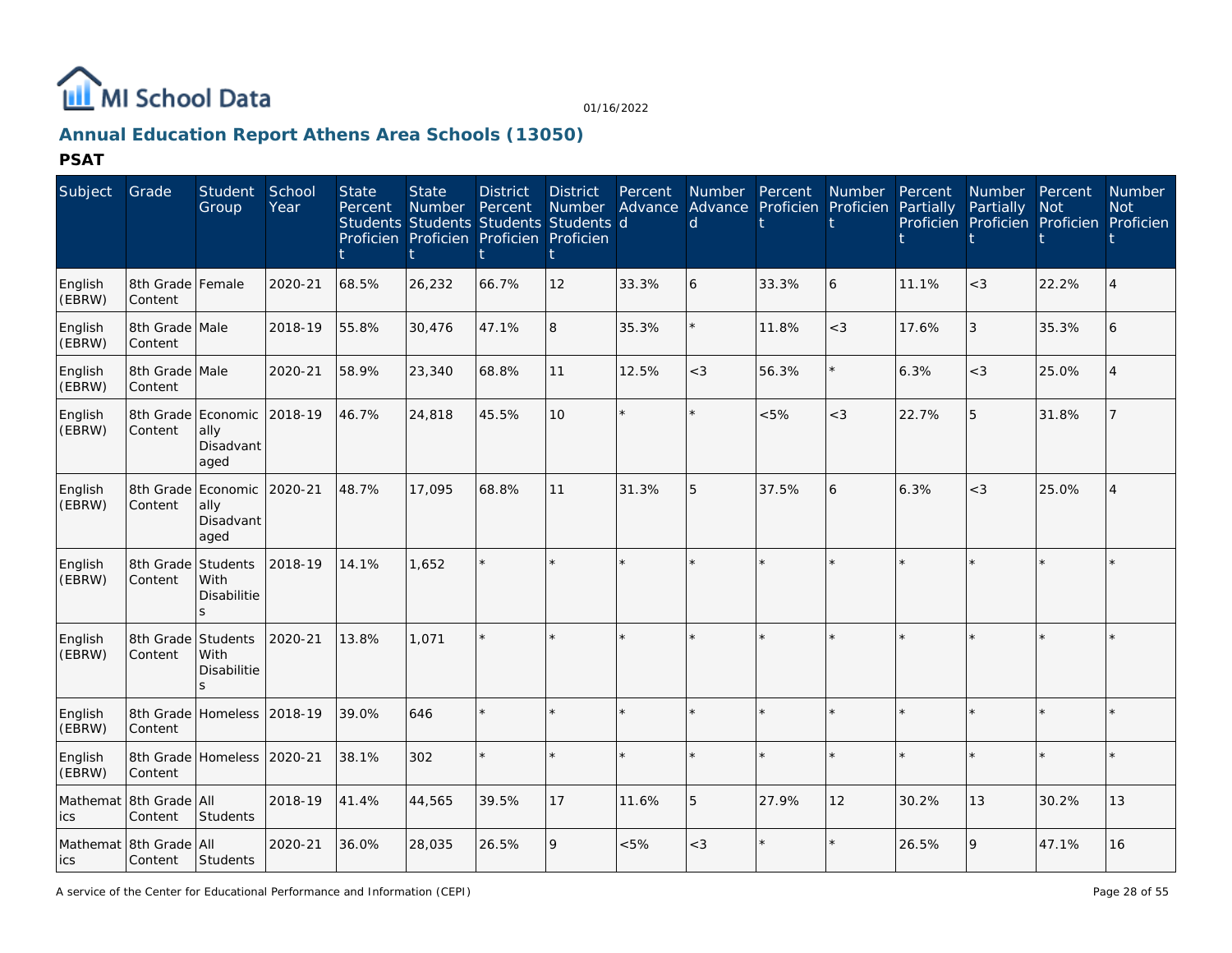

# **Annual Education Report Athens Area Schools (13050)**

| Subject | Grade                                    | Student School<br>Group         | Year    | <b>State</b><br>Percent | <b>State</b><br>Number<br>Students Students Students Students d<br>Proficien Proficien Proficien Proficien | <b>District</b><br>Percent | <b>District</b><br><b>Number</b> | Percent | Number Percent<br><sub>d</sub> |         | Number<br>Advance Advance Proficien Proficien Partially | Percent | <b>Number</b><br>Partially | Percent<br>Not<br>Proficien Proficien Proficien Proficien | <b>Number</b><br><b>Not</b> |
|---------|------------------------------------------|---------------------------------|---------|-------------------------|------------------------------------------------------------------------------------------------------------|----------------------------|----------------------------------|---------|--------------------------------|---------|---------------------------------------------------------|---------|----------------------------|-----------------------------------------------------------|-----------------------------|
| ics     | Mathemat 18th Grade lAmerican<br>Content | Indian or<br>Alaska<br>Native   | 2018-19 | 29.9%                   | 219                                                                                                        |                            |                                  |         |                                | $\star$ |                                                         |         |                            |                                                           |                             |
| ics     | Mathemat 8th Grade<br>Content            | Black or<br>African<br>American | 2018-19 | 13.9%                   | 2.499                                                                                                      |                            | $\star$                          |         |                                | $\star$ |                                                         |         |                            |                                                           |                             |
| ics     | Mathemat 8th Grade Black or<br>Content   | African<br>American             | 2020-21 | 11.8%                   | 1,065                                                                                                      |                            | $\star$                          | $\star$ |                                | $\star$ | $\star$                                                 |         |                            | $\star$                                                   |                             |
| ics     | Mathemat 8th Grade Hispanic<br>Content   | of Any<br>Race                  | 2018-19 | 27.1%                   | 2,425                                                                                                      |                            | $\star$                          |         |                                | $\star$ |                                                         |         |                            |                                                           |                             |
| ics     | Mathemat 8th Grade<br>Content            | Two or<br>More<br>Races         | 2018-19 | 36.2%                   | 1,452                                                                                                      |                            | ×.                               |         |                                | ÷.      |                                                         |         |                            |                                                           |                             |
| ics     | Mathemat 8th Grade<br>Content            | Two or<br>More<br>Races         | 2020-21 | 30.3%                   | 959                                                                                                        |                            | $\star$                          |         |                                | $\star$ | $\star$                                                 |         |                            | $\star$                                                   |                             |
| ics     | Mathemat 8th Grade White<br>Content      |                                 | 2018-19 | 48.9%                   | 35,213                                                                                                     | 44.4%                      | 16                               | 13.9%   | 5                              | 30.6%   | 11                                                      | 27.8%   | 10                         | 27.8%                                                     | 10 <sup>1</sup>             |
| ics     | Mathemat 8th Grade White<br>Content      |                                 | 2020-21 | 40.0%                   | 22,403                                                                                                     | 29.0%                      | 9                                | $< 5\%$ | $<$ 3                          | $\star$ |                                                         | 29.0%   | 9                          | 41.9%                                                     | 13                          |
| ics     | Mathemat 8th Grade Female<br>Content     |                                 | 2018-19 | 42.2%                   | 22,339                                                                                                     | 42.3%                      | 11                               | 7.7%    | $<$ 3                          | 34.6%   |                                                         | 34.6%   | 9                          | 23.1%                                                     |                             |
| ics     | Mathemat 8th Grade Female<br>Content     |                                 | 2020-21 | 34.8%                   | 13,347                                                                                                     | 33.3%                      | 6                                | 5.6%    | $<$ 3                          | 27.8%   |                                                         | 22.2%   | $\overline{4}$             | 44.4%                                                     | 8                           |
| lics    | Mathemat 8th Grade Male<br>Content       |                                 | 2018-19 | 40.6%                   | 22,226                                                                                                     | 35.3%                      | 6                                | 17.6%   | 3                              | 17.6%   | 3                                                       | 23.5%   | $\overline{4}$             | 41.2%                                                     |                             |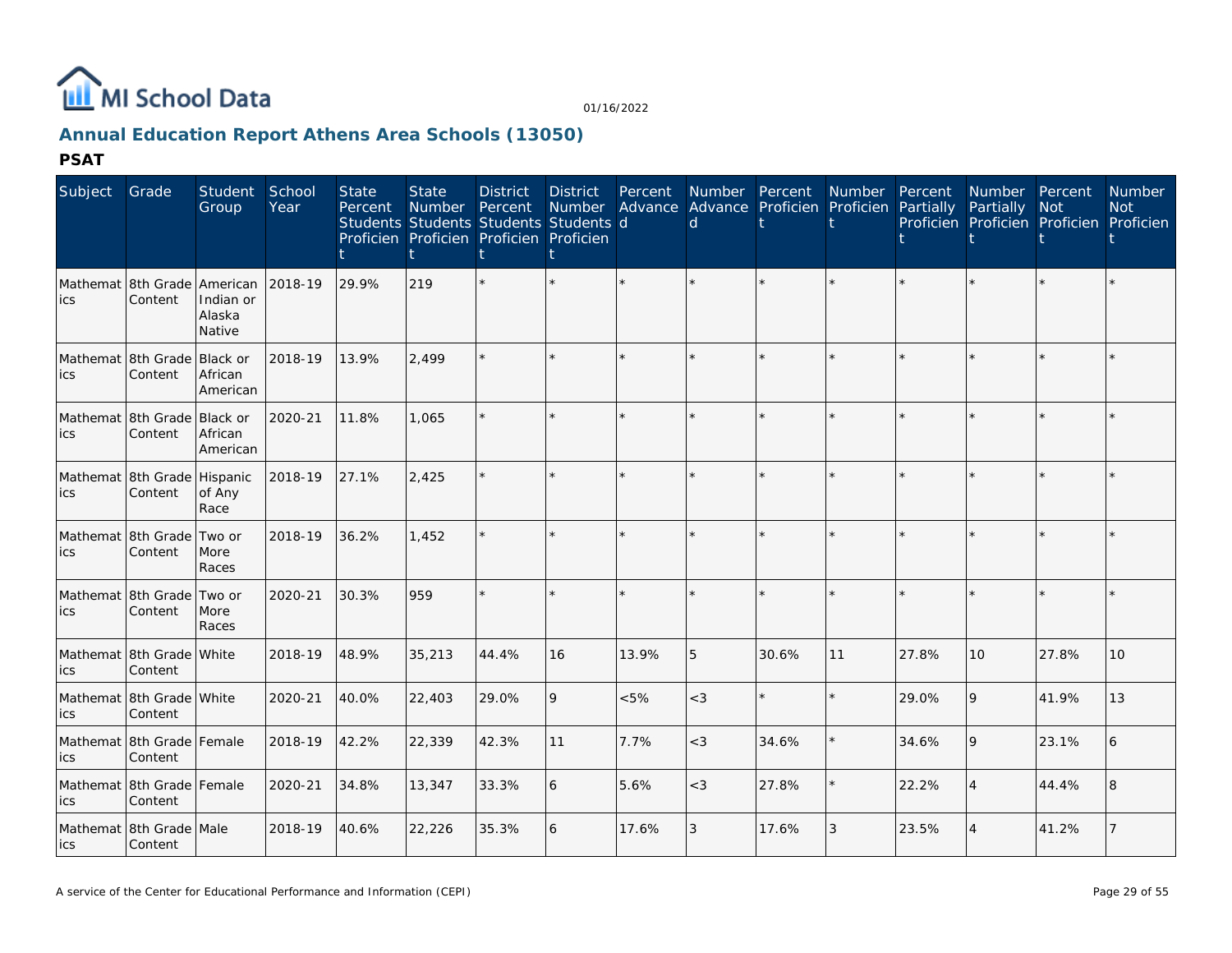

# **Annual Education Report Athens Area Schools (13050)**

| Subject | Grade                                  | Student<br>Group                                                     | School<br>Year | <b>State</b><br>Percent | <b>State</b><br><b>Number</b><br>Students Students Students Students d<br>Proficien Proficien Proficien Proficien | <b>District</b><br>Percent | District<br>Number | Percent<br>Advance | <b>Number</b><br><sub>d</sub> | Percent<br>Advance Proficien | <b>Number</b><br>Proficien | Percent<br>Partially | Number<br>Partially | Percent<br><b>Not</b><br>Proficien Proficien Proficien | <b>Number</b><br><b>Not</b><br>Proficien |
|---------|----------------------------------------|----------------------------------------------------------------------|----------------|-------------------------|-------------------------------------------------------------------------------------------------------------------|----------------------------|--------------------|--------------------|-------------------------------|------------------------------|----------------------------|----------------------|---------------------|--------------------------------------------------------|------------------------------------------|
| ics     | Mathemat 8th Grade Male<br>Content     |                                                                      | 2020-21        | 37.1%                   | 14,688                                                                                                            | 18.8%                      | 3                  | < 5%               | $<$ 3                         |                              | $\star$                    | 31.3%                | 5                   | 50.0%                                                  |                                          |
| lics    | Content                                | Mathemat 8th Grade   Economic   2018-19<br>ally<br>Disadvant<br>aged |                | 24.5%                   | 13,048                                                                                                            | 36.4%                      | 8                  | 13.6%              |                               | 22.7%                        | 5                          | 18.2%                | $\overline{4}$      | 45.5%                                                  | 10 <sup>°</sup>                          |
| lics    | Content                                | Mathemat 8th Grade Economic 2020-21<br>ally<br>Disadvant<br>aged     |                | 20.2%                   | 7.087                                                                                                             | 25.0%                      | 4                  | < 5%               | $<$ 3                         |                              | $\star$                    | 12.5%                | $<$ 3               | 62.5%                                                  | 10 <sup>1</sup>                          |
| ics     | Mathemat 8th Grade Students<br>Content | With<br><b>Disabilitie</b>                                           | 2018-19        | 6.9%                    | 804                                                                                                               |                            |                    |                    |                               |                              | $\star$                    |                      | $\star$             | $\Phi$                                                 |                                          |
| lics    | Mathemat 8th Grade Students<br>Content | <b>With</b><br><b>Disabilitie</b>                                    | 2020-21        | 6.8%                    | 526                                                                                                               |                            |                    |                    |                               |                              |                            |                      |                     |                                                        |                                          |
| lics    | Content                                | Mathemat 8th Grade Homeless 2018-19                                  |                | 16.5%                   | 275                                                                                                               |                            |                    |                    |                               |                              | $\star$                    |                      | $\star$             | $\star$                                                |                                          |
| lics    | Content                                | Mathemat 8th Grade Homeless 2020-21                                  |                | 12.7%                   | 101                                                                                                               |                            |                    |                    |                               |                              |                            |                      | $\star$             |                                                        |                                          |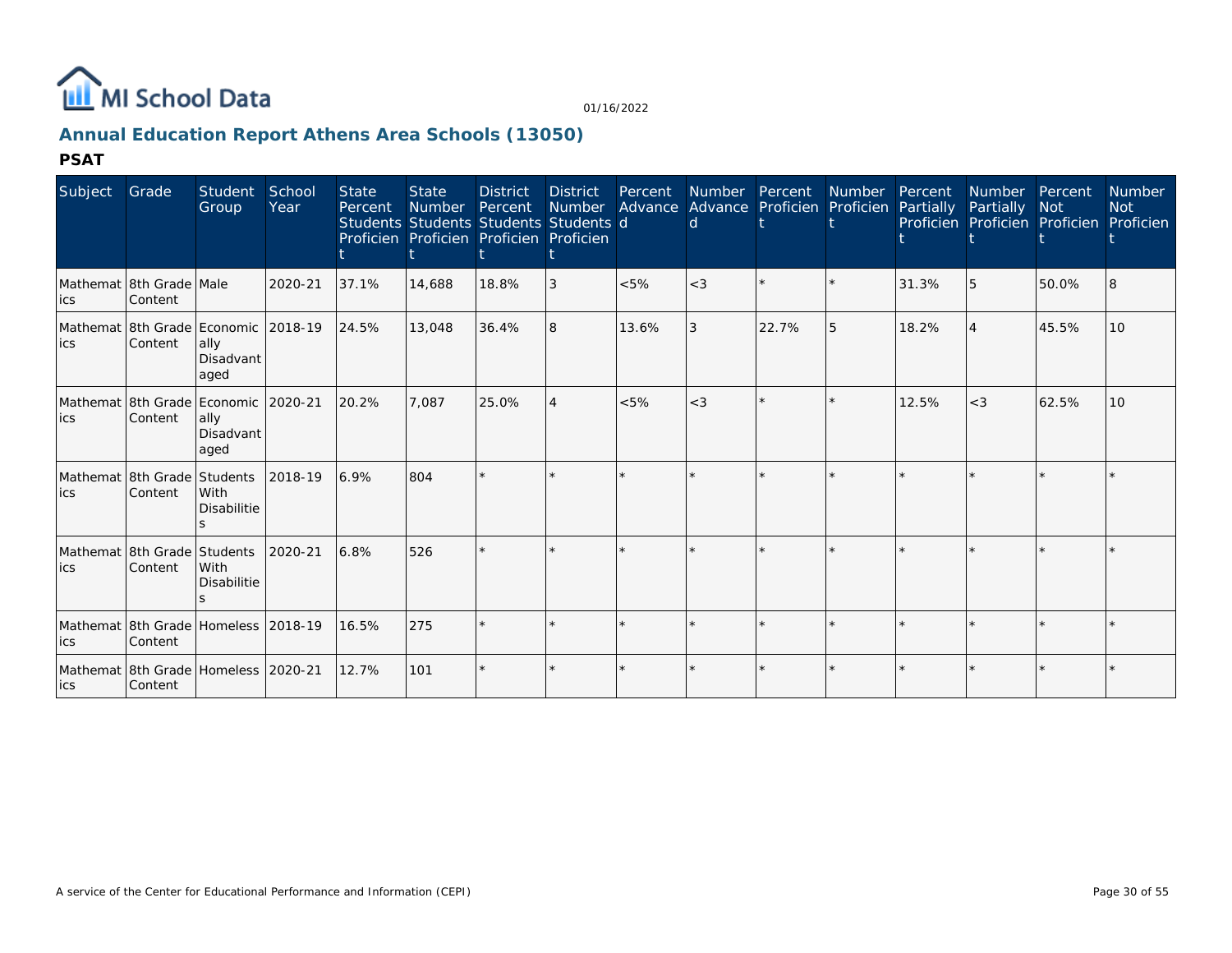

# **Annual Education Report Athens Area Schools (13050)**

| Location<br>Name       | School Year | Subject            | Student<br>Group                       | Mean SAT<br>Score | <b>Benchmark</b> | Met or<br>Exceeded | % Met or<br>Exceeded | Did Not Meet  % Did Not | Meet    | Number<br>Assessed |
|------------------------|-------------|--------------------|----------------------------------------|-------------------|------------------|--------------------|----------------------|-------------------------|---------|--------------------|
| Athens Area<br>Schools | 2018-19     | <b>Total Score</b> | <b>All Students</b>                    | 951.9             | N/A              | 12                 | 25.0%                | 36                      | 75.0%   | 48                 |
| Athens Area<br>Schools | 2020-21     | <b>Total Score</b> | <b>All Students</b>                    | 930.4             | N/A              | 15                 | 20%                  | 21                      | 80%     | 26                 |
| Athens Area<br>Schools | 2018-19     | <b>Total Score</b> | American<br>Indian or<br>Alaska Native |                   | N/A              |                    |                      | $\star$                 | $\star$ | $<10$              |
| Athens Area<br>Schools | 2020-21     | <b>Total Score</b> | American<br>Indian or<br>Alaska Native |                   | N/A              |                    |                      |                         |         | < 10               |
| Athens Area<br>Schools | 2018-19     | <b>Total Score</b> | Black or<br>African<br>American        |                   | N/A              |                    |                      | $\star$                 | $\star$ | < 10               |
| Athens Area<br>Schools | 2018-19     | <b>Total Score</b> | Hispanic of<br>Any Race                |                   | N/A              |                    |                      |                         |         | $<10$              |
| Athens Area<br>Schools | 2018-19     | <b>Total Score</b> | Two or More<br>Races                   |                   | N/A              |                    |                      | $\star$                 | $\star$ | $<10$              |
| Athens Area<br>Schools | 2020-21     | <b>Total Score</b> | Two or More<br>Races                   |                   | N/A              |                    |                      |                         |         | $<10$              |
| Athens Area<br>Schools | 2018-19     | <b>Total Score</b> | White                                  | 958.0             | N/A              | 11                 | 26.8%                | 30                      | 73.2%   | 41                 |
| Athens Area<br>Schools | 2020-21     | <b>Total Score</b> | White                                  | 941.3             | N/A              | 15                 | 21.7%                | 18                      | 78.3%   | 23                 |
| Athens Area<br>Schools | 2018-19     | <b>Total Score</b> | Female                                 | 951.3             | N/A              | 15                 | 20.8%                | 19                      | 79.2%   | 24                 |
| Athens Area<br>Schools | 2020-21     | <b>Total Score</b> | Female                                 | 955.6             | N/A              | l 3                | 20%                  | 13                      | 80%     | 16                 |
| Athens Area<br>Schools | 2018-19     | <b>Total Score</b> | Male                                   | 952.5             | N/A              |                    | 29.2%                | 17                      | 70.8%   | 24                 |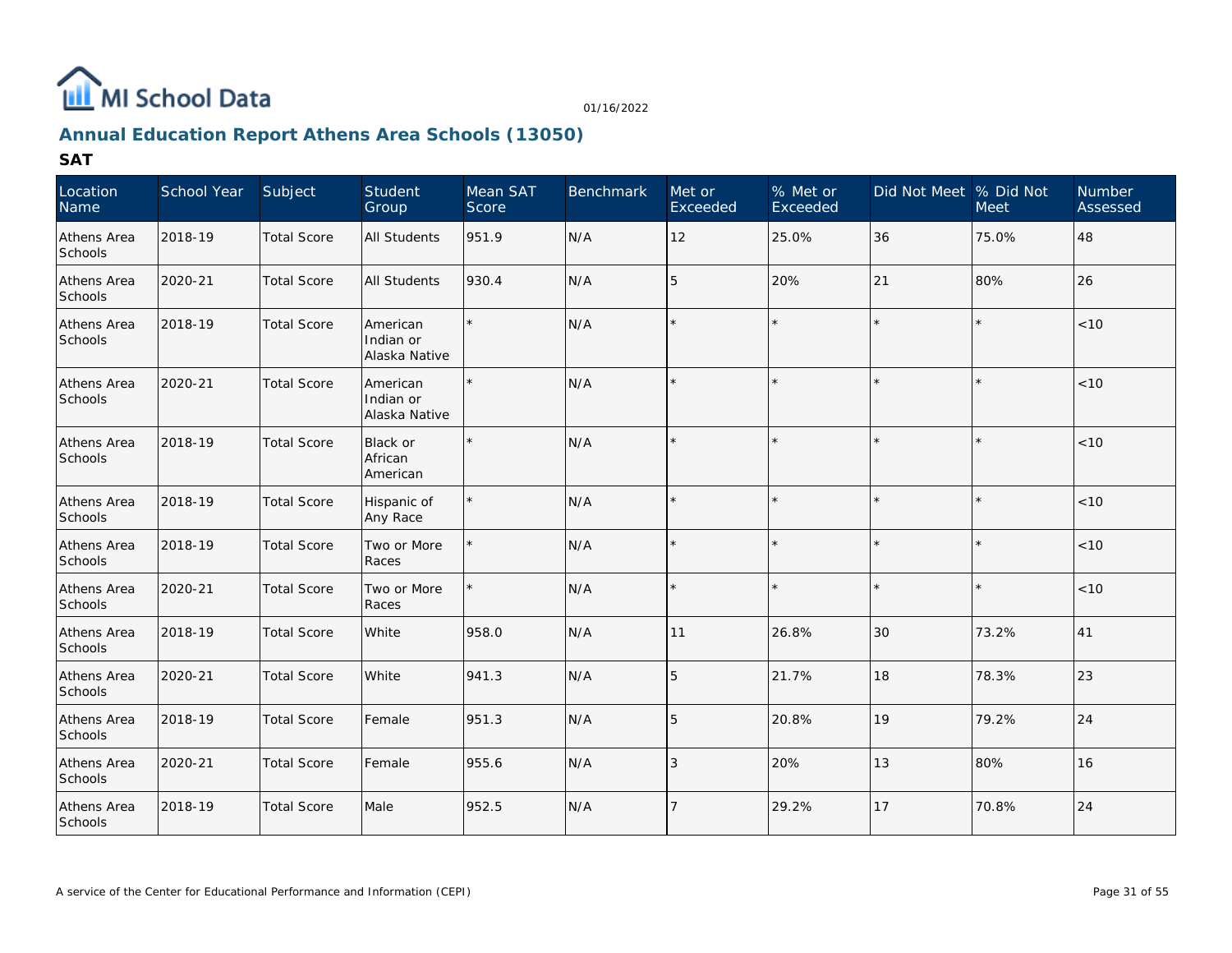

# **Annual Education Report Athens Area Schools (13050)**

| Location<br>Name       | School Year | Subject            | Student<br>Group                            | Mean SAT<br>Score | <b>Benchmark</b> | Met or<br>Exceeded | % Met or<br>Exceeded | Did Not Meet % Did Not | <b>Meet</b> | Number<br>Assessed |
|------------------------|-------------|--------------------|---------------------------------------------|-------------------|------------------|--------------------|----------------------|------------------------|-------------|--------------------|
| Athens Area<br>Schools | 2020-21     | <b>Total Score</b> | Male                                        | 890.0             | N/A              | $<$ 3              | 50%                  | $\star$                | 50%         | 10                 |
| Athens Area<br>Schools | 2018-19     | <b>Total Score</b> | Economically<br>Disadvantaged               | 961.0             | N/A              | 5                  | 23.8%                | 16                     | 76.2%       | 21                 |
| Athens Area<br>Schools | 2020-21     | <b>Total Score</b> | Economically<br>Disadvantaged               | 920.0             | N/A              | 3                  | 50%                  | $\overline{7}$         | 50%         | 10                 |
| Athens Area<br>Schools | 2018-19     | <b>Total Score</b> | Not<br>Economically<br>Disadvantaged        | 944.8             | N/A              | $\overline{7}$     | 25.9%                | 20                     | 74.1%       | 27                 |
| Athens Area<br>Schools | 2020-21     | <b>Total Score</b> | <b>Not</b><br>Economically<br>Disadvantaged | 936.9             | N/A              | $<$ 3              | 20%                  | $\star$                | 80%         | 16                 |
| Athens Area<br>Schools | 2018-19     | <b>Total Score</b> | Not English<br>Learners                     | 951.9             | N/A              | 12                 | 25.0%                | 36                     | 75.0%       | 48                 |
| Athens Area<br>Schools | 2020-21     | <b>Total Score</b> | Not English<br>Learners                     | 930.4             | N/A              | 5                  | 20%                  | 21                     | 80%         | 26                 |
| Athens Area<br>Schools | 2018-19     | <b>Total Score</b> | Not Migrant                                 | 951.9             | N/A              | 12                 | 25.0%                | 36                     | 75.0%       | 48                 |
| Athens Area<br>Schools | 2020-21     | <b>Total Score</b> | Not Migrant                                 | 930.4             | N/A              | 5                  | 20%                  | 21                     | 80%         | 26                 |
| Athens Area<br>Schools | 2018-19     | <b>Total Score</b> | Students With<br>Disabilities               |                   | N/A              | $\star$            |                      | $\star$                | $\star$     | < 10               |
| Athens Area<br>Schools | 2020-21     | <b>Total Score</b> | Students With<br>Disabilities               |                   | N/A              | $\star$            |                      | ×.                     | ÷           | $<10$              |
| Athens Area<br>Schools | 2018-19     | <b>Total Score</b> | Students<br>Without<br>Disabilities         | 981.3             | N/A              | 12                 | 30.8%                | 27                     | 69.2%       | 39                 |
| Athens Area<br>Schools | 2020-21     | <b>Total Score</b> | Students<br>Without<br>Disabilities         | 936.4             | N/A              | 5                  | 20%                  | 20                     | 80%         | 25                 |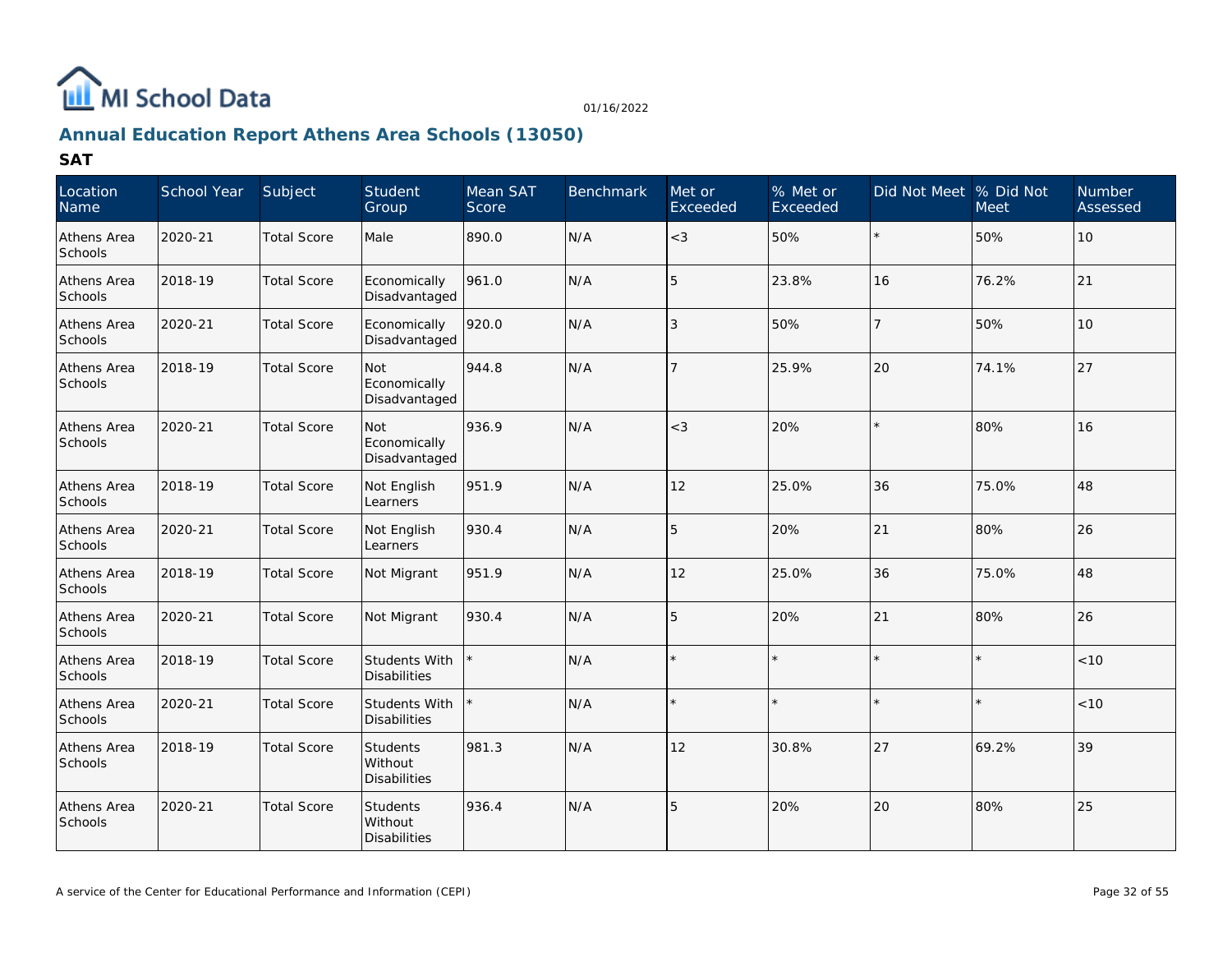

# **Annual Education Report Athens Area Schools (13050)**

| Location<br>Name       | School Year | Subject                                          | Student<br>Group                       | Mean SAT<br>Score | <b>Benchmark</b> | Met or<br>Exceeded | $%$ Met or<br>Exceeded | Did Not Meet  % Did Not | <b>Meet</b> | Number<br>Assessed |
|------------------------|-------------|--------------------------------------------------|----------------------------------------|-------------------|------------------|--------------------|------------------------|-------------------------|-------------|--------------------|
| Athens Area<br>Schools | 2018-19     | <b>Total Score</b>                               | <b>Homeless</b>                        | $\star$           | N/A              |                    | $\star$                |                         |             | <10                |
| Athens Area<br>Schools | 2018-19     | <b>Total Score</b>                               | Not Homeless                           | 951.7             | N/A              | 12                 | 25.5%                  | 35                      | 74.5%       | 47                 |
| Athens Area<br>Schools | 2020-21     | <b>Total Score</b>                               | Not Homeless                           | 930.4             | N/A              | 5                  | 20%                    | 21                      | 80%         | 26                 |
| Athens Area<br>Schools | 2018-19     | <b>Total Score</b>                               | Not Foster<br>Care                     | 951.9             | N/A              | 12                 | 25.0%                  | 36                      | 75.0%       | 48                 |
| Athens Area<br>Schools | 2020-21     | <b>Total Score</b>                               | Not Foster<br>Care                     | 930.4             | N/A              | 5                  | 20%                    | 21                      | 80%         | 26                 |
| Athens Area<br>Schools | 2018-19     | <b>Total Score</b>                               | Not Military<br>Connected              | 951.9             | N/A              | 12                 | 25.0%                  | 36                      | 75.0%       | 48                 |
| Athens Area<br>Schools | 2020-21     | <b>Total Score</b>                               | Not Military<br>Connected              | 930.4             | N/A              | 5                  | 20%                    | 21                      | 80%         | 26                 |
| Athens Area<br>Schools | 2018-19     | Evidence-<br><b>Based Reading</b><br>and Writing | <b>All Students</b>                    | 468.3             | 480              | 19                 | 39.6%                  | 29                      | 60.4%       | 48                 |
| Athens Area<br>Schools | 2020-21     | Evidence-<br><b>Based Reading</b><br>and Writing | All Students                           | 459.2             | 480              | 11                 | 42.3%                  | 15                      | 57.7%       | 26                 |
| Athens Area<br>Schools | 2018-19     | Evidence-<br><b>Based Reading</b><br>and Writing | American<br>Indian or<br>Alaska Native |                   | 480              | $\star$            |                        |                         | $\star$     | < 10               |
| Athens Area<br>Schools | 2020-21     | Evidence-<br><b>Based Reading</b><br>and Writing | American<br>Indian or<br>Alaska Native |                   | 480              |                    |                        |                         |             | < 10               |
| Athens Area<br>Schools | 2018-19     | Evidence-<br><b>Based Reading</b><br>and Writing | Black or<br>African<br>American        |                   | 480              | $\star$            |                        |                         |             | < 10               |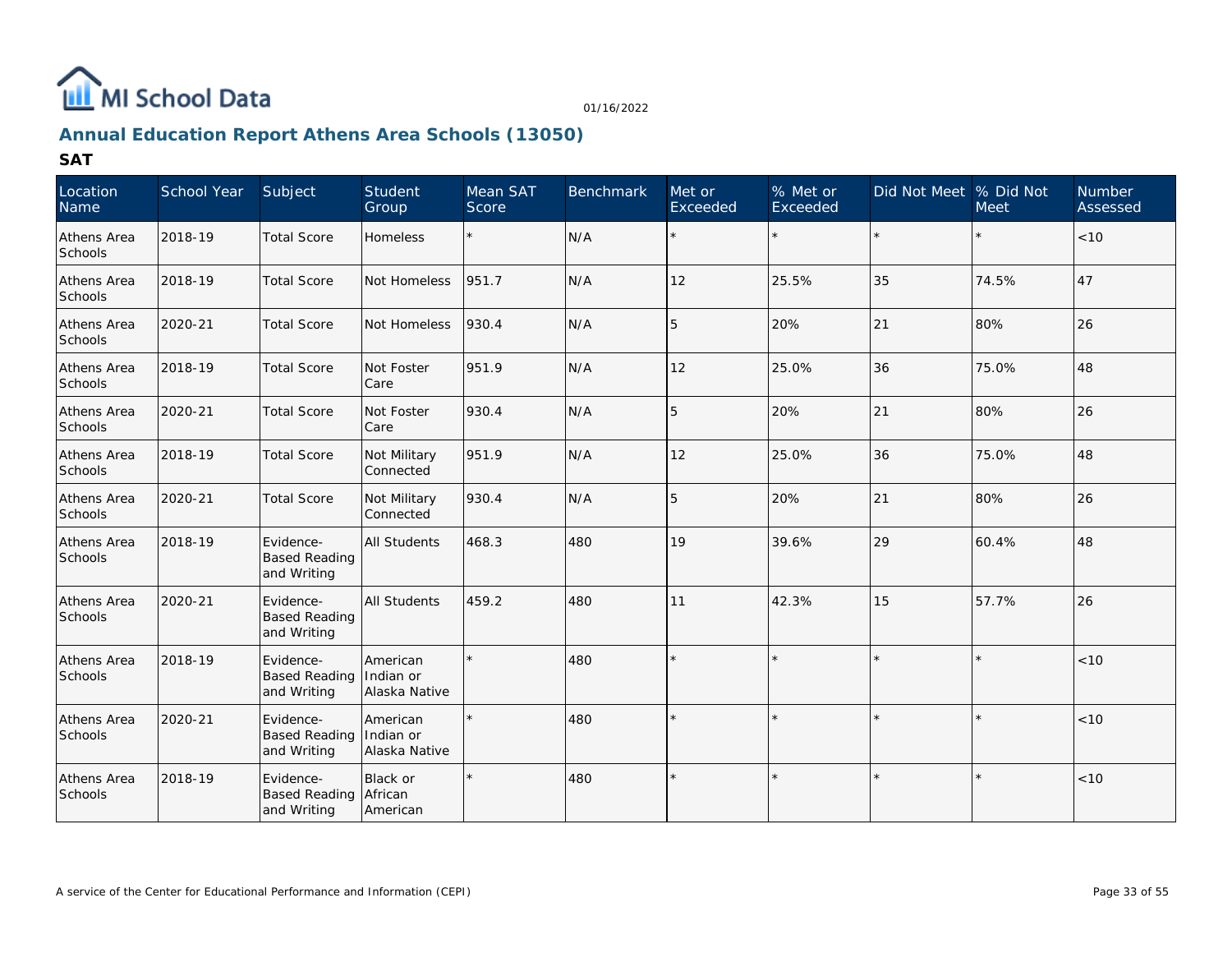

# **Annual Education Report Athens Area Schools (13050)**

| Location<br>Name       | School Year | Subject                                           | Student<br>Group              | Mean SAT<br>Score | <b>Benchmark</b> | Met or<br>Exceeded | % Met or<br>Exceeded | Did Not Meet % Did Not | <b>Meet</b> | Number<br>Assessed |
|------------------------|-------------|---------------------------------------------------|-------------------------------|-------------------|------------------|--------------------|----------------------|------------------------|-------------|--------------------|
| Athens Area<br>Schools | 2018-19     | Evidence-<br><b>Based Reading</b><br>and Writing  | Hispanic of<br>Any Race       |                   | 480              | $\star$            |                      |                        |             | < 10               |
| Athens Area<br>Schools | 2018-19     | Evidence-<br><b>Based Reading</b><br>and Writing  | Two or More<br>Races          |                   | 480              |                    |                      |                        |             | < 10               |
| Athens Area<br>Schools | 2020-21     | Evidence-<br>Based Reading   Races<br>and Writing | Two or More                   |                   | 480              |                    |                      |                        |             | < 10               |
| Athens Area<br>Schools | 2018-19     | Evidence-<br><b>Based Reading</b><br>and Writing  | White                         | 472.4             | 480              | 16                 | 39.0%                | 25                     | 61.0%       | 41                 |
| Athens Area<br>Schools | 2020-21     | Evidence-<br><b>Based Reading</b><br>and Writing  | White                         | 463.9             | 480              | 10                 | 43.5%                | 13                     | 56.5%       | 23                 |
| Athens Area<br>Schools | 2018-19     | Evidence-<br><b>Based Reading</b><br>and Writing  | Female                        | 467.1             | 480              | 9                  | 37.5%                | 15                     | 62.5%       | 24                 |
| Athens Area<br>Schools | 2020-21     | Evidence-<br><b>Based Reading</b><br>and Writing  | Female                        | 476.9             | 480              | 8                  | 50.0%                | 8                      | 50.0%       | 16                 |
| Athens Area<br>Schools | 2018-19     | Evidence-<br><b>Based Reading</b><br>and Writing  | Male                          | 469.6             | 480              | 10                 | 41.7%                | 14                     | 58.3%       | 24                 |
| Athens Area<br>Schools | 2020-21     | Evidence-<br><b>Based Reading</b><br>and Writing  | Male                          | 431.0             | 480              | 3                  | 50%                  | $\overline{7}$         | 50%         | 10                 |
| Athens Area<br>Schools | 2018-19     | Evidence-<br><b>Based Reading</b><br>and Writing  | Economically<br>Disadvantaged | 481.0             | 480              | 11                 | 52.4%                | 10                     | 47.6%       | 21                 |
| Athens Area<br>Schools | 2020-21     | Evidence-<br><b>Based Reading</b><br>and Writing  | Economically<br>Disadvantaged | 463.0             | 480              | $\overline{4}$     | 50%                  | 16                     | 50%         | 10                 |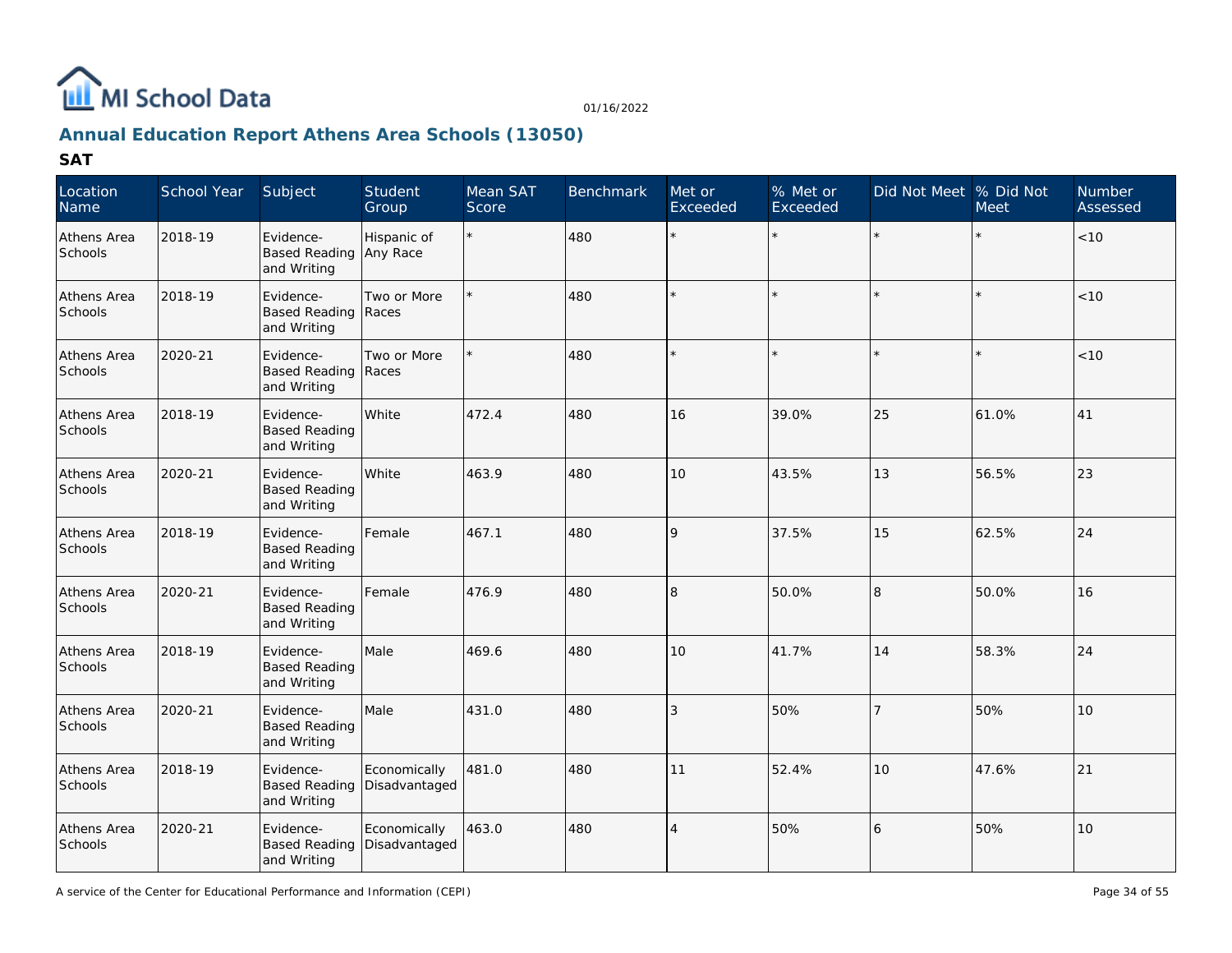

# **Annual Education Report Athens Area Schools (13050)**

| Location<br>Name       | School Year | Subject                                          | Student<br>Group                           | Mean SAT<br>Score | <b>Benchmark</b> | Met or<br>Exceeded | % Met or<br>Exceeded | Did Not Meet % Did Not | <b>Meet</b> | Number<br>Assessed |
|------------------------|-------------|--------------------------------------------------|--------------------------------------------|-------------------|------------------|--------------------|----------------------|------------------------|-------------|--------------------|
| Athens Area<br>Schools | 2018-19     | Evidence-<br><b>Based Reading</b><br>and Writing | Not<br>Economically<br>Disadvantaged       | 458.5             | 480              | 8                  | 29.6%                | 19                     | 70.4%       | 27                 |
| Athens Area<br>Schools | 2020-21     | Evidence-<br><b>Based Reading</b><br>and Writing | Not<br>Economically<br>Disadvantaged       | 456.9             | 480              | 7                  | 43.8%                | 9                      | 56.3%       | 16                 |
| Athens Area<br>Schools | 2018-19     | Evidence-<br><b>Based Reading</b><br>and Writing | Not English<br>Learners                    | 468.3             | 480              | 19                 | 39.6%                | 29                     | 60.4%       | 48                 |
| Athens Area<br>Schools | 2020-21     | Evidence-<br><b>Based Reading</b><br>and Writing | Not English<br>Learners                    | 459.2             | 480              | 11                 | 42.3%                | 15                     | 57.7%       | 26                 |
| Athens Area<br>Schools | 2018-19     | Evidence-<br><b>Based Reading</b><br>and Writing | Not Migrant                                | 468.3             | 480              | 19                 | 39.6%                | 29                     | 60.4%       | 48                 |
| Athens Area<br>Schools | 2020-21     | Evidence-<br><b>Based Reading</b><br>and Writing | Not Migrant                                | 459.2             | 480              | 11                 | 42.3%                | 15                     | 57.7%       | 26                 |
| Athens Area<br>Schools | 2018-19     | Evidence-<br><b>Based Reading</b><br>and Writing | Students With<br>Disabilities              |                   | 480              |                    |                      |                        |             | < 10               |
| Athens Area<br>Schools | 2020-21     | Evidence-<br><b>Based Reading</b><br>and Writing | Students With<br>Disabilities              |                   | 480              |                    |                      |                        |             | < 10               |
| Athens Area<br>Schools | 2018-19     | Evidence-<br><b>Based Reading</b><br>and Writing | Students<br>Without<br>Disabilities        | 482.3             | 480              | 18                 | 46.2%                | 21                     | 53.8%       | 39                 |
| Athens Area<br>Schools | 2020-21     | Evidence-<br><b>Based Reading</b><br>and Writing | <b>Students</b><br>Without<br>Disabilities | 461.6             | 480              | 11                 | 44.0%                | 14                     | 56.0%       | 25                 |
| Athens Area<br>Schools | 2018-19     | Evidence-<br><b>Based Reading</b><br>and Writing | Homeless                                   |                   | 480              |                    |                      |                        |             | < 10               |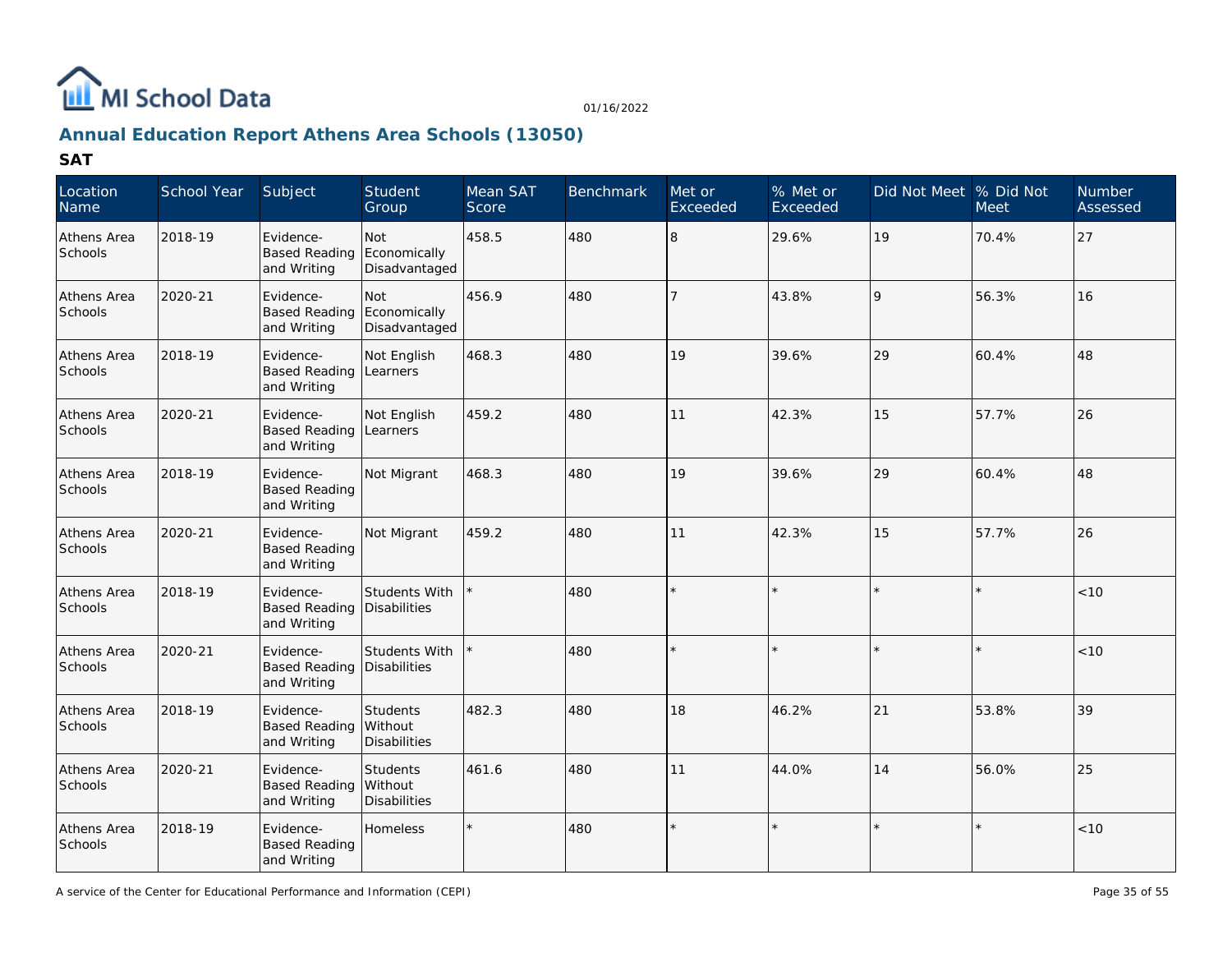

# **Annual Education Report Athens Area Schools (13050)**

| Location<br>Name              | <b>School Year</b> | Subject                                          | Student<br>Group                       | Mean SAT<br>Score | <b>Benchmark</b> | Met or<br>Exceeded | % Met or<br>Exceeded | Did Not Meet % Did Not | <b>Meet</b> | <b>Number</b><br>Assessed |
|-------------------------------|--------------------|--------------------------------------------------|----------------------------------------|-------------------|------------------|--------------------|----------------------|------------------------|-------------|---------------------------|
| Athens Area<br><b>Schools</b> | 2018-19            | Evidence-<br><b>Based Reading</b><br>and Writing | Not Homeless                           | 468.1             | 480              | 18                 | 38.3%                | 29                     | 61.7%       | 47                        |
| Athens Area<br>Schools        | 2020-21            | Evidence-<br><b>Based Reading</b><br>and Writing | Not Homeless                           | 459.2             | 480              | 11                 | 42.3%                | 15                     | 57.7%       | 26                        |
| Athens Area<br>Schools        | 2018-19            | Evidence-<br>Based Reading Care<br>and Writing   | Not Foster                             | 468.3             | 480              | 19                 | 39.6%                | 29                     | 60.4%       | 48                        |
| Athens Area<br><b>Schools</b> | 2020-21            | Evidence-<br>Based Reading Care<br>and Writing   | Not Foster                             | 459.2             | 480              | 11                 | 42.3%                | 15                     | 57.7%       | 26                        |
| Athens Area<br>Schools        | 2018-19            | Evidence-<br><b>Based Reading</b><br>and Writing | Not Military<br>Connected              | 468.3             | 480              | 19                 | 39.6%                | 29                     | 60.4%       | 48                        |
| Athens Area<br><b>Schools</b> | 2020-21            | Evidence-<br><b>Based Reading</b><br>and Writing | Not Military<br><b>Connected</b>       | 459.2             | 480              | 11                 | 42.3%                | 15                     | 57.7%       | 26                        |
| Athens Area<br>Schools        | 2018-19            | Mathematics                                      | <b>All Students</b>                    | 483.5             | 530              | 14                 | 29.2%                | 34                     | 70.8%       | 48                        |
| Athens Area<br>Schools        | 2020-21            | Mathematics                                      | <b>All Students</b>                    | 471.2             | 530              | 15                 | 20%                  | 21                     | 80%         | 26                        |
| Athens Area<br>Schools        | 2018-19            | Mathematics                                      | American<br>Indian or<br>Alaska Native |                   | 530              |                    |                      |                        | $\star$     | < 10                      |
| Athens Area<br>Schools        | 2020-21            | Mathematics                                      | American<br>Indian or<br>Alaska Native |                   | 530              |                    |                      |                        |             | < 10                      |
| Athens Area<br>Schools        | 2018-19            | <b>Mathematics</b>                               | Black or<br>African<br>American        |                   | 530              |                    |                      | $\star$                | $\star$     | < 10                      |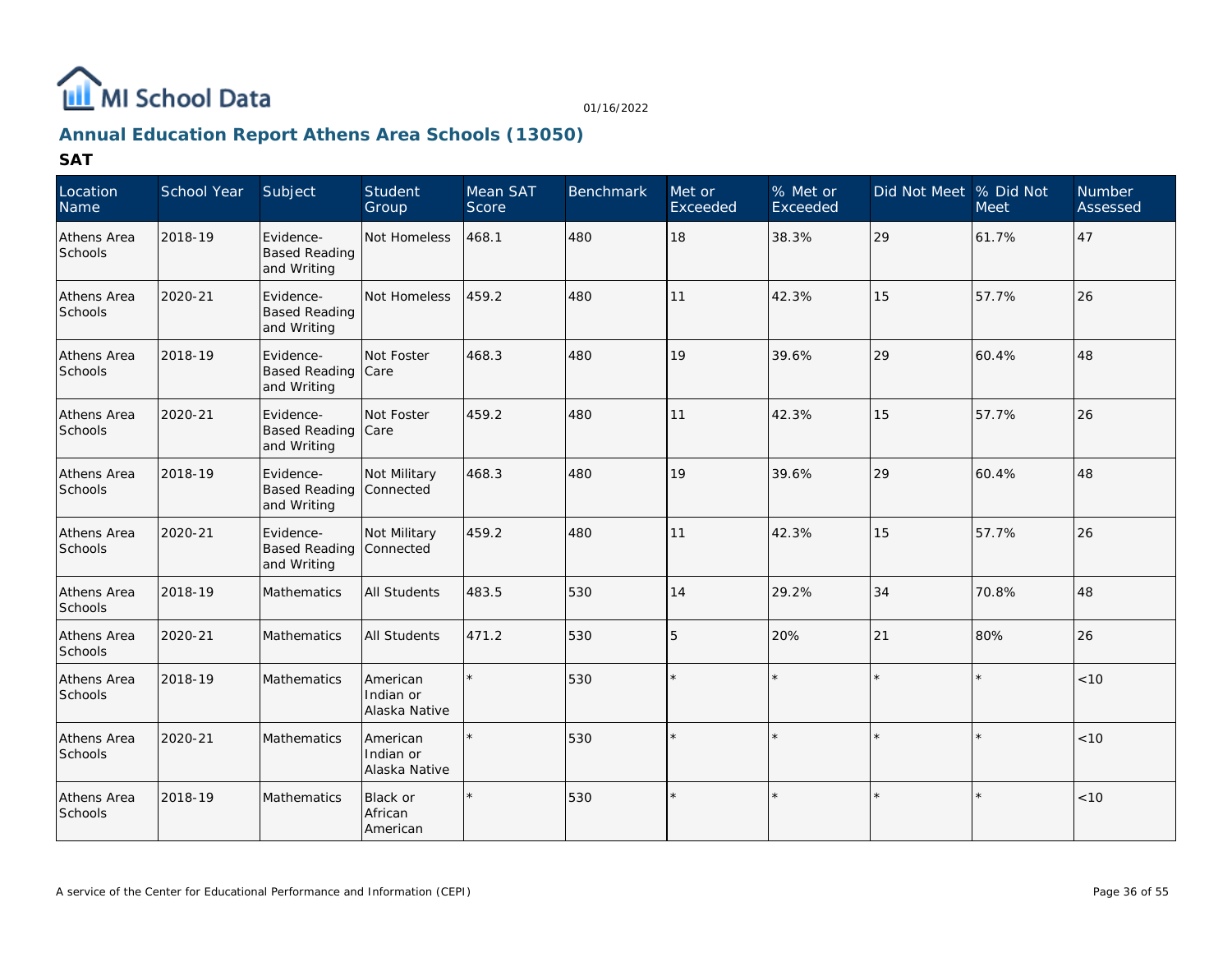

# **Annual Education Report Athens Area Schools (13050)**

| Location<br>Name       | School Year | Subject            | Student<br>Group                     | Mean SAT<br>Score | <b>Benchmark</b> | Met or<br>Exceeded | % Met or<br>Exceeded | Did Not Meet % Did Not | <b>Meet</b> | Number<br>Assessed |
|------------------------|-------------|--------------------|--------------------------------------|-------------------|------------------|--------------------|----------------------|------------------------|-------------|--------------------|
| Athens Area<br>Schools | 2018-19     | Mathematics        | Hispanic of<br>Any Race              | $\star$           | 530              | $\star$            | $\star$              |                        |             | $<10$              |
| Athens Area<br>Schools | 2018-19     | Mathematics        | Two or More<br>Races                 |                   | 530              |                    |                      |                        |             | $<10$              |
| Athens Area<br>Schools | 2020-21     | Mathematics        | Two or More<br>Races                 |                   | 530              |                    |                      |                        |             | < 10               |
| Athens Area<br>Schools | 2018-19     | Mathematics        | White                                | 485.6             | 530              | 12                 | 29.3%                | 29                     | 70.7%       | 41                 |
| Athens Area<br>Schools | 2020-21     | <b>Mathematics</b> | White                                | 477.4             | 530              | 5                  | 21.7%                | 18                     | 78.3%       | 23                 |
| Athens Area<br>Schools | 2018-19     | Mathematics        | Female                               | 484.2             | 530              | $\overline{7}$     | 29.2%                | 17                     | 70.8%       | 24                 |
| Athens Area<br>Schools | 2020-21     | Mathematics        | Female                               | 478.8             | 530              | 3                  | 20%                  | 13                     | 80%         | 16                 |
| Athens Area<br>Schools | 2018-19     | <b>Mathematics</b> | Male                                 | 482.9             | 530              | $\overline{7}$     | 29.2%                | 17                     | 70.8%       | 24                 |
| Athens Area<br>Schools | 2020-21     | Mathematics        | Male                                 | 459.0             | 530              | $<$ 3              | 50%                  |                        | 50%         | 10                 |
| Athens Area<br>Schools | 2018-19     | Mathematics        | Economically<br>Disadvantaged        | 480.0             | 530              | 16                 | 28.6%                | 15                     | 71.4%       | 21                 |
| Athens Area<br>Schools | 2020-21     | Mathematics        | Economically<br>Disadvantaged        | 457.0             | 530              | 3                  | 50%                  | 7                      | 50%         | 10                 |
| Athens Area<br>Schools | 2018-19     | Mathematics        | Not<br>Economically<br>Disadvantaged | 486.3             | 530              | 8                  | 29.6%                | 19                     | 70.4%       | 27                 |
| Athens Area<br>Schools | 2020-21     | Mathematics        | Not<br>Economically<br>Disadvantaged | 480.0             | 530              | $<$ 3              | 20%                  |                        | 80%         | 16                 |
| Athens Area<br>Schools | 2018-19     | <b>Mathematics</b> | Not English<br>Learners              | 483.5             | 530              | 14                 | 29.2%                | 34                     | 70.8%       | 48                 |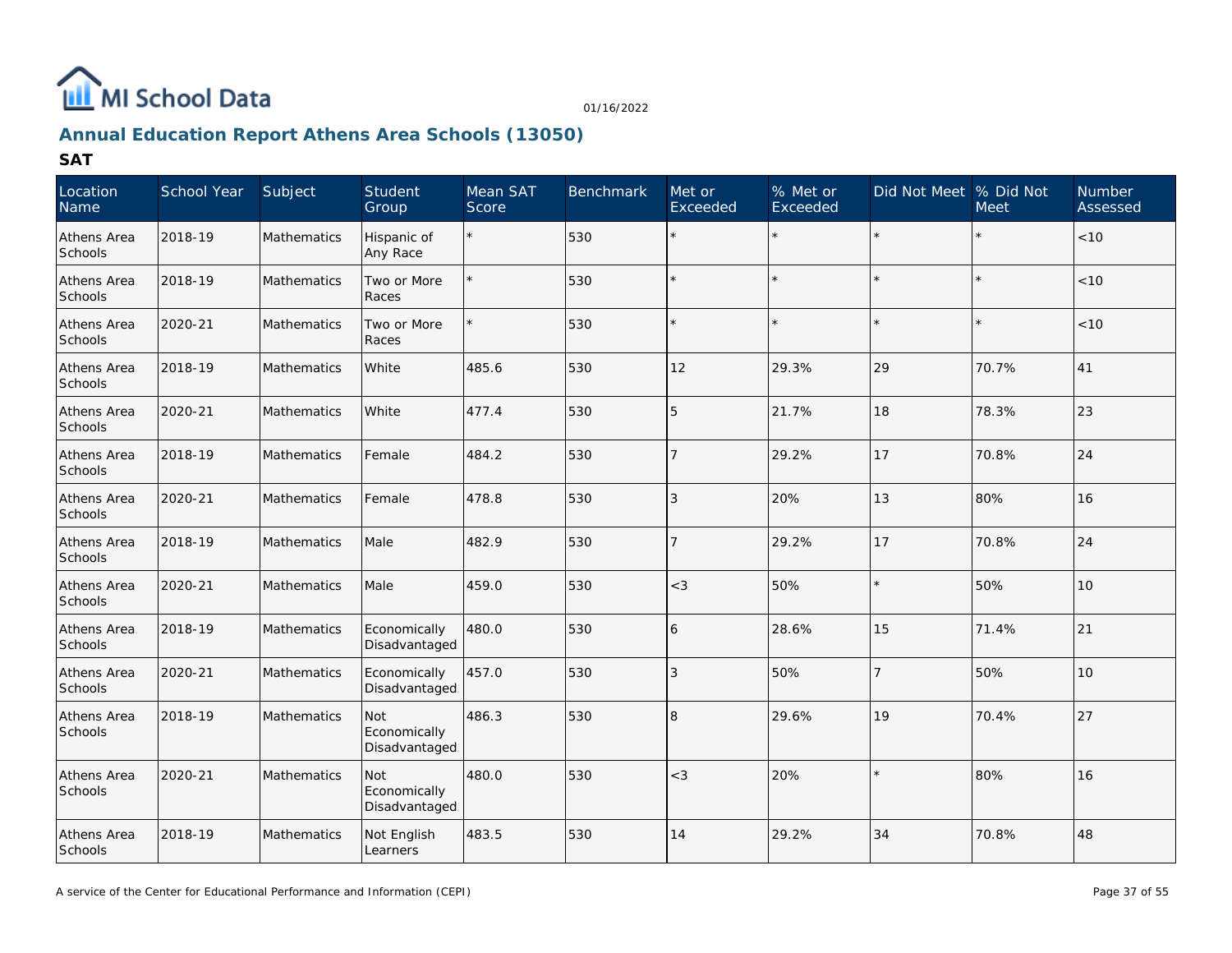

# **Annual Education Report Athens Area Schools (13050)**

| Location<br>Name       | School Year | Subject            | Student<br>Group                                  | Mean SAT<br>Score | Benchmark | Met or<br>Exceeded | % Met or<br>Exceeded | Did Not Meet % Did Not | <b>Meet</b> | Number<br>Assessed |
|------------------------|-------------|--------------------|---------------------------------------------------|-------------------|-----------|--------------------|----------------------|------------------------|-------------|--------------------|
| Athens Area<br>Schools | 2020-21     | <b>Mathematics</b> | Not English<br>Learners                           | 471.2             | 530       | 15                 | 20%                  | 21                     | 80%         | 26                 |
| Athens Area<br>Schools | 2018-19     | Mathematics        | Not Migrant                                       | 483.5             | 530       | 14                 | 29.2%                | 34                     | 70.8%       | 48                 |
| Athens Area<br>Schools | 2020-21     | <b>Mathematics</b> | Not Migrant                                       | 471.2             | 530       | 15                 | 20%                  | 21                     | 80%         | 26                 |
| Athens Area<br>Schools | 2018-19     | Mathematics        | Students With<br><b>Disabilities</b>              |                   | 530       |                    |                      |                        |             | < 10               |
| Athens Area<br>Schools | 2020-21     | Mathematics        | <b>Students With</b><br><b>Disabilities</b>       |                   | 530       |                    |                      |                        |             | < 10               |
| Athens Area<br>Schools | 2018-19     | Mathematics        | <b>Students</b><br>Without<br><b>Disabilities</b> | 499.0             | 530       | 14                 | 35.9%                | 25                     | 64.1%       | 39                 |
| Athens Area<br>Schools | 2020-21     | Mathematics        | <b>Students</b><br>Without<br><b>Disabilities</b> | 474.8             | 530       | 15                 | 20%                  | 20                     | 80%         | 25                 |
| Athens Area<br>Schools | 2018-19     | Mathematics        | Homeless                                          |                   | 530       |                    |                      |                        |             | $<10$              |
| Athens Area<br>Schools | 2018-19     | Mathematics        | Not Homeless                                      | 483.6             | 530       | 14                 | 29.8%                | 33                     | 70.2%       | 47                 |
| Athens Area<br>Schools | 2020-21     | Mathematics        | Not Homeless                                      | 471.2             | 530       | 15                 | 20%                  | 21                     | 80%         | 26                 |
| Athens Area<br>Schools | 2018-19     | Mathematics        | Not Foster<br>Care                                | 483.5             | 530       | 14                 | 29.2%                | 34                     | 70.8%       | 48                 |
| Athens Area<br>Schools | 2020-21     | Mathematics        | Not Foster<br>Care                                | 471.2             | 530       | 5                  | 20%                  | 21                     | 80%         | 26                 |
| Athens Area<br>Schools | 2018-19     | Mathematics        | Not Military<br>Connected                         | 483.5             | 530       | 14                 | 29.2%                | 34                     | 70.8%       | 48                 |
| Athens Area<br>Schools | 2020-21     | <b>Mathematics</b> | Not Military<br>Connected                         | 471.2             | 530       | 15                 | 20%                  | 21                     | 80%         | 26                 |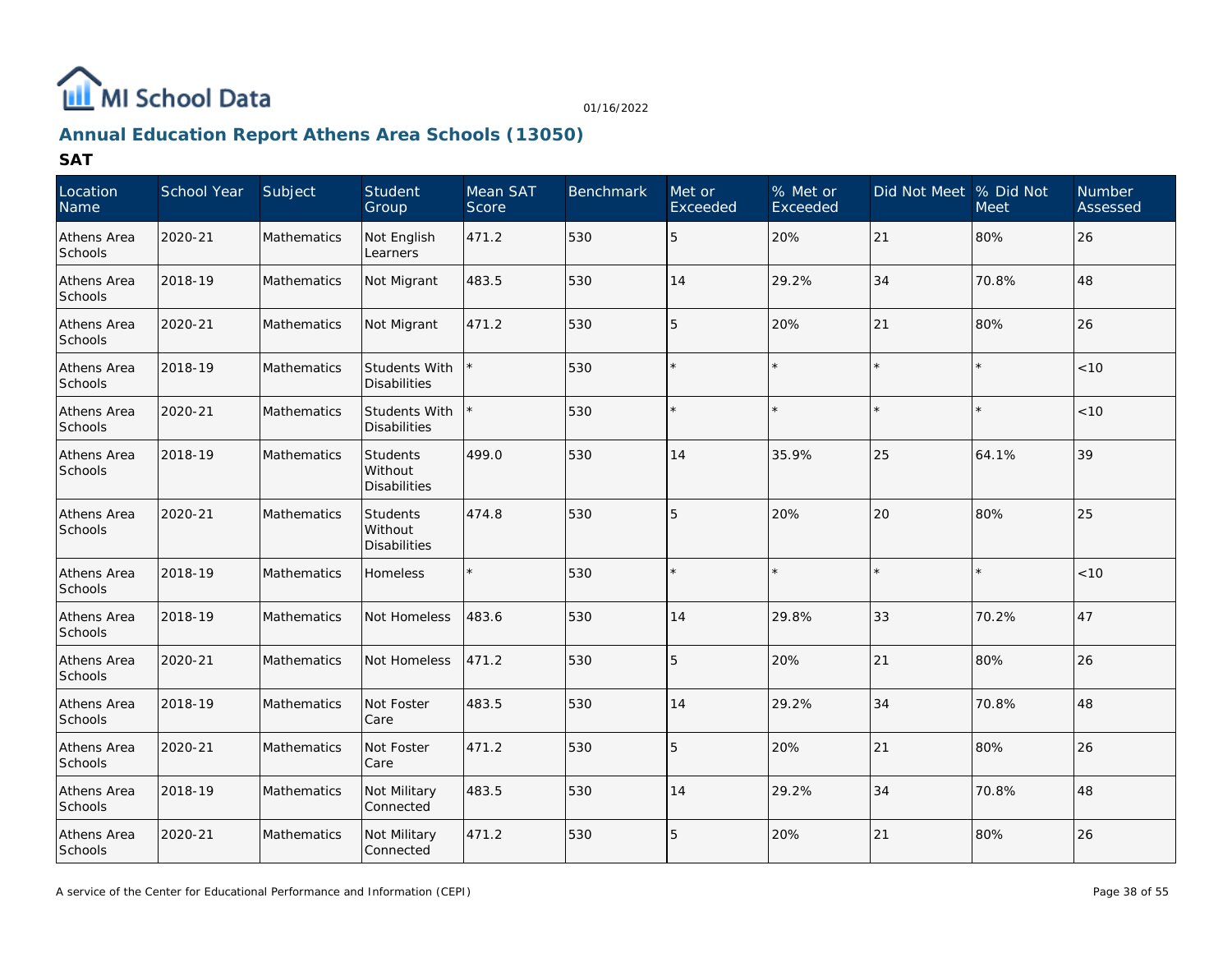

# **Annual Education Report Athens Area Schools (13050)**

### **MI-Access Participation**

| Subject            | Grade                               | <b>Student Group</b> | School Year | State Percent<br><b>Students</b><br>Proficient | <b>District Percent</b><br><b>Students</b><br>Proficient | Percent<br>Surpassed | Percent Attained Percent | Emerging |
|--------------------|-------------------------------------|----------------------|-------------|------------------------------------------------|----------------------------------------------------------|----------------------|--------------------------|----------|
| <b>ELA</b>         | 18th Grade Content   All Students   |                      | 2020-21     | 63.2%                                          |                                                          |                      |                          |          |
| <b>Mathematics</b> | 18th Grade Content   All Students   |                      | 2020-21     | 67.1%                                          |                                                          |                      |                          |          |
| <b>ELA</b>         | 18th Grade Content lAmerican Indian | or Alaska Native     | 2020-21     | 66.7%                                          |                                                          |                      |                          |          |
| <b>Mathematics</b> | 18th Grade Content lAmerican Indian | or Alaska Native     | 2020-21     | 66.7%                                          |                                                          |                      |                          |          |
| <b>ELA</b>         | 8th Grade Content Male              |                      | 2020-21     | 63.4%                                          |                                                          |                      |                          |          |
| <b>Mathematics</b> | 8th Grade Content Male              |                      | 2020-21     | 72.0%                                          |                                                          |                      |                          |          |
| <b>ELA</b>         | 8th Grade Content Economically      | Disadvantaged        | 2020-21     | 63.2%                                          |                                                          |                      |                          |          |
| <b>Mathematics</b> | 8th Grade Content Economically      | Disadvantaged        | 2020-21     | 66.1%                                          |                                                          |                      |                          |          |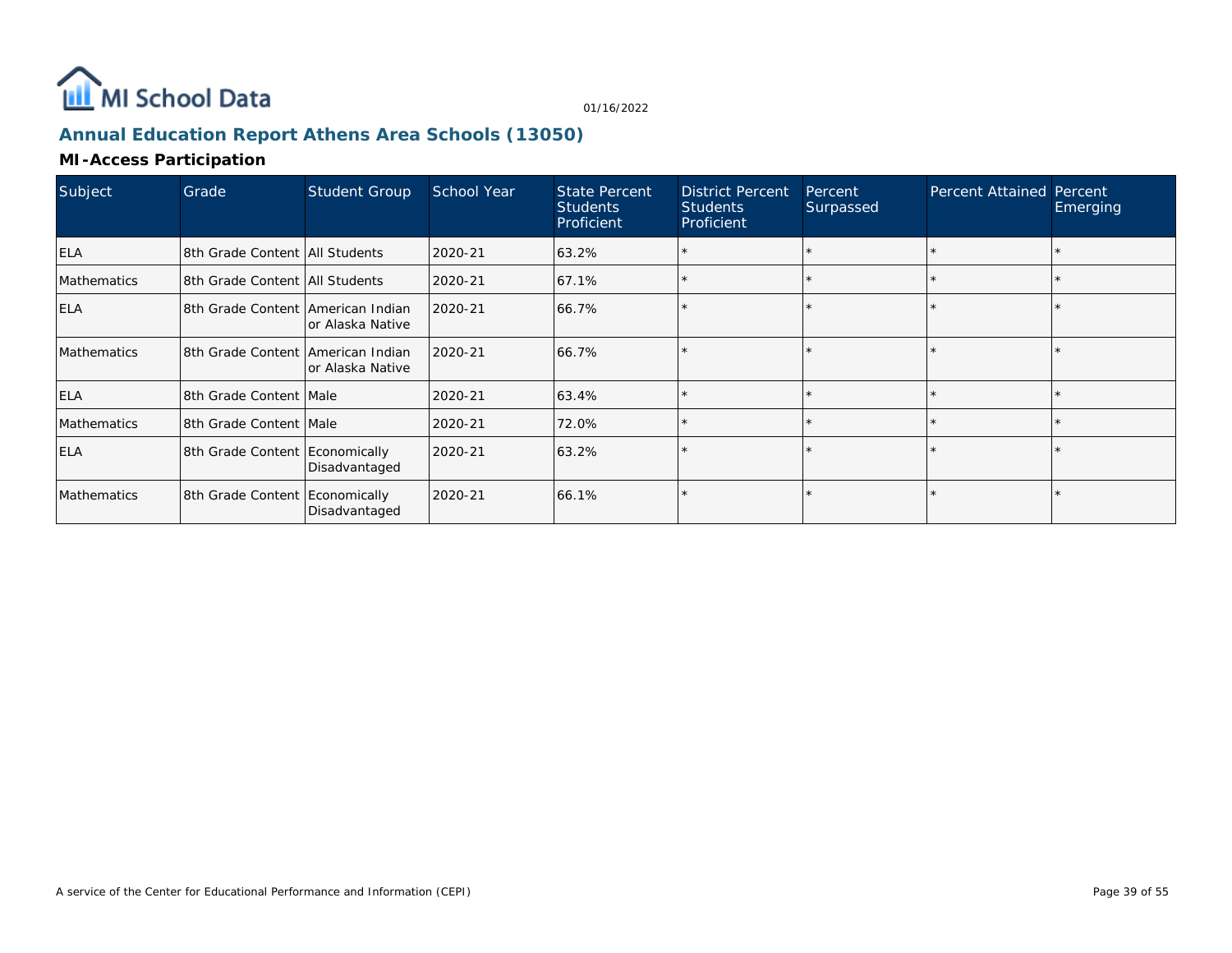

# **Annual Education Report Athens Area Schools (13050)**

| Subject    | Grade                           | Student<br>Group                             | School<br>Year | Number<br>Tested -<br>M-STEP,<br>SAT or MI-<br><b>Access</b> | Number<br>Tested -<br>Any MI-<br>Access | Percent<br>Tested -<br>Any MI-<br><b>Access</b> | Number<br>Tested -<br>Functional<br>Independe<br>nce | Percent<br>Tested -<br>Functional<br>Independe<br>nce | Number<br>Tested -<br>Supported<br>Independe<br>nce | Percent<br>Tested -<br>Supported<br>Independe n<br>nce | Number<br>Tested -<br>Participatio Participatio | Percent<br>Tested -<br>n |
|------------|---------------------------------|----------------------------------------------|----------------|--------------------------------------------------------------|-----------------------------------------|-------------------------------------------------|------------------------------------------------------|-------------------------------------------------------|-----------------------------------------------------|--------------------------------------------------------|-------------------------------------------------|--------------------------|
| <b>ELA</b> | All Grades<br>(Combined)        | <b>All Students</b>                          | 2020-21        | 236                                                          | <10                                     |                                                 |                                                      |                                                       | ÷                                                   | $\star$                                                |                                                 | $\star$                  |
| <b>ELA</b> | All Grades<br>(Combined)        | American<br>Indian or<br>Alaska<br>Native    | 2020-21        | < 10                                                         |                                         |                                                 |                                                      |                                                       |                                                     |                                                        |                                                 | $\star$                  |
| <b>ELA</b> | All Grades<br>(Combined)        | <b>Black or</b><br>African<br>American       | 2020-21        | < 10                                                         |                                         |                                                 |                                                      |                                                       |                                                     |                                                        |                                                 | $\star$                  |
| <b>ELA</b> | All Grades<br>(Combined)        | Hispanic of<br>Any Race                      | 2020-21        | < 10                                                         |                                         |                                                 |                                                      |                                                       | ÷                                                   | ×.                                                     | $\star$                                         | $\star$                  |
| ELA        | All Grades<br>(Combined)        | Two or More<br>Races                         | 2020-21        | 18                                                           | <10                                     |                                                 |                                                      | ÷                                                     | à.                                                  |                                                        |                                                 | $\star$                  |
| <b>ELA</b> | All Grades<br>(Combined)        | White                                        | 2020-21        | 205                                                          | < 10                                    |                                                 |                                                      |                                                       |                                                     |                                                        |                                                 | $\star$                  |
| <b>ELA</b> | <b>All Grades</b><br>(Combined) | Female                                       | 2020-21        | 117                                                          | < 10                                    |                                                 |                                                      | $\star$                                               | ÷                                                   | $\star$                                                | $\star$                                         | $\star$                  |
| <b>ELA</b> | All Grades<br>(Combined)        | Male                                         | 2020-21        | 119                                                          | < 10                                    |                                                 |                                                      |                                                       |                                                     |                                                        |                                                 | $\star$                  |
| <b>ELA</b> | All Grades<br>(Combined)        | Economicall<br>У<br>Disadvantag<br>ed        | 2020-21        | 111                                                          | <10                                     |                                                 |                                                      |                                                       |                                                     |                                                        |                                                 | $\star$                  |
| <b>ELA</b> | All Grades<br>(Combined)        | Not<br>Economicall<br>y<br>Disadvantag<br>ed | 2020-21        | 125                                                          | < 10                                    | $\star$                                         |                                                      |                                                       |                                                     |                                                        |                                                 | $\star$                  |
| <b>ELA</b> | All Grades<br>(Combined)        | Not English<br>Learners                      | 2020-21        | 236                                                          | < 10                                    | $\star$                                         |                                                      |                                                       |                                                     |                                                        |                                                 | $\star$                  |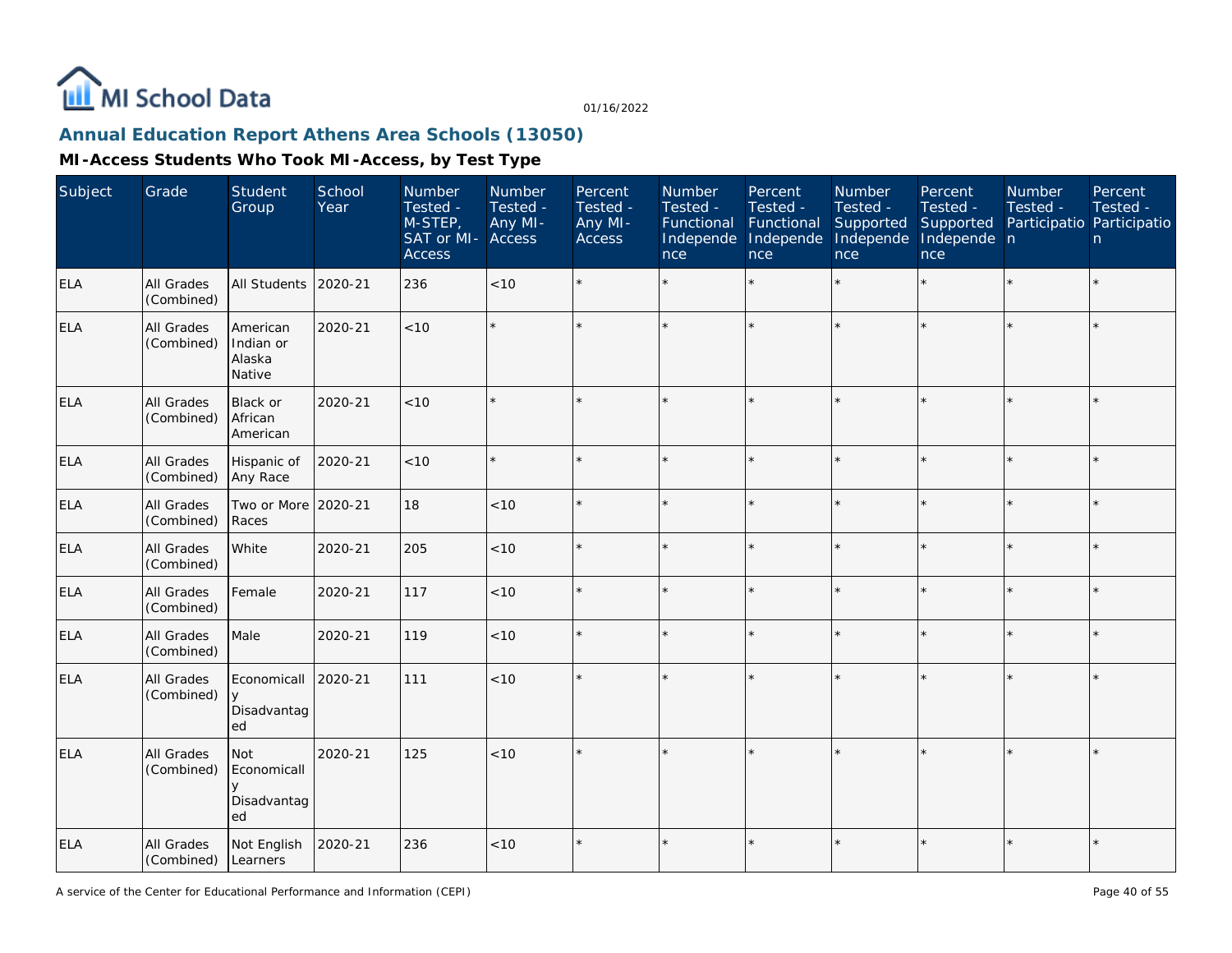

# **Annual Education Report Athens Area Schools (13050)**

| Subject                | Grade                    | <b>Student</b><br>Group                        | School<br>Year | Number<br>Tested -<br>M-STEP,<br>SAT or MI-<br><b>Access</b> | Number<br>Tested -<br>Any MI-<br>Access | Percent<br>Tested -<br>Any MI-<br>Access | Number<br>Tested -<br>Functional<br>Independe<br>nce | Percent<br>Tested -<br>Functional<br>Independe<br>nce | Number<br>Tested -<br>Supported<br>Independe<br>nce | Percent<br>Tested -<br>Supported<br>Independe n<br>nce | Number<br>Tested -<br>Participatio Participatio | Percent<br>Tested -<br>n |
|------------------------|--------------------------|------------------------------------------------|----------------|--------------------------------------------------------------|-----------------------------------------|------------------------------------------|------------------------------------------------------|-------------------------------------------------------|-----------------------------------------------------|--------------------------------------------------------|-------------------------------------------------|--------------------------|
| <b>ELA</b>             | All Grades<br>(Combined) | Not Migrant                                    | 2020-21        | 236                                                          | <10                                     |                                          |                                                      |                                                       | ÷                                                   | $\star$                                                |                                                 | $\star$                  |
| <b>ELA</b>             | All Grades<br>(Combined) | <b>Students</b><br>With<br><b>Disabilities</b> | 2020-21        | 39                                                           | < 10                                    |                                          |                                                      |                                                       |                                                     |                                                        |                                                 | $\star$                  |
| <b>ELA</b>             | All Grades<br>(Combined) | Students<br>Without<br><b>Disabilities</b>     | 2020-21        | 197                                                          | < 10                                    |                                          |                                                      |                                                       |                                                     |                                                        |                                                 | $\star$                  |
| <b>ELA</b>             | All Grades<br>(Combined) | Homeless                                       | 2020-21        | $<10$                                                        |                                         |                                          |                                                      |                                                       |                                                     |                                                        |                                                 | $\star$                  |
| <b>ELA</b>             | All Grades<br>(Combined) | Not<br>Homeless                                | 2020-21        | 229                                                          | < 10                                    |                                          |                                                      |                                                       |                                                     |                                                        |                                                 | $\star$                  |
| <b>ELA</b>             | All Grades<br>(Combined) | Foster Care                                    | 2020-21        | < 10                                                         |                                         |                                          |                                                      |                                                       |                                                     |                                                        | $\star$                                         | $\star$                  |
| <b>ELA</b>             | All Grades<br>(Combined) | Not Foster<br>Care                             | 2020-21        | 234                                                          | < 10                                    |                                          |                                                      |                                                       |                                                     |                                                        |                                                 | $\star$                  |
| <b>ELA</b>             | All Grades<br>(Combined) | Not Military<br>Connected                      | 2020-21        | 236                                                          | < 10                                    |                                          |                                                      |                                                       |                                                     |                                                        |                                                 | $\star$                  |
| Mathematics All Grades | (Combined)               | All Students                                   | 2020-21        | 236                                                          | $<10$                                   |                                          |                                                      |                                                       |                                                     |                                                        |                                                 | $\star$                  |
| Mathematics All Grades | (Combined)               | American<br>Indian or<br>Alaska<br>Native      | 2020-21        | $<10$                                                        |                                         |                                          |                                                      |                                                       |                                                     |                                                        |                                                 | $\star$                  |
| Mathematics All Grades | (Combined)               | Black or<br>African<br>American                | 2020-21        | < 10                                                         |                                         |                                          |                                                      |                                                       |                                                     |                                                        |                                                 | $\star$                  |
| Mathematics All Grades | (Combined)               | Hispanic of<br>Any Race                        | 2020-21        | < 10                                                         |                                         |                                          |                                                      |                                                       | ÷                                                   | $\star$                                                | $\star$                                         | $\star$                  |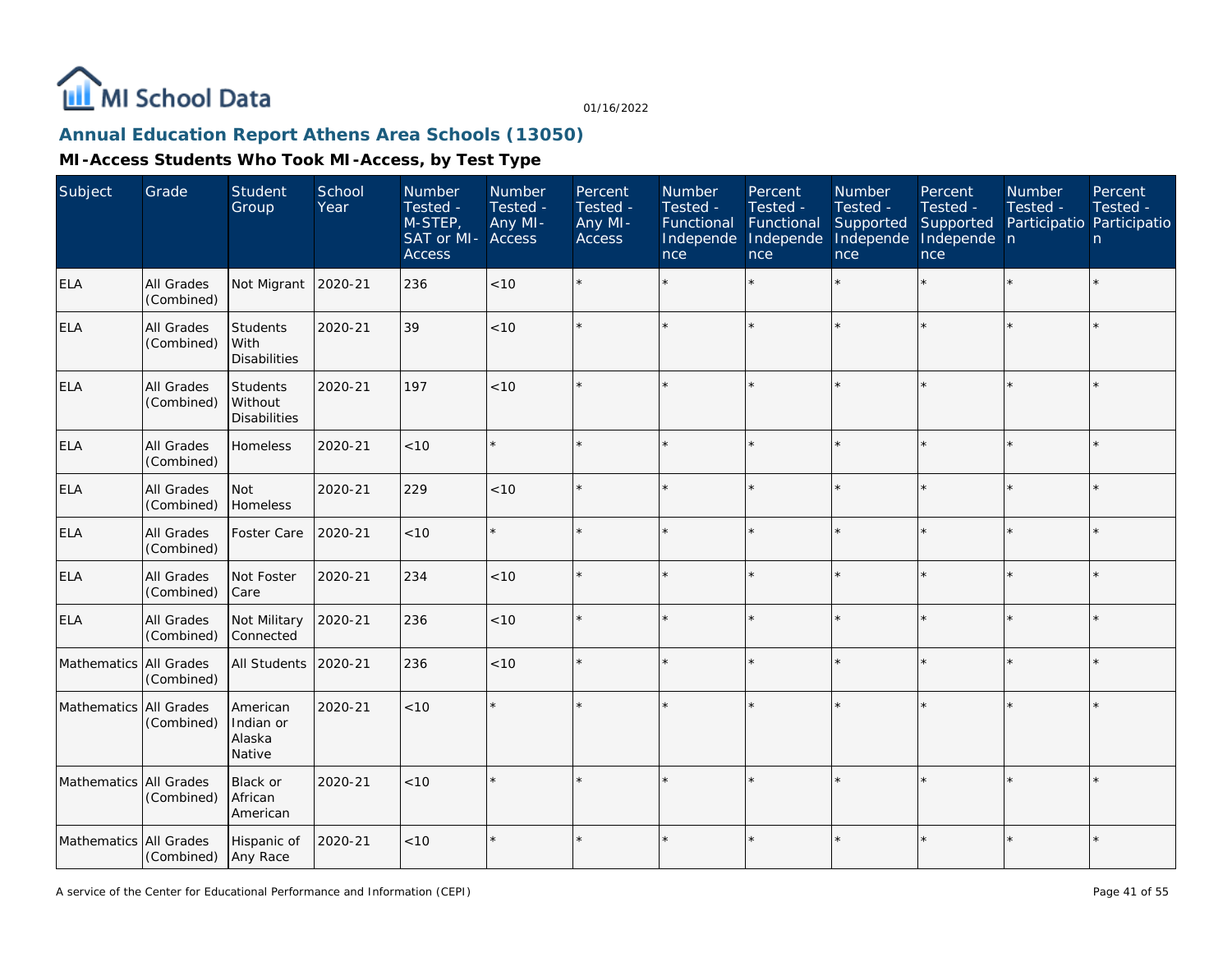

# **Annual Education Report Athens Area Schools (13050)**

| Subject                | Grade                    | Student<br>Group                           | School<br>Year | Number<br>Tested -<br>M-STEP,<br>SAT or MI-<br><b>Access</b> | Number<br>Tested -<br>Any MI-<br><b>Access</b> | Percent<br>Tested -<br>Any MI-<br>Access | Number<br>Tested -<br>Functional<br>Independe<br>nce | Percent<br>Tested -<br>Functional<br>Independe<br>nce | Number<br>Tested -<br>Supported<br>Independe<br>nce | Percent<br>Tested -<br>Supported<br>Independe n<br>nce | <b>Number</b><br>Tested -<br>Participatio Participatio | Percent<br>Tested -<br>n. |
|------------------------|--------------------------|--------------------------------------------|----------------|--------------------------------------------------------------|------------------------------------------------|------------------------------------------|------------------------------------------------------|-------------------------------------------------------|-----------------------------------------------------|--------------------------------------------------------|--------------------------------------------------------|---------------------------|
| Mathematics            | All Grades<br>(Combined) | Two or More 2020-21<br>Races               |                | 18                                                           | <10                                            |                                          |                                                      |                                                       |                                                     |                                                        |                                                        | $\star$                   |
| Mathematics All Grades | (Combined)               | White                                      | 2020-21        | 205                                                          | < 10                                           |                                          |                                                      |                                                       |                                                     | ×.                                                     |                                                        | $\star$                   |
| Mathematics All Grades | (Combined)               | Female                                     | 2020-21        | 117                                                          | $<10$                                          |                                          |                                                      |                                                       | ÷                                                   |                                                        |                                                        | $\star$                   |
| Mathematics All Grades | (Combined)               | Male                                       | 2020-21        | 119                                                          | $<10$                                          |                                          |                                                      |                                                       |                                                     |                                                        |                                                        | $\star$                   |
| Mathematics All Grades | (Combined)               | Economicall<br>Disadvantag<br>ed           | 2020-21        | 111                                                          | < 10                                           |                                          |                                                      |                                                       |                                                     |                                                        |                                                        | $\star$                   |
| Mathematics All Grades | (Combined)               | Not<br>Economicall<br>Disadvantag<br>ed    | 2020-21        | 125                                                          | < 10                                           |                                          |                                                      |                                                       |                                                     |                                                        |                                                        | $\star$                   |
| Mathematics All Grades | (Combined)               | Not English<br>Learners                    | 2020-21        | 236                                                          | < 10                                           |                                          |                                                      |                                                       |                                                     |                                                        |                                                        | $\star$                   |
| Mathematics All Grades | (Combined)               | Not Migrant                                | 2020-21        | 236                                                          | < 10                                           |                                          |                                                      |                                                       |                                                     |                                                        |                                                        | $\star$                   |
| Mathematics All Grades | (Combined)               | Students<br>l With<br><b>Disabilities</b>  | 2020-21        | 39                                                           | $<10$                                          |                                          |                                                      |                                                       |                                                     | $\star$                                                |                                                        | $\star$                   |
| Mathematics All Grades | (Combined)               | Students<br>Without<br><b>Disabilities</b> | 2020-21        | 197                                                          | < 10                                           |                                          |                                                      |                                                       |                                                     |                                                        |                                                        | ÷.                        |
| Mathematics All Grades | (Combined)               | Homeless                                   | 2020-21        | < 10                                                         |                                                |                                          |                                                      |                                                       |                                                     |                                                        |                                                        | $\star$                   |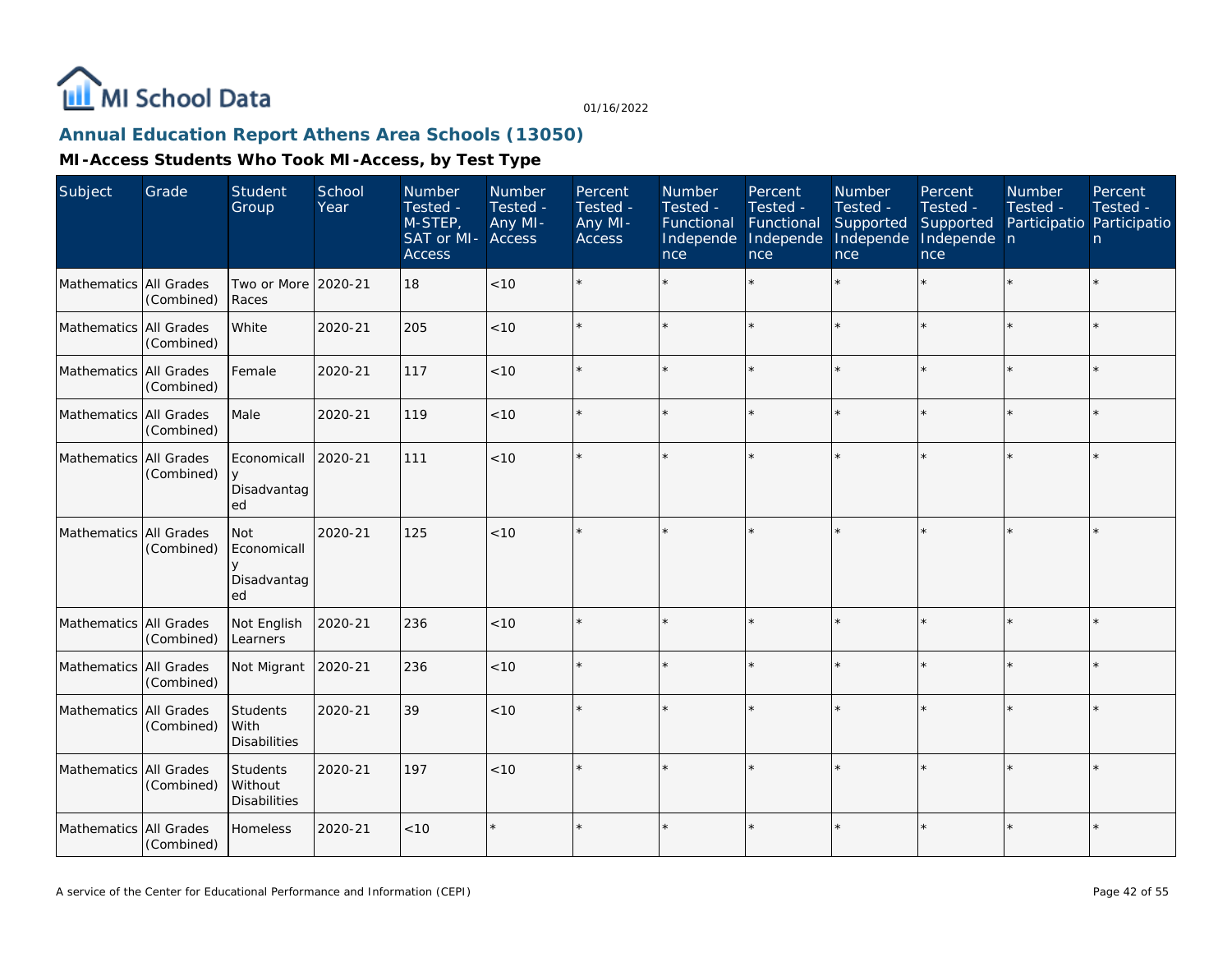

# **Annual Education Report Athens Area Schools (13050)**

| Subject                | Grade                    | <b>Student</b><br>Group                   | School<br>Year | Number<br>Tested -<br>M-STEP,<br>SAT or MI-<br><b>Access</b> | Number<br>Tested -<br>Any MI-<br>Access | Percent<br>Tested -<br>Any MI-<br><b>Access</b> | Number<br>Tested -<br>Functional<br>Independe<br>nce | Percent<br>Tested -<br>Functional<br>Independe<br>nce | Number<br>Tested -<br>Supported<br>Independe<br>nce | Percent<br>Tested -<br>Supported<br>Independe n<br>nce | Number<br>Tested -<br>Participatio Participatio | Percent<br>Tested -<br>n. |
|------------------------|--------------------------|-------------------------------------------|----------------|--------------------------------------------------------------|-----------------------------------------|-------------------------------------------------|------------------------------------------------------|-------------------------------------------------------|-----------------------------------------------------|--------------------------------------------------------|-------------------------------------------------|---------------------------|
| Mathematics All Grades | (Combined)               | Not<br>Homeless                           | 2020-21        | 229                                                          | $<10$                                   |                                                 |                                                      |                                                       |                                                     |                                                        |                                                 | $\star$                   |
| Mathematics All Grades | (Combined)               | Foster Care                               | 2020-21        | < 10                                                         |                                         |                                                 |                                                      |                                                       |                                                     |                                                        |                                                 | $\star$                   |
| Mathematics All Grades | (Combined)               | Not Foster<br>Care                        | 2020-21        | 234                                                          | < 10                                    |                                                 |                                                      |                                                       |                                                     |                                                        |                                                 | $\star$                   |
| Mathematics All Grades | (Combined)               | Not Military<br>Connected                 | 2020-21        | 236                                                          | < 10                                    |                                                 |                                                      |                                                       |                                                     |                                                        |                                                 | $\star$                   |
| Science                | All Grades<br>(Combined) | All Students                              | 2020-21        | 96                                                           | < 10                                    |                                                 |                                                      |                                                       |                                                     |                                                        |                                                 | $\star$                   |
| Science                | All Grades<br>(Combined) | American<br>Indian or<br>Alaska<br>Native | 2020-21        | < 10                                                         |                                         |                                                 |                                                      |                                                       |                                                     |                                                        |                                                 | $\star$                   |
| Science                | All Grades<br>(Combined) | Black or<br>African<br>American           | 2020-21        | < 10                                                         |                                         |                                                 |                                                      |                                                       |                                                     |                                                        |                                                 | $\star$                   |
| Science                | All Grades<br>(Combined) | Hispanic of<br>Any Race                   | 2020-21        | < 10                                                         |                                         |                                                 |                                                      |                                                       |                                                     |                                                        |                                                 | $\star$                   |
| Science                | All Grades<br>(Combined) | Two or More 2020-21<br>Races              |                | < 10                                                         |                                         |                                                 |                                                      |                                                       |                                                     |                                                        |                                                 | $\star$                   |
| Science                | All Grades<br>(Combined) | White                                     | 2020-21        | 85                                                           | $<10$                                   |                                                 |                                                      | $\star$                                               |                                                     |                                                        |                                                 | $\star$                   |
| Science                | All Grades<br>(Combined) | Female                                    | 2020-21        | 45                                                           | < 10                                    |                                                 |                                                      |                                                       |                                                     |                                                        |                                                 | $\star$                   |
| Science                | All Grades<br>(Combined) | Male                                      | 2020-21        | 51                                                           | $<10$                                   |                                                 |                                                      |                                                       |                                                     |                                                        |                                                 | $\star$                   |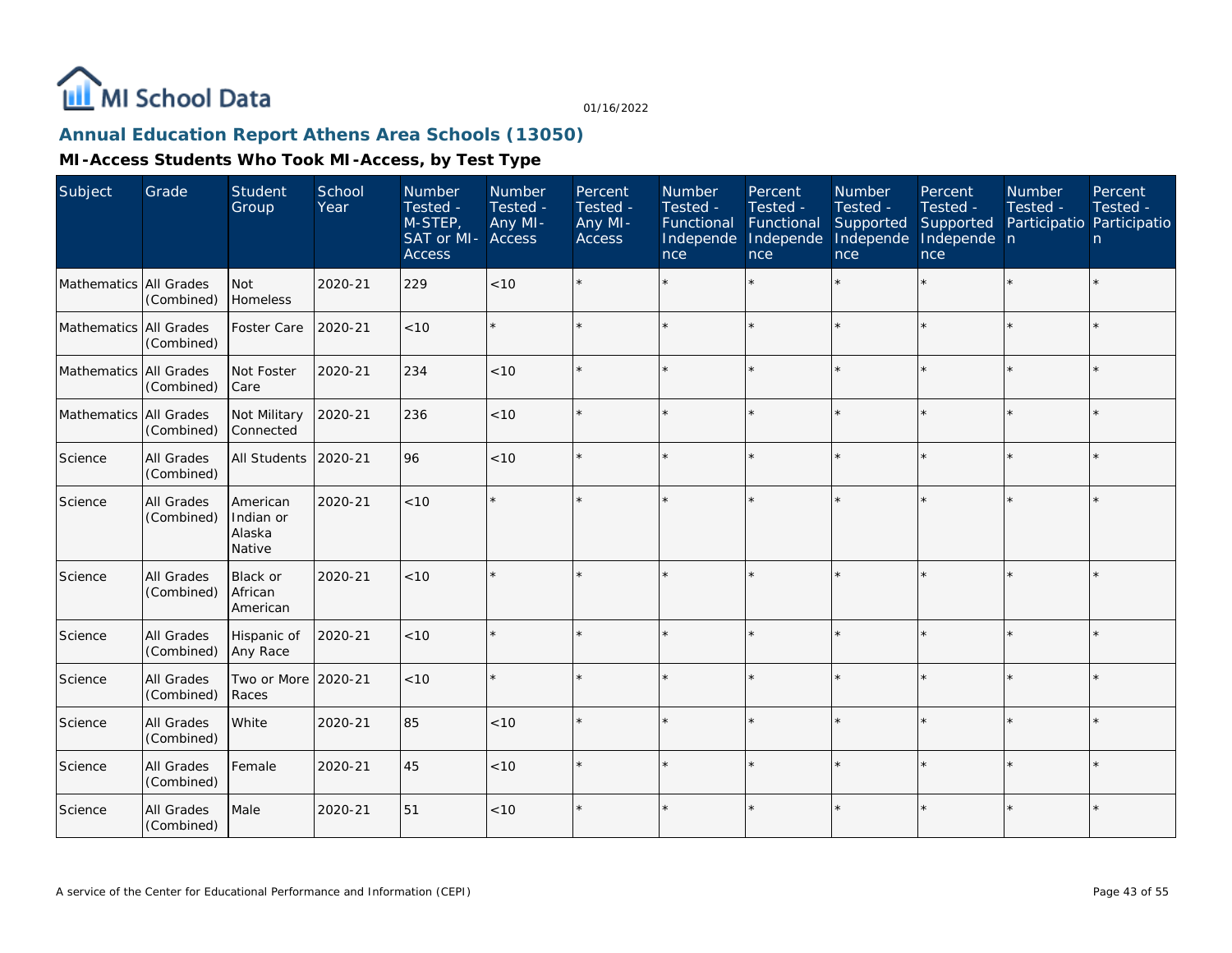

# **Annual Education Report Athens Area Schools (13050)**

| Subject | Grade                    | Student<br>Group                           | School<br>Year | Number<br>Tested -<br>M-STEP,<br>SAT or MI-<br><b>Access</b> | Number<br>Tested -<br>Any MI-<br>Access | Percent<br>Tested -<br>Any MI-<br><b>Access</b> | Number<br>Tested -<br>Functional<br>Independe<br>nce | Percent<br>Tested -<br>Functional<br>Independe<br>nce | Number<br>Tested -<br>Supported<br>Independe<br>nce | Percent<br>Tested -<br>Supported<br>Independe n<br>nce | Number<br>Tested -<br>Participatio Participatio | Percent<br>Tested -<br>n |
|---------|--------------------------|--------------------------------------------|----------------|--------------------------------------------------------------|-----------------------------------------|-------------------------------------------------|------------------------------------------------------|-------------------------------------------------------|-----------------------------------------------------|--------------------------------------------------------|-------------------------------------------------|--------------------------|
| Science | All Grades<br>(Combined) | Economicall<br>$\vee$<br>Disadvantag<br>ed | 2020-21        | 43                                                           | <10                                     |                                                 |                                                      |                                                       |                                                     |                                                        |                                                 | $\star$                  |
| Science | All Grades<br>(Combined) | Not<br>Economicall<br>Disadvantag<br>ed    | 2020-21        | 53                                                           | < 10                                    |                                                 |                                                      |                                                       |                                                     |                                                        |                                                 | $\star$                  |
| Science | All Grades<br>(Combined) | Not English<br>Learners                    | 2020-21        | 96                                                           | < 10                                    |                                                 |                                                      |                                                       |                                                     | $\star$                                                | $\star$                                         | $\star$                  |
| Science | All Grades<br>(Combined) | Not Migrant                                | 2020-21        | 96                                                           | < 10                                    |                                                 |                                                      |                                                       |                                                     |                                                        | ×                                               | $\star$                  |
| Science | All Grades<br>(Combined) | Students<br>With<br><b>Disabilities</b>    | 2020-21        | 12                                                           | <10                                     |                                                 |                                                      |                                                       |                                                     |                                                        |                                                 | $\star$                  |
| Science | All Grades<br>(Combined) | Students<br>Without<br><b>Disabilities</b> | 2020-21        | 84                                                           | < 10                                    |                                                 |                                                      |                                                       |                                                     | $\star$                                                | $\star$                                         | $\star$                  |
| Science | All Grades<br>(Combined) | Homeless                                   | 2020-21        | <10                                                          |                                         |                                                 |                                                      | $\star$                                               |                                                     | ×.                                                     | $\star$                                         | $\star$                  |
| Science | All Grades<br>(Combined) | Not<br>Homeless                            | 2020-21        | 94                                                           | < 10                                    |                                                 |                                                      |                                                       |                                                     |                                                        |                                                 | $\star$                  |
| Science | All Grades<br>(Combined) | Foster Care                                | 2020-21        | < 10                                                         |                                         |                                                 |                                                      |                                                       |                                                     |                                                        | ×                                               | $\star$                  |
| Science | All Grades<br>(Combined) | Not Foster<br>Care                         | 2020-21        | 94                                                           | < 10                                    |                                                 |                                                      |                                                       |                                                     | $\star$                                                | $\star$                                         | k.                       |
| Science | All Grades<br>(Combined) | Not Military<br>Connected                  | 2020-21        | 96                                                           | < 10                                    | $\star$                                         |                                                      |                                                       |                                                     | $\star$                                                | $\star$                                         | $\star$                  |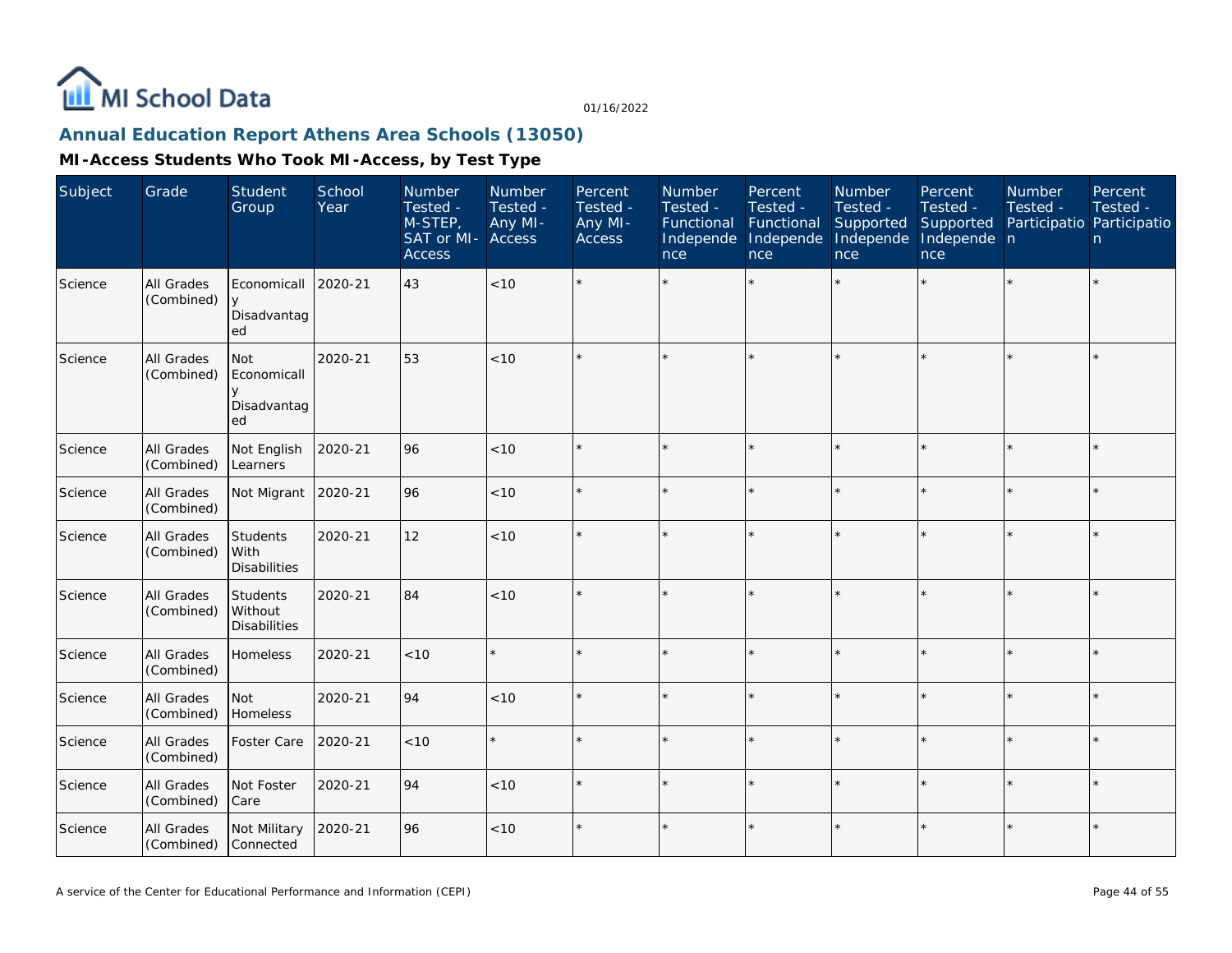

# **Annual Education Report Athens Area Schools (13050)**

| Subject                  | Grade                           | <b>Student</b><br>Group                      | School<br>Year | Number<br>Tested -<br>M-STEP,<br>SAT or MI-<br><b>Access</b> | Number<br>Tested -<br>Any MI-<br>Access | Percent<br>Tested -<br>Any MI-<br><b>Access</b> | Number<br>Tested -<br>Functional<br>Independe<br>nce | Percent<br>Tested -<br>Functional<br>Independe<br>nce | Number<br>Tested -<br>Supported<br>Independe<br>nce | Percent<br>Tested -<br>Supported<br>Independe n<br>nce | Number<br>Tested -<br>Participatio Participatio | Percent<br>Tested -<br>n |
|--------------------------|---------------------------------|----------------------------------------------|----------------|--------------------------------------------------------------|-----------------------------------------|-------------------------------------------------|------------------------------------------------------|-------------------------------------------------------|-----------------------------------------------------|--------------------------------------------------------|-------------------------------------------------|--------------------------|
| Social<br><b>Studies</b> | <b>All Grades</b><br>(Combined) | All Students                                 | 2020-21        | 98                                                           | <10                                     |                                                 |                                                      |                                                       | ÷                                                   | $\star$                                                |                                                 | $\star$                  |
| Social<br>Studies        | All Grades<br>(Combined)        | American<br>Indian or<br>Alaska<br>Native    | 2020-21        | < 10                                                         |                                         |                                                 |                                                      |                                                       |                                                     |                                                        |                                                 | ×                        |
| Social<br><b>Studies</b> | All Grades<br>(Combined)        | Black or<br>African<br>American              | 2020-21        | < 10                                                         |                                         |                                                 |                                                      |                                                       |                                                     |                                                        |                                                 | $\star$                  |
| Social<br><b>Studies</b> | All Grades<br>(Combined)        | Hispanic of<br>Any Race                      | 2020-21        | < 10                                                         |                                         |                                                 |                                                      |                                                       |                                                     |                                                        | $\star$                                         | $\star$                  |
| Social<br><b>Studies</b> | <b>All Grades</b><br>(Combined) | Two or More<br>Races                         | 2020-21        | < 10                                                         |                                         |                                                 |                                                      |                                                       |                                                     |                                                        |                                                 | ÷.                       |
| Social<br>Studies        | All Grades<br>(Combined)        | White                                        | 2020-21        | 87                                                           | < 10                                    |                                                 |                                                      |                                                       |                                                     |                                                        |                                                 | $\star$                  |
| Social<br>Studies        | All Grades<br>(Combined)        | Female                                       | 2020-21        | 46                                                           | < 10                                    |                                                 |                                                      |                                                       |                                                     | ×.                                                     |                                                 | $\star$                  |
| Social<br><b>Studies</b> | All Grades<br>(Combined)        | Male                                         | 2020-21        | 52                                                           | < 10                                    |                                                 |                                                      |                                                       |                                                     |                                                        |                                                 | $\star$                  |
| Social<br>Studies        | All Grades<br>(Combined)        | Economicall<br>У<br>Disadvantag<br>ed        | 2020-21        | 43                                                           | $<10$                                   |                                                 |                                                      |                                                       |                                                     |                                                        |                                                 | $\star$                  |
| Social<br><b>Studies</b> | All Grades<br>(Combined)        | Not<br>Economicall<br>y<br>Disadvantag<br>ed | 2020-21        | 55                                                           | < 10                                    | $\star$                                         |                                                      |                                                       |                                                     |                                                        |                                                 | $\star$                  |
| Social<br>Studies        | All Grades<br>(Combined)        | Not English<br>Learners                      | 2020-21        | 98                                                           | < 10                                    |                                                 |                                                      |                                                       |                                                     |                                                        |                                                 | $\star$                  |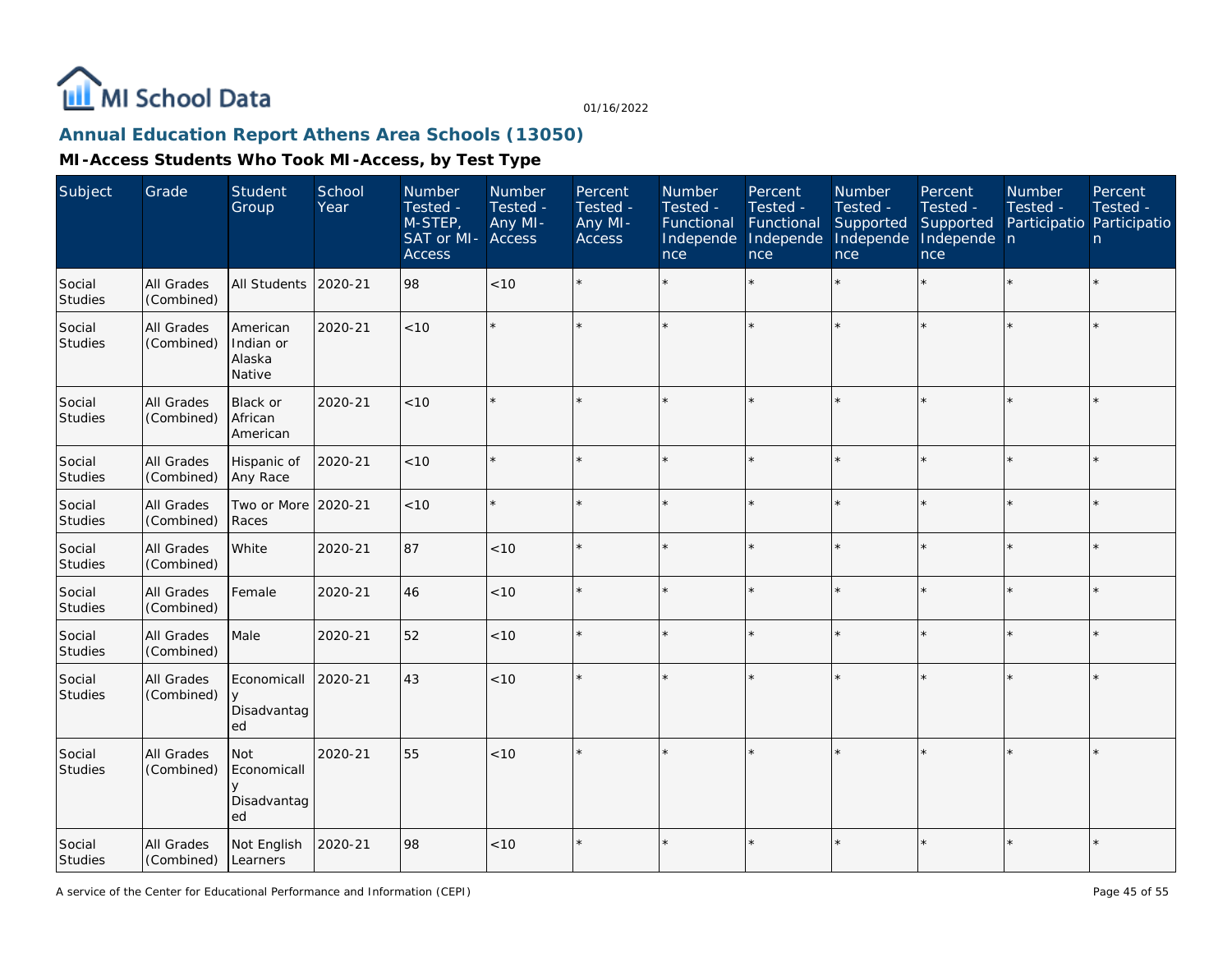

# **Annual Education Report Athens Area Schools (13050)**

| Subject                  | Grade                           | Student<br>Group                                  | <b>School</b><br>Year | <b>Number</b><br>Tested -<br>M-STEP,<br>SAT or MI-<br><b>Access</b> | Number<br>Tested -<br>Any MI-<br><b>Access</b> | Percent<br>Tested -<br>Any MI-<br><b>Access</b> | <b>Number</b><br>Tested -<br>Functional<br>Independe<br>nce | Percent<br>Tested -<br>Functional<br>Independe<br>nce | <b>Number</b><br>Tested -<br>Supported<br>Independe<br>nce | Percent<br>Tested -<br>Supported<br>Independe n<br>nce | <b>Number</b><br>Tested - | Percent<br>Tested -<br>Participatio Participatio<br>n. |
|--------------------------|---------------------------------|---------------------------------------------------|-----------------------|---------------------------------------------------------------------|------------------------------------------------|-------------------------------------------------|-------------------------------------------------------------|-------------------------------------------------------|------------------------------------------------------------|--------------------------------------------------------|---------------------------|--------------------------------------------------------|
| Social<br><b>Studies</b> | All Grades<br>(Combined)        | Not Migrant                                       | 2020-21               | 98                                                                  | < 10                                           |                                                 |                                                             |                                                       |                                                            | $\star$                                                |                           |                                                        |
| Social<br><b>Studies</b> | All Grades<br>(Combined)        | <b>Students</b><br>With<br><b>Disabilities</b>    | 2020-21               | 14                                                                  | < 10                                           |                                                 |                                                             |                                                       |                                                            |                                                        |                           |                                                        |
| Social<br><b>Studies</b> | <b>All Grades</b><br>(Combined) | <b>Students</b><br>Without<br><b>Disabilities</b> | 2020-21               | 84                                                                  | < 10                                           |                                                 |                                                             |                                                       |                                                            |                                                        |                           |                                                        |
| Social<br><b>Studies</b> | All Grades<br>(Combined)        | <b>Homeless</b>                                   | 2020-21               | < 10                                                                |                                                | $\star$                                         |                                                             |                                                       |                                                            | $\star$                                                |                           |                                                        |
| Social<br><b>Studies</b> | All Grades<br>(Combined)        | <b>Not</b><br>Homeless                            | 2020-21               | 96                                                                  | < 10                                           |                                                 |                                                             |                                                       |                                                            |                                                        |                           |                                                        |
| Social<br><b>Studies</b> | <b>All Grades</b><br>(Combined) | <b>Foster Care</b>                                | 2020-21               | < 10                                                                | $\star$                                        | $\star$                                         |                                                             |                                                       |                                                            |                                                        |                           |                                                        |
| Social<br><b>Studies</b> | <b>All Grades</b><br>(Combined) | Not Foster<br> Care                               | 2020-21               | 96                                                                  | < 10                                           | $\star$                                         |                                                             |                                                       |                                                            |                                                        |                           |                                                        |
| Social<br>Studies        | All Grades<br>(Combined)        | Not Military<br>Connected                         | 2020-21               | 98                                                                  | < 10                                           | $\star$                                         |                                                             |                                                       |                                                            |                                                        |                           |                                                        |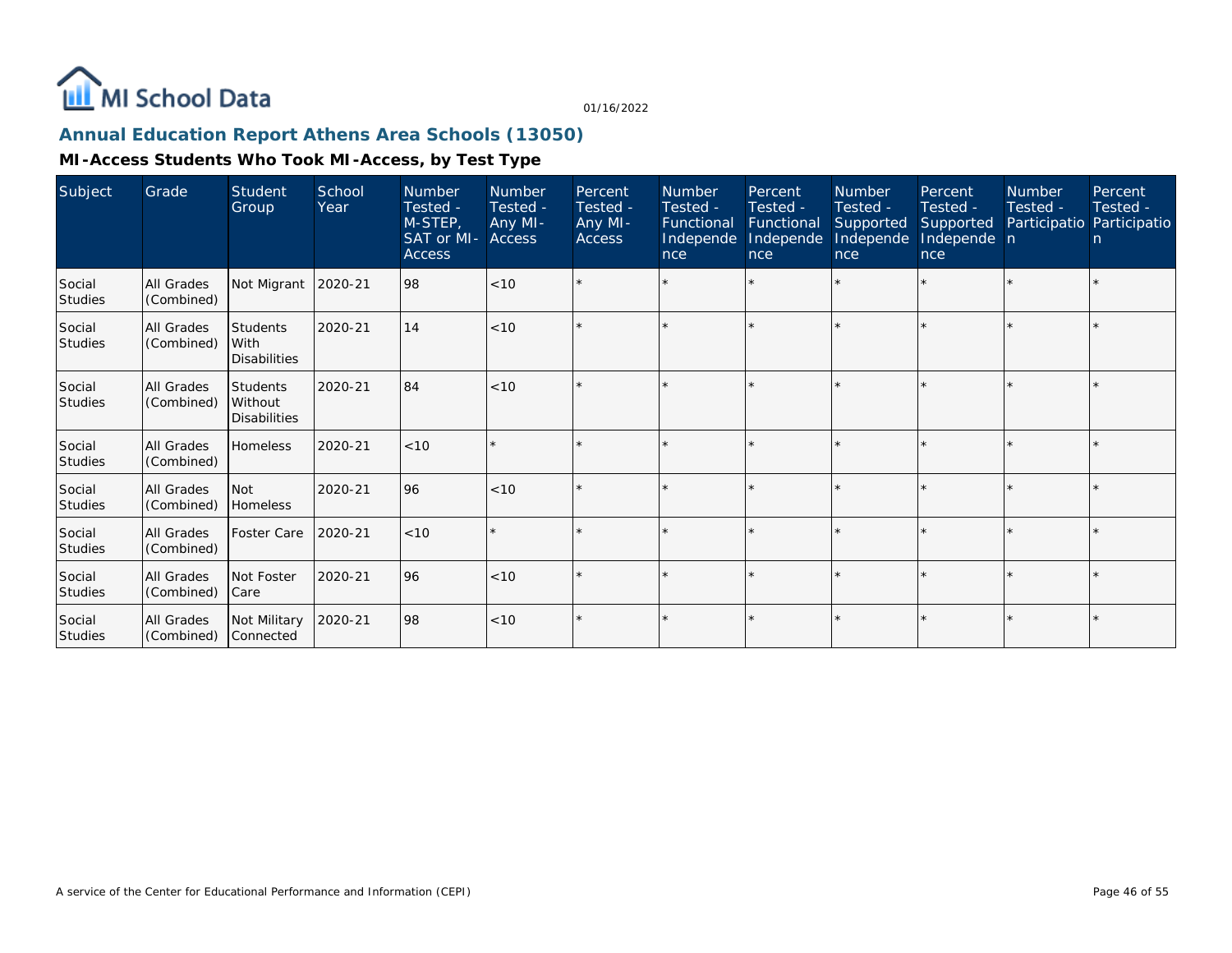

## **Annual Education Report Athens Area Schools (13050)**

# **High School Graduation: Four-Year Adjusted Cohort Rate**

| Student Group                        | <b>Baseline Data</b><br>(2016) | Most Recent<br><b>Results (2020)</b> | Interim Objective<br>(2020) | Interim Objective<br>(2021) | Long-Term Target<br>(2025) |
|--------------------------------------|--------------------------------|--------------------------------------|-----------------------------|-----------------------------|----------------------------|
| All Students                         | 79.79%                         | 93.62%                               | 86.30%                      | 87.93%                      | 94.44%                     |
| American Indian or<br>Alaska Native  | 70.88%                         | < 10                                 | 81.35%                      | 83.97%                      | 94.44%                     |
| <b>Black or African</b><br>American  | 67.31%                         | < 10                                 | 79.37%                      | 82.38%                      | 94.44%                     |
| Hispanic of Any Race                 | 72.07%                         | < 10                                 | 82.01%                      | 84.50%                      | 94.44%                     |
| Two or More Races                    | 74.74%                         | < 10                                 | 83.50%                      | 85.69%                      | 94.44%                     |
| White                                | 83.48%                         | 92.50%                               | 88.35%                      | 89.57%                      | 94.44%                     |
| Economically<br>Disadvantaged        | 67.48%                         | 87.50%                               | 79.46%                      | 82.46%                      | 94.44%                     |
| Students With<br><b>Disabilities</b> | 57.12%                         | < 10                                 | 73.71%                      | 77.86%                      | 94.44%                     |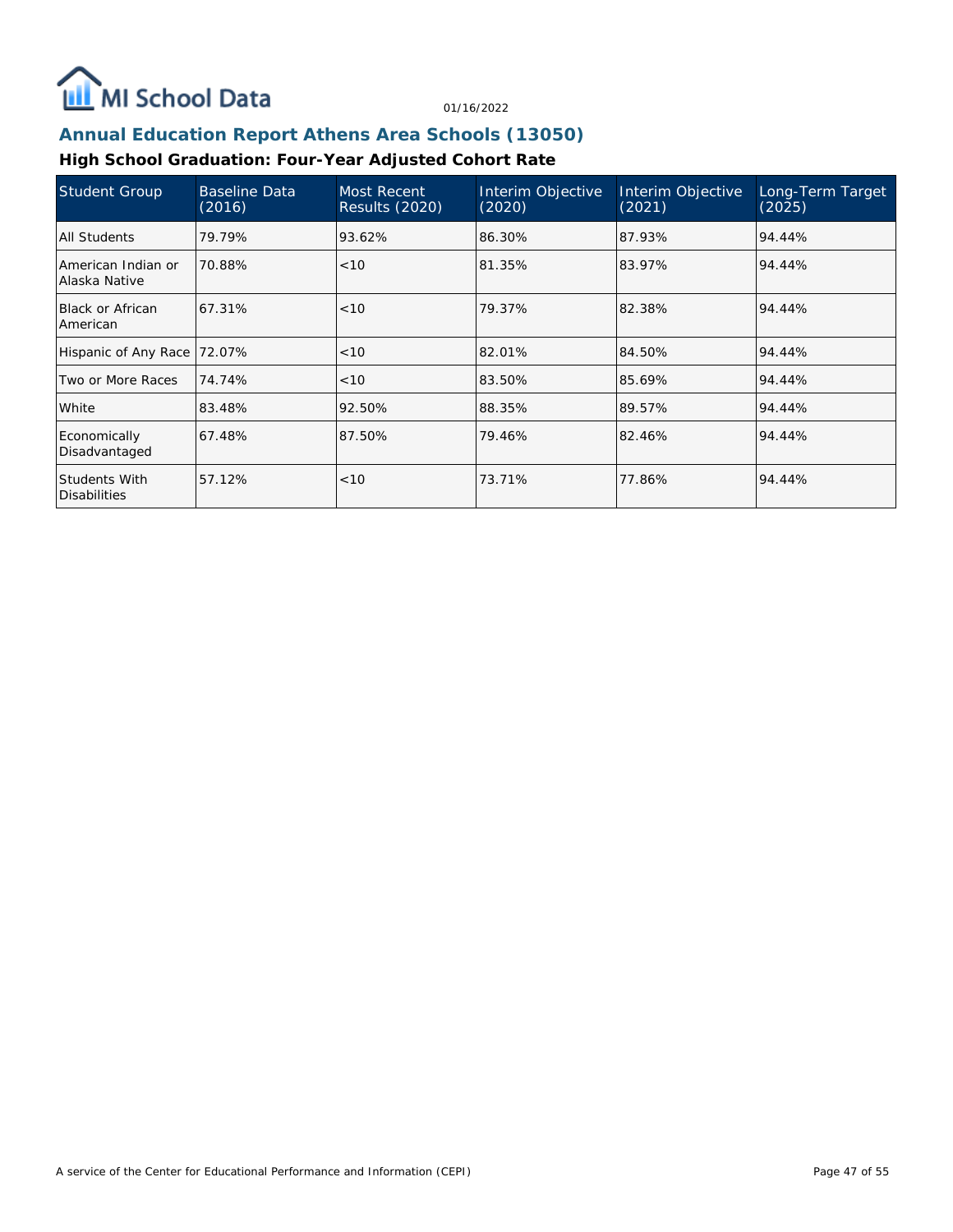

# **Annual Education Report Athens Area Schools (13050)**

### **Accountability Details Attendance Data**

| <b>Student Group</b> | Statewide | <b>District</b> |
|----------------------|-----------|-----------------|
| All Students         | 80.07%    | IN/A            |

*\* All data based on students enrolled for a full academic year.*

*\*\* More information regarding the Michigan School Index System can be found at the following link:*

#### **Inexperienced Teachers**

|                                                  | <b>Total Number Number</b><br>of Staffing<br>Group | Inexperience<br>d | Percent<br>Inexperience<br>d | Count High-<br>Poverty<br><b>Schools</b> | Percent High-<br>Poverty<br><b>Schools</b> | Count Low-<br>Poverty<br><b>Schools</b> | Percent Low-<br>Poverty<br><b>Schools</b> |
|--------------------------------------------------|----------------------------------------------------|-------------------|------------------------------|------------------------------------------|--------------------------------------------|-----------------------------------------|-------------------------------------------|
| Athens Area<br><b>Schools</b><br>(13050)         | 33.50                                              | 3.00              | 9.0%                         | N/A                                      | N/A                                        | N/A                                     | N/A                                       |
| Athens<br>Junior/Senor<br>High School<br>(00136) | 18.88                                              | 2.00              | 10.6%                        | N/A                                      | N/A                                        | N/A                                     | N/A                                       |
| East Leroy<br>Elementary<br>School (01027)       | 14.62                                              | 1.00              | 6.8%                         | N/A                                      | N/A                                        | N/A                                     | N/A                                       |

#### **Inexperienced Principals and Other School Leaders**

|                                                  | <b>Total Number Number</b><br>of Staffing<br>Group | Inexperience<br>d | Percent<br>Inexperience<br>d | Count High-<br>Poverty<br>Schools | Percent High-<br>Poverty<br><b>Schools</b> | Count Low-<br>Poverty<br><b>Schools</b> | Percent Low-<br>Poverty<br><b>Schools</b> |
|--------------------------------------------------|----------------------------------------------------|-------------------|------------------------------|-----------------------------------|--------------------------------------------|-----------------------------------------|-------------------------------------------|
| Athens Area<br><b>Schools</b><br>(13050)         | 2.00                                               | 0.00              | $0.0\%$                      | N/A                               | N/A                                        | N/A                                     | N/A                                       |
| Athens<br>Junior/Senor<br>High School<br>(00136) | .00.                                               | 0.00              | $0.0\%$                      | N/A                               | N/A                                        | N/A                                     | N/A                                       |
| East Leroy<br>Elementary<br>School (01027)       | 1.00                                               | 0.00              | $0.0\%$                      | N/A                               | N/A                                        | N/A                                     | N/A                                       |

**Teacher Emergency or Provisional Credentials**

|                                                         | <b>Total Number</b><br>of Teachers | Number with Percent with<br>Provisional<br><b>Credentials</b> | Emergency or Emergency or Poverty<br>Provisional<br><b>Credentials</b> | Count High-<br><b>Schools</b> | Percent High-<br>Poverty<br><b>Schools</b> | Count Low-<br>Poverty<br><b>Schools</b> | Percent Low-<br>Poverty<br><b>Schools</b> |
|---------------------------------------------------------|------------------------------------|---------------------------------------------------------------|------------------------------------------------------------------------|-------------------------------|--------------------------------------------|-----------------------------------------|-------------------------------------------|
| Athens Area<br>Schools<br>(13050)                       | 33.50                              | 0.00                                                          | $0.0\%$                                                                | N/A                           | N/A                                        | N/A                                     | N/A                                       |
| <b>Athens</b><br>Junior/Senor<br>High School<br>(00136) | 18.88                              | 0.00                                                          | $0.0\%$                                                                | N/A                           | IN/A                                       | N/A                                     | N/A                                       |
| East Leroy<br>Elementary<br>School (01027)              | 14.62                              | 0.00                                                          | $0.0\%$                                                                | N/A                           | IN/A                                       | N/A                                     | N/A                                       |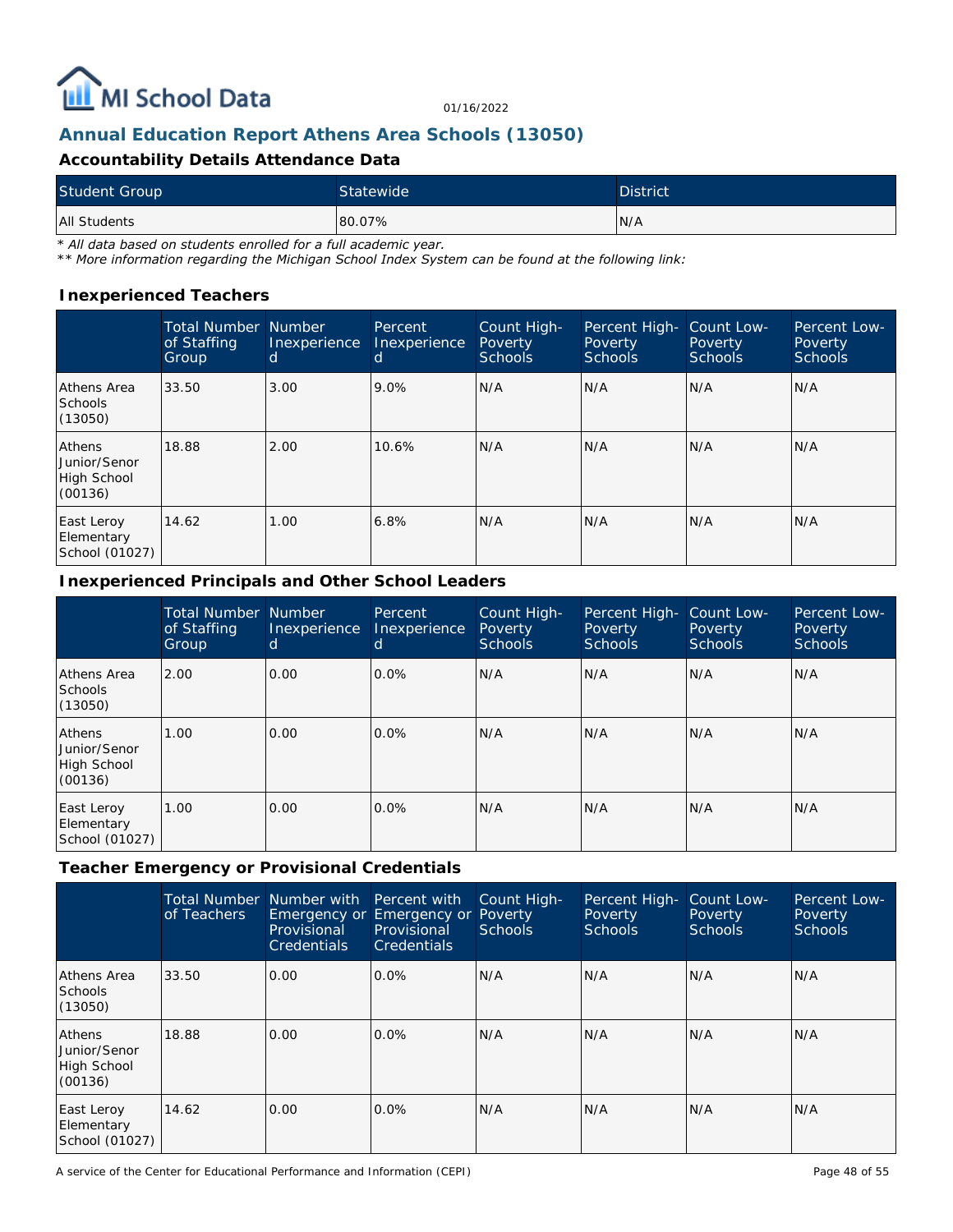

# **Annual Education Report Athens Area Schools (13050)**

### **Out-of-Field Teachers**

|                                                         | Total Number Number of<br>of Teachers | Out-of-Field<br><b>Teachers</b> | Percent of<br>Out-of-Field<br><b>Teachers</b> | Count High-<br>Poverty<br><b>Schools</b> | Percent High-<br>Poverty<br><b>Schools</b> | Count Low-<br>Poverty<br>Schools | Percent Low-<br>Poverty<br><b>Schools</b> |
|---------------------------------------------------------|---------------------------------------|---------------------------------|-----------------------------------------------|------------------------------------------|--------------------------------------------|----------------------------------|-------------------------------------------|
| Athens Area<br><b>Schools</b><br>(13050)                | 33.50                                 | 0.00                            | $0.0\%$                                       | N/A                                      | N/A                                        | N/A                              | N/A                                       |
| <b>Athens</b><br>Junior/Senor<br>High School<br>(00136) | 18.88                                 | 0.00                            | $0.0\%$                                       | N/A                                      | N/A                                        | N/A                              | IN/A                                      |
| East Leroy<br>Elementary<br>School (01027)              | 14.62                                 | 0.00                            | $0.0\%$                                       | N/A                                      | N/A                                        | N/A                              | IN/A                                      |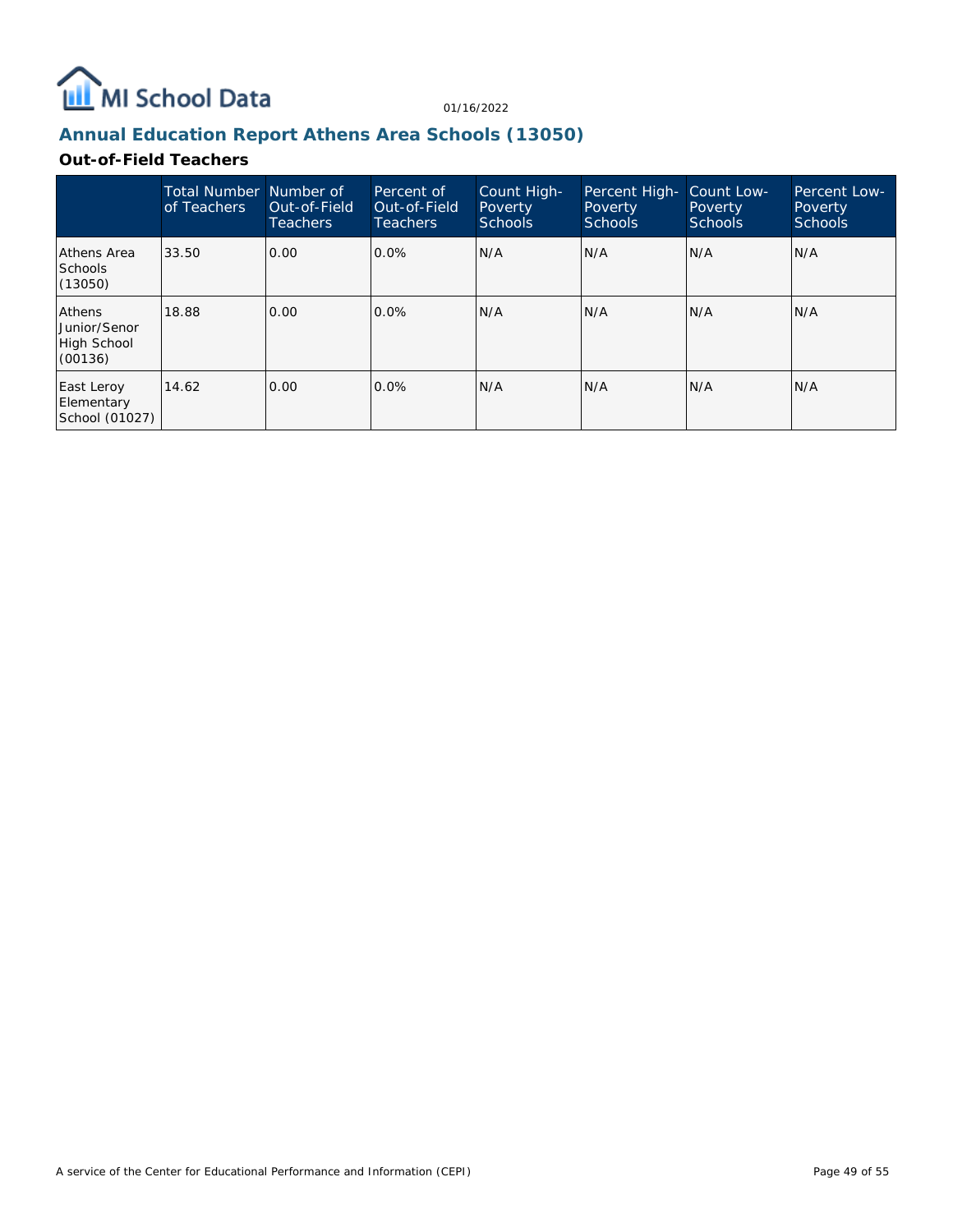

# **Annual Education Report Athens Area Schools (13050)**

### **NAEP Grade 4 Math**

|                                                 | Percent of<br><b>Students</b> | Percent below<br><b>Basic</b> | Percent Basic | Percent Proficient Percent Advanced |                |
|-------------------------------------------------|-------------------------------|-------------------------------|---------------|-------------------------------------|----------------|
| All Students                                    | 100                           | 24                            | 41            | 29                                  | 7              |
| Male                                            | 51                            | 22                            | 40            | 30                                  | 8              |
| Female                                          | 49                            | 25                            | 42            | 28                                  | 5              |
| Eligible                                        | 51                            | 36                            | 44            | 18                                  | $\overline{2}$ |
| Not Eligible                                    | 49                            | 12                            | 37            | 40                                  | 11             |
| Info not available                              | $\ddagger$                    | $\ddagger$                    | $\ddagger$    | $\ddagger$                          | $\ddagger$     |
| White                                           | 65                            | 15                            | 41            | 36                                  | 8              |
| <b>Black or African</b><br>American             | 17                            | 51                            | 39            | 9                                   |                |
| Hispanic                                        | 9                             | 34                            | 45            | 17                                  | $\overline{4}$ |
| Asian                                           | 3                             | 9                             | 32            | 37                                  | 22             |
| American Indian or<br>Alaska Native             | $\ddagger$                    | $\ddagger$                    | $\ddagger$    | $\ddagger$                          | $\ddagger$     |
| Native Hawaiian or<br>Other Pacific<br>Islander | $\ddagger$                    | $\ddagger$                    | $\ddagger$    | $\ddagger$                          | $\ddagger$     |
| Two or More Races                               | 5                             | 29                            | 42            | 22                                  | 7              |
| <b>Students With</b><br><b>Disabilities</b>     | 11                            | 60                            | 29            | 10                                  |                |
| Students Without<br><b>Disabilities</b>         | 89                            | 19                            | 42            | 31                                  | 7              |
| English Language<br>Learners                    | 10                            | 37                            | 46            | 14                                  | $\overline{2}$ |
| Not English<br>Language Learners                | 90                            | 22                            | 40            | 31                                  | 7              |

*‡ Reporting Standards not met. Note: Observed differences are not necessarily statistically significant. Detail may not sum to total because of rounding. SOURCE: U.S. Department of Education. Institute for Education Sciences. National Center for Education Statistics. National Assessment of Educational Progress (NAEP) 2019 Mathematics Achievement.*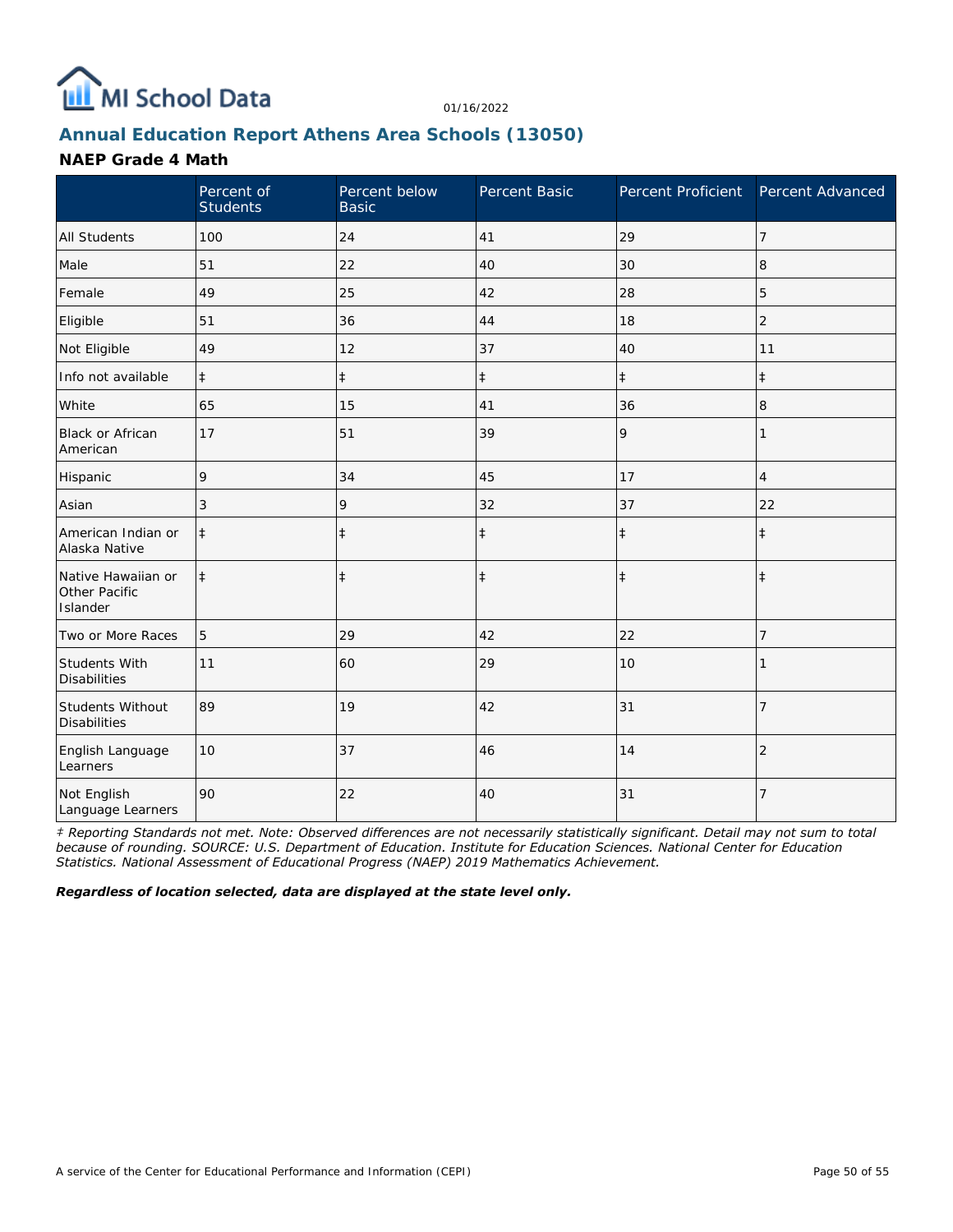

# **Annual Education Report Athens Area Schools (13050)**

### **NAEP Grade 8 Math**

|                                                 | Percent of<br><b>Students</b> | Percent below<br><b>Basic</b> | Percent Basic | Percent Proficient | Percent Advanced |
|-------------------------------------------------|-------------------------------|-------------------------------|---------------|--------------------|------------------|
| <b>All Students</b>                             | 32                            | 68                            | 31            | 9                  |                  |
| Male                                            | 51                            | 33                            | 67            | 31                 | 10               |
| Female                                          | 49                            | 31                            | 69            | 31                 | 7                |
| Eligible                                        | 4                             | 48                            | 52            | 16                 | 3                |
| Not Eligible                                    | 55                            | 19                            | 81            | 43                 | 13               |
| Info not available                              | $\ddagger$                    | $\ddagger$                    | $\ddagger$    | $\ddagger$         | $\ddagger$       |
| White                                           | 70                            | 25                            | 75            | 37                 | 11               |
| <b>Black or African</b><br>American             | 15                            | 64                            | 36            | 9                  | 1                |
| Hispanic                                        | 8                             | 41                            | 59            | 16                 | $\overline{2}$   |
| Asian                                           | 3                             | 14                            | 86            | 52                 | 21               |
| American Indian or<br>Alaska Native             | $\ddagger$                    | $\ddagger$                    | $\ddagger$    | $\ddagger$         | $\ddagger$       |
| Native Hawaiian or<br>Other Pacific<br>Islander | $\ddagger$                    | $\ddagger$                    | $\ddagger$    | $\ddagger$         | $\ddagger$       |
| Two or More Races                               | $\overline{4}$                | 39                            | 61            | 24                 | 4                |
| Students With<br><b>Disabilities</b>            | 10                            | 75                            | 25            | 5                  | $\Omega$         |
| Students Without<br><b>Disabilities</b>         | 90                            | 27                            | 73            | 34                 | 9                |
| English Language<br>Learners                    | 6                             | 60                            | 40            | 8                  |                  |
| Not English<br>Language Learners                | 94                            | 30                            | 70            | 32                 | 9                |

*‡ Reporting Standards not met. NOTE: Observed differences are not necessarily statistically significant. Detail may not sum to total because of rounding. SOURCE: U.S. Department of Education. Institute for Education Sciences. National Center for Education Statistics. National Assessment of Educational Progress (NAEP) 2019 Mathematics Achievement.*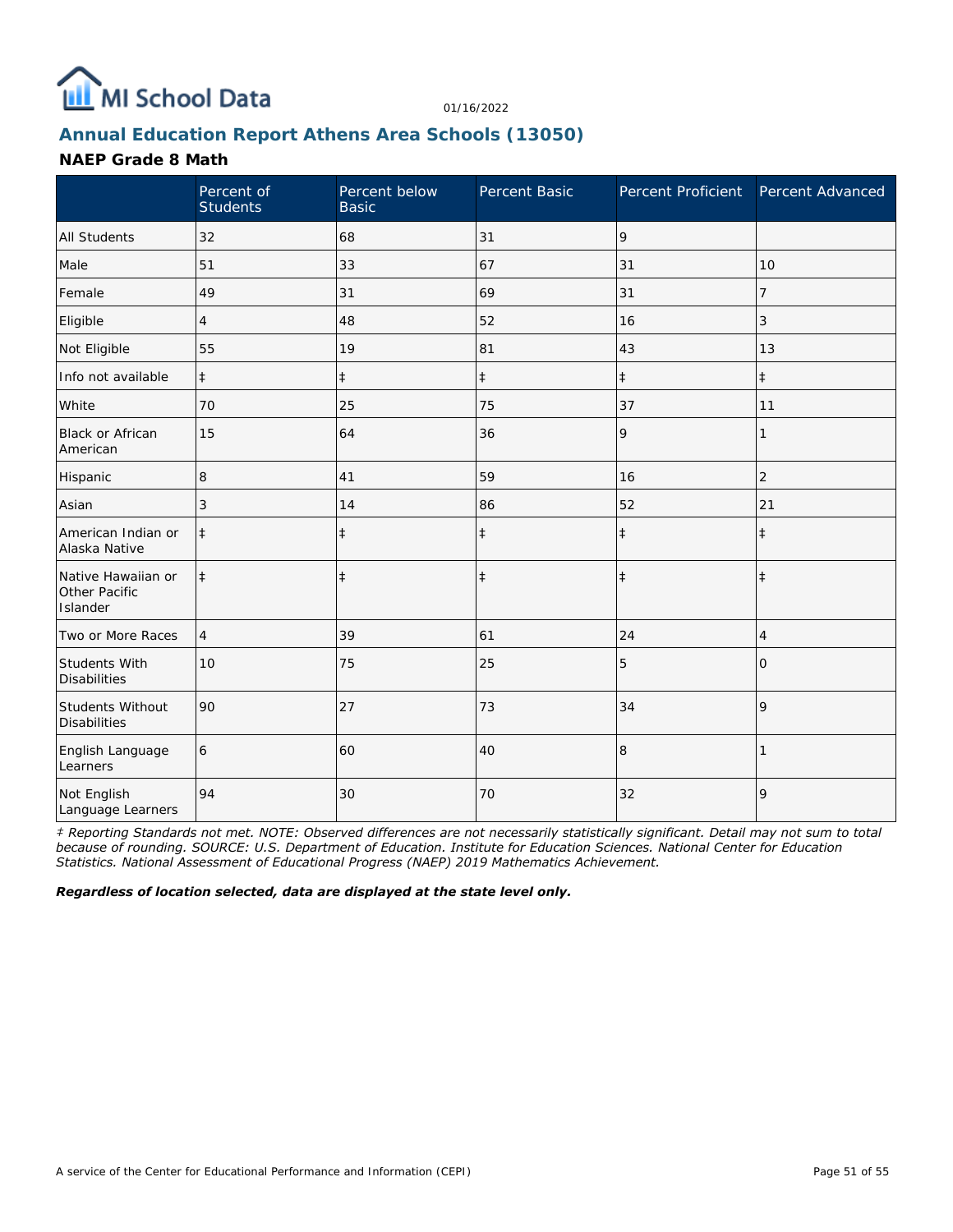

# **Annual Education Report Athens Area Schools (13050)**

### **NAEP Grade 4 Reading**

|                                                 | Percent of<br><b>Students</b> | Percent below<br><b>Basic</b> | Percent Basic | Percent Proficient Percent Advanced |                |
|-------------------------------------------------|-------------------------------|-------------------------------|---------------|-------------------------------------|----------------|
| <b>All Students</b>                             | 100                           | 36                            | 64            | 32                                  | $\overline{7}$ |
| Male                                            | 51                            | 40                            | 60            | 28                                  | 6              |
| Female                                          | 49                            | 32                            | 68            | 36                                  | 9              |
| Eligible                                        | 53                            | 49                            | 51            | 20                                  | 3              |
| Not Eligible                                    | 47                            | 21                            | 79            | 45                                  | 13             |
| Info not available                              | $\ddagger$                    | $\ddagger$                    | $\ddagger$    | $\ddagger$                          | $\ddagger$     |
| White                                           | 65                            | 29                            | 71            | 37                                  | 9              |
| <b>Black or African</b><br>American             | 18                            | 58                            | 42            | 15                                  | $\overline{2}$ |
| Hispanic                                        | 9                             | 50                            | 50            | 18                                  | $\overline{2}$ |
| Asian                                           | 3                             | 18                            | 82            | 44                                  | 15             |
| American Indian or<br>Alaska Native             | $\ddagger$                    | $\ddagger$                    | $\ddagger$    | $\ddagger$                          | $\ddagger$     |
| Native Hawaiian or<br>Other Pacific<br>Islander | $\ddagger$                    | $\ddagger$                    | $\ddagger$    | $\ddagger$                          | $\ddagger$     |
| Two or More Races                               | 5                             | 33                            | 67            | 35                                  | 8              |
| Students With<br><b>Disabilities</b>            | 10                            | 74                            | 26            | 10                                  |                |
| Students Without<br><b>Disabilities</b>         | 90                            | 31                            | 69            | 34                                  | 8              |
| English Language<br>Learner                     | 11                            | 57                            | 43            | 14                                  | 3              |
| Not English<br>Language Learner                 | 89                            | 33                            | 67            | 34                                  | 8              |

*# Rounds to zero*

*‡ Reporting Standards not met. NOTE: Observed differences are not necessarily statistically significant. Detail may not sum to total because of rounding. SOURCE: U.S. Department of Education, Institute of Education Sciences, National Center for Education Statistics, National Assessment of Educational Progress (NAEP), 2019 Reading Assessment.*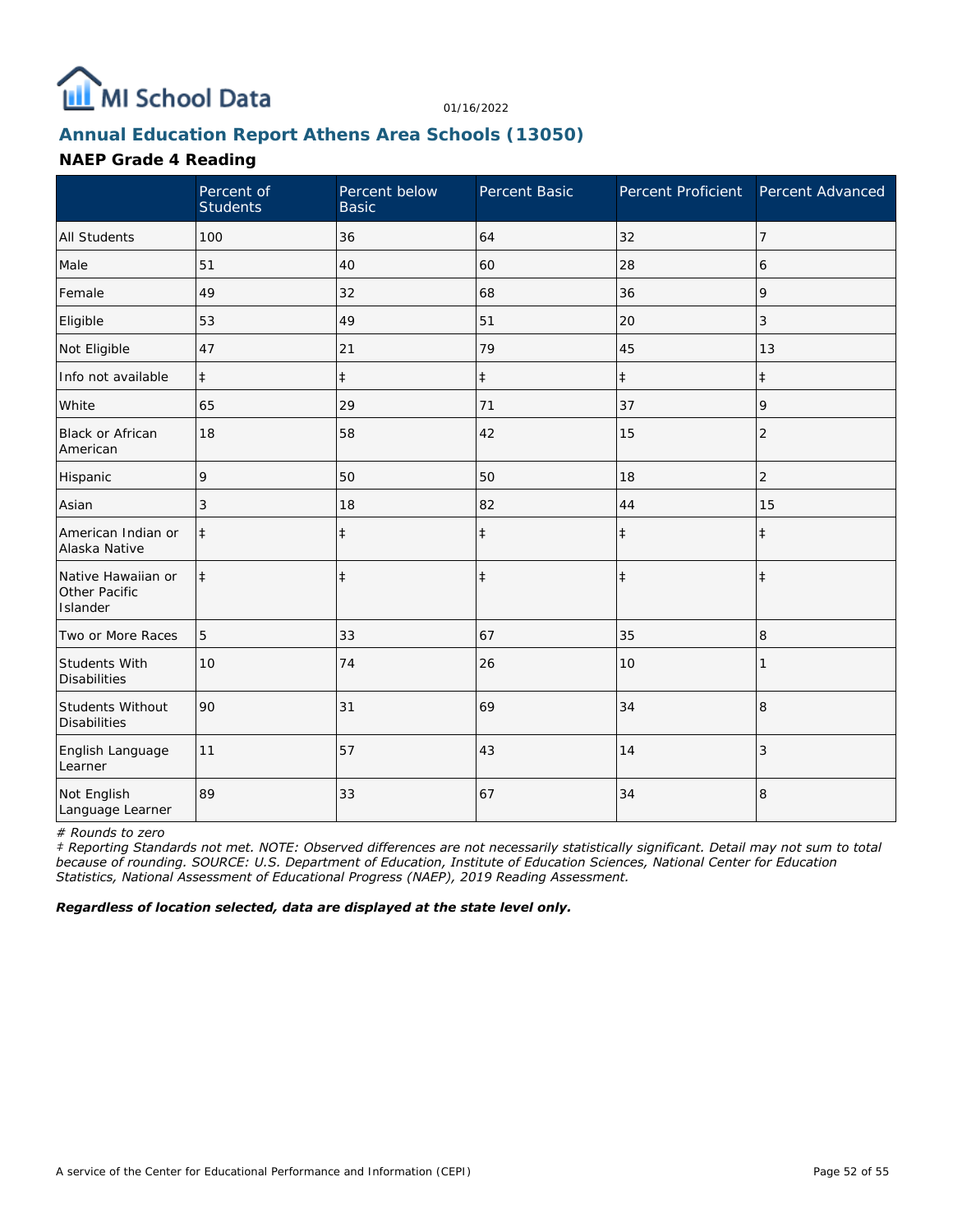

# **Annual Education Report Athens Area Schools (13050)**

### **NAEP Grade 8 Reading**

|                                                 | Percent of<br><b>Students</b> | Percent below<br><b>Basic</b> | Percent Basic | Percent Proficient Percent Advanced |                |
|-------------------------------------------------|-------------------------------|-------------------------------|---------------|-------------------------------------|----------------|
| <b>All Students</b>                             | 100                           | 27                            | 73            | 31                                  | $\mathfrak{Z}$ |
| Male                                            | 51                            | 32                            | 68            | 26                                  | 2              |
| Female                                          | 49                            | 21                            | 79            | 37                                  | 3              |
| Eligible                                        | 47                            | 39                            | 61            | 19                                  | 1              |
| Not Eligible                                    | 52                            | 15                            | 85            | 43                                  | 4              |
| Info not available                              | $\ddagger$                    | $\ddagger$                    | $\ddagger$    | $\ddagger$                          | $\ddagger$     |
| White                                           | 70                            | 22                            | 78            | 35                                  | 3              |
| <b>Black or Afican</b><br>American              | 15                            | 48                            | 52            | 12                                  | 0              |
| Hispanic                                        | 8                             | 36                            | 64            | 22                                  | 1              |
| Asian                                           | 3                             | 14                            | 86            | 56                                  | 6              |
| American Indian or<br>Alaska Native             | $\ddagger$                    | $\ddagger$                    | $\ddagger$    | $\ddagger$                          | $\ddagger$     |
| Native Hawaiian or<br>Other Pacific<br>Islander | $\ddagger$                    | $\ddagger$                    | $\ddagger$    | $\ddagger$                          | $\ddagger$     |
| Two or More Races                               | $\overline{4}$                | 23                            | 77            | 40                                  | 5              |
| <b>Students With</b><br><b>Disabilities</b>     | 11                            | 71                            | 29            | 5                                   | $\Omega$       |
| Students Without<br><b>Disabilities</b>         | 89                            | 21                            | 79            | 35                                  | 3              |
| English Language<br>Learner                     | 6                             | 57                            | 43            | 6                                   | $\Omega$       |
| Not English<br>Language Learner                 | 94                            | 25                            | 75            | 33                                  | 3              |

*# Rounds to zero*

*‡ Reporting Standards not met. NOTE: Observed differences are not necessarily statistically significant. Detail may not sum to total because of rounding. SOURCE: U.S. Department of Education, Institute of Education Sciences, National Center for Education Statistics, National Assessment of Educational Progress (NAEP), 2019 Reading Assessment.*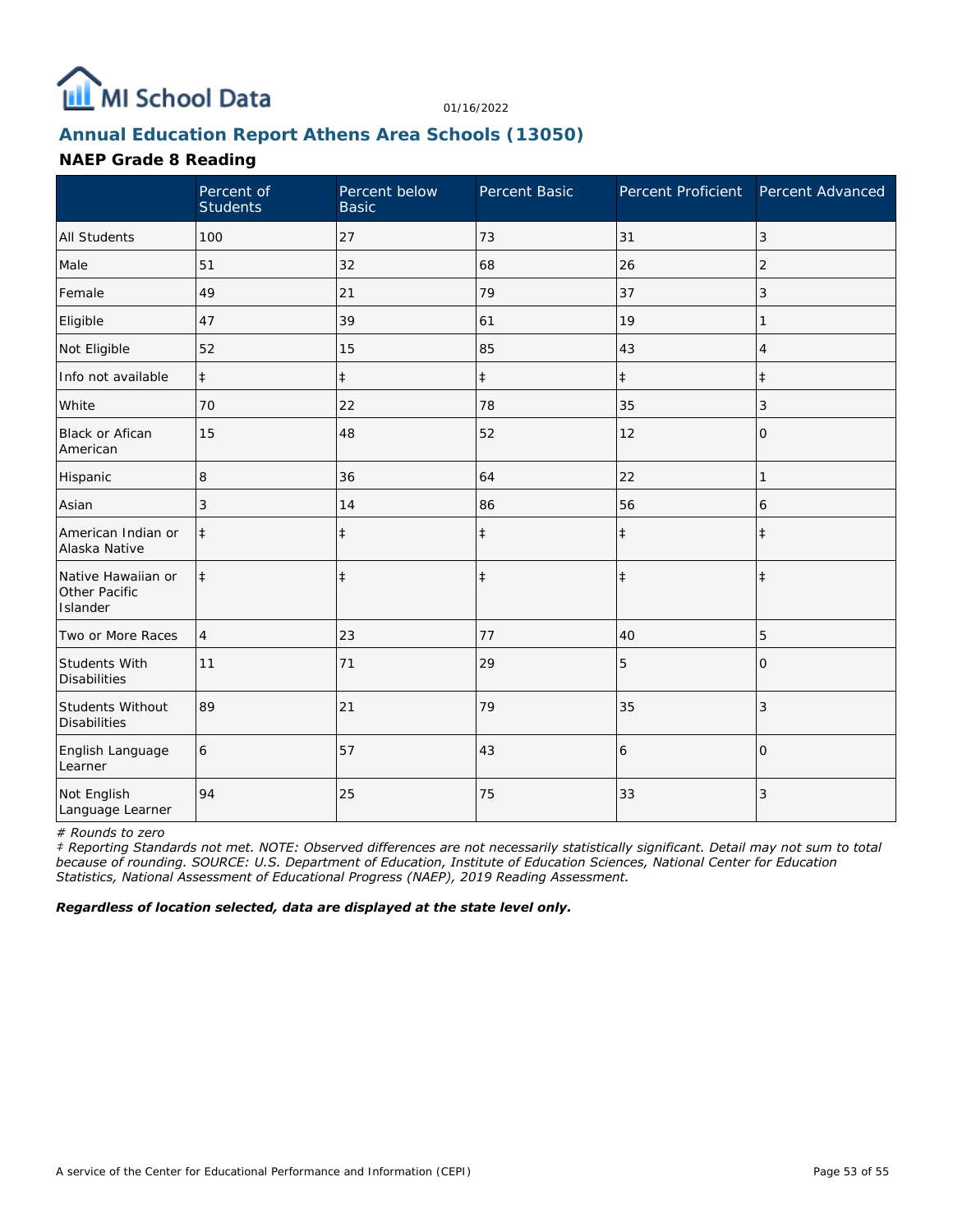

## **Annual Education Report Athens Area Schools (13050)**

## **NAEP Participation Data**

| Grade | Subject | Participation Rate Standard Error<br>for Students with<br><b>Disabilities</b> |      | Participation Rate Standard Error<br>for Limited English<br><b>Proficient Students</b> |      |
|-------|---------|-------------------------------------------------------------------------------|------|----------------------------------------------------------------------------------------|------|
| 4     | Math    | 86.9                                                                          | 2.25 | -97                                                                                    | 0.97 |
|       | Reading | 85.4                                                                          | 2.57 | 98                                                                                     | 1.04 |
| 18    | Math    | 81.9                                                                          | 2.48 | 95                                                                                     | 1.79 |
|       | Reading | 83.3                                                                          | 2.41 | 191                                                                                    | 3.97 |

*The National Assessment of Educational Progress (NAEP) is periodically administered by the U.S. Department of Education based on assessments administered to samples of students in each state. Federal regulations require the display of state level NAEP data on the Annual Education Report. These data represent the performance of the most recent sample of Michigan students on the NAEP.*